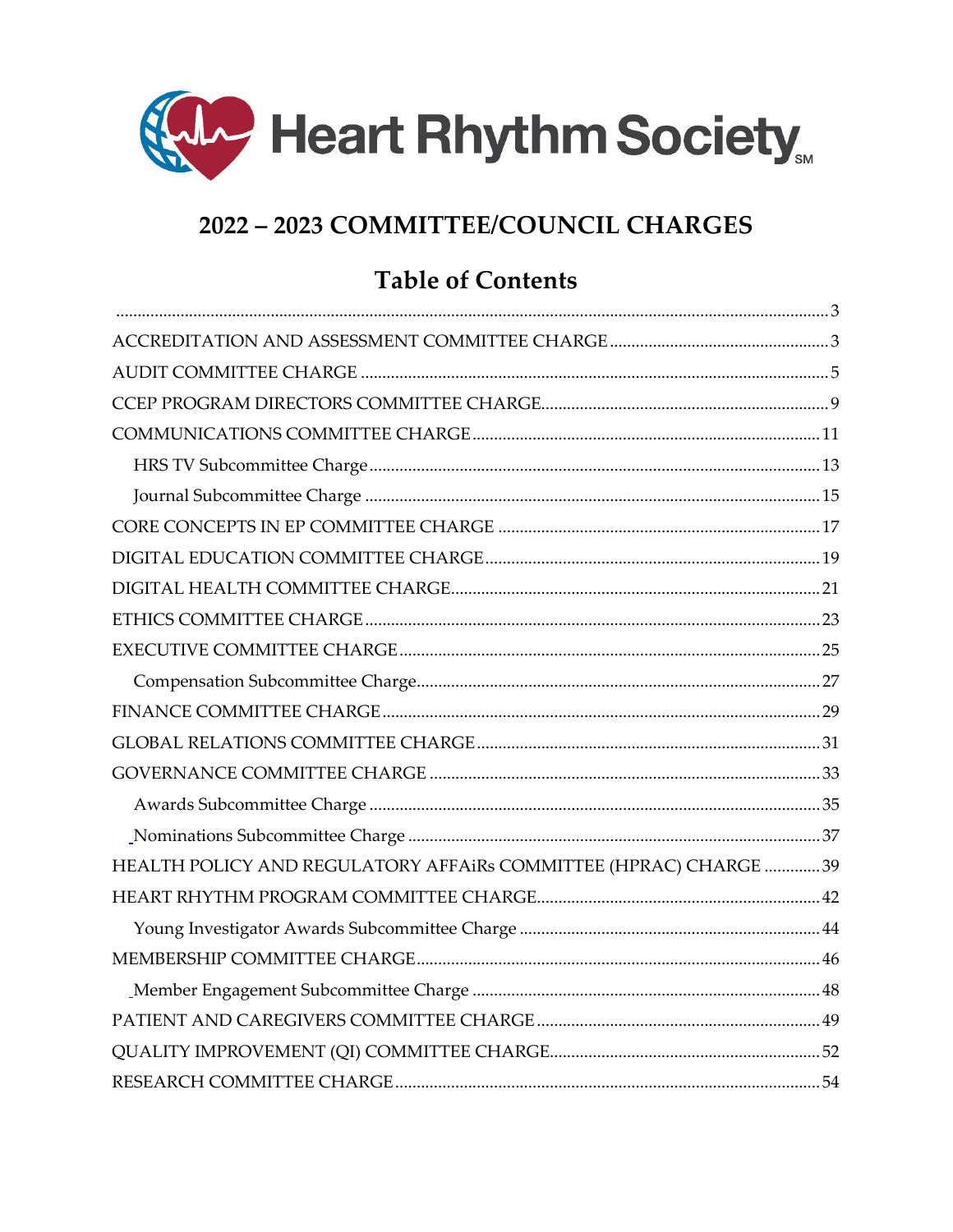| <b>COUNCILS</b> |  |
|-----------------|--|
|                 |  |
|                 |  |
|                 |  |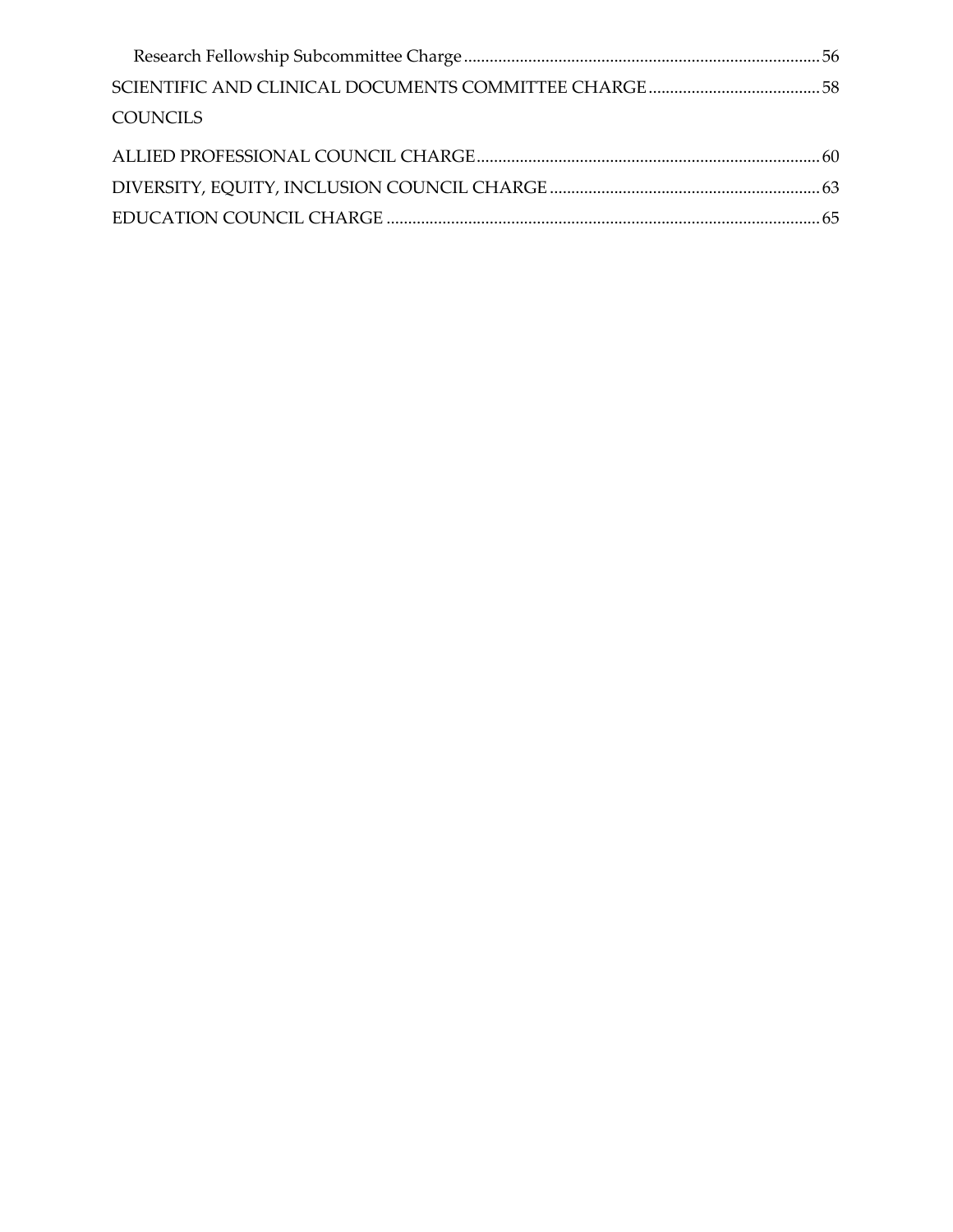<span id="page-2-0"></span>

# **ACCREDITATION AND ASSESSMENT COMMITTEE CHARGE**

### <span id="page-2-1"></span>**Number of Members** 8-12

### **Composition**

Members shall consist of a Chair, Vice Chair and at large members, including one Allied and one Early Career Professional. The Chair may invite guests as needed to expedite information sharing.

# **Method of Appointment**

The Committee Chair, Vice Chair and members shall be appointed by the President- Elect, in consultation with the President and the Chief Executive Officer.

# **Term of Office**

One year. Reappointment for two additional consecutive one-year terms is permissible.

# **Accountability**

Reports to: Education Council Key Relationships: Education Council, Digital Education Committee, all Committees/Subcommittees that create educational content for the Society.

#### **Purpose**

- To maintain a favorable accreditation status with the Accreditation Council for Continuing Medical Education (ACCME)
- To assess and report learning and knowledge gaps to inform and direct content development to support the needs of heart rhythm disorder health care providers
- To advocate and liaise with ABMS and ABIM on behalf of HRS.

- Work collaboratively with the Education Council Chair and the committee staff liaison to set the committee's annual work plan, timeline, budget (if any) and meeting schedule consistent with the Committee's overall priorities and agenda.
- Maintain open communications with the Education Committee via regular reports and twoway communications on issues of mutual interest.
- Refer matters to the Education Council for approval when required by the Committee's policies or charge.
- Ensure that all Society ACE educational programs & services are managed appropriately and adhere to the Accreditation Council for Continuing Medical Education (ACCME) Essentials and Standards.
- Oversee the Society's accreditation process and maintain the Society's favorable ACE status.
- Develop self-assessment tools for HRS constituent audiences.
- Develop and regularly update question bank for EP knowledge.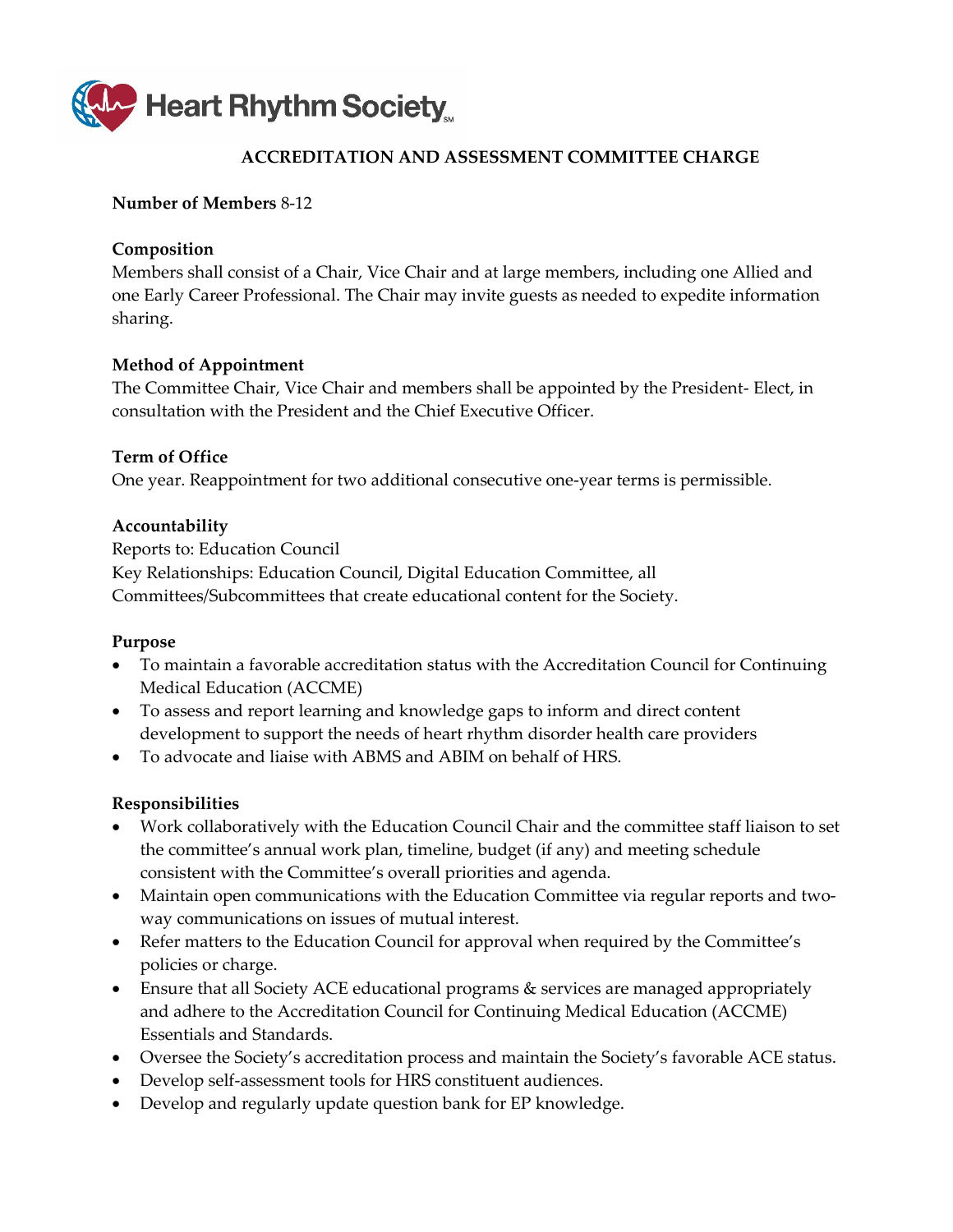- Develop the process and recommendations for ACE accreditation with commendation.
- Conduct needs assessments and identify knowledge gaps for all educational content created by the Society.
- Analyze and report on evaluation data related to educational programs offered by the Society, thereby identifying knowledge gaps and learner needs.
- Validate content for enduring materials.
- Review and approve co-sponsored & endorsed programs.
- Ensure fiscal responsibility within approved Society budgets.

- Establish subcommittee procedures.
- Approve Society programs for ACE status.
- Approve co-sponsored and endorsed programs.
- Make recommendations to the Education Council.
- Make recommendations to all committees creating educational content regarding learning gaps identified through evaluation data analysis and needs assessments.

# **Meeting Frequency**

At least three Education Council Core Committee meetings annually by teleconference. At least two Education Council meetings annually in-person or by teleconference. Additional meetings as needed.

# **Estimated Time Commitment**

*Scheduled*

Education Council Meeting (2 times/year; in-person or by teleconference; May and November; 60 to 90 minutes each)

Education Council Core Committee Meetings (4 times/year; by teleconference; July, September, January, March; 60 minutes each)

Committee Conference Calls (3-6 times/year as needed: February, April, June, August, October, December)

*Ad Hoc* Committee Conference Calls (as needed)

*Busiest Times of the Year* 

Prior to Education Council Meeting (May and November) Prior to Committee meetings Varied throughout the year based on projects

# **Limitations**

Owners and employees of ineligible companies\* may have no role in the planning or implementation of accredited education and therefore are not eligible to serve on this committee.

\* as defined by ACCME as organizations whose primary business is producing, marketing, selling, re-selling, or distributing healthcare products used by or on patients.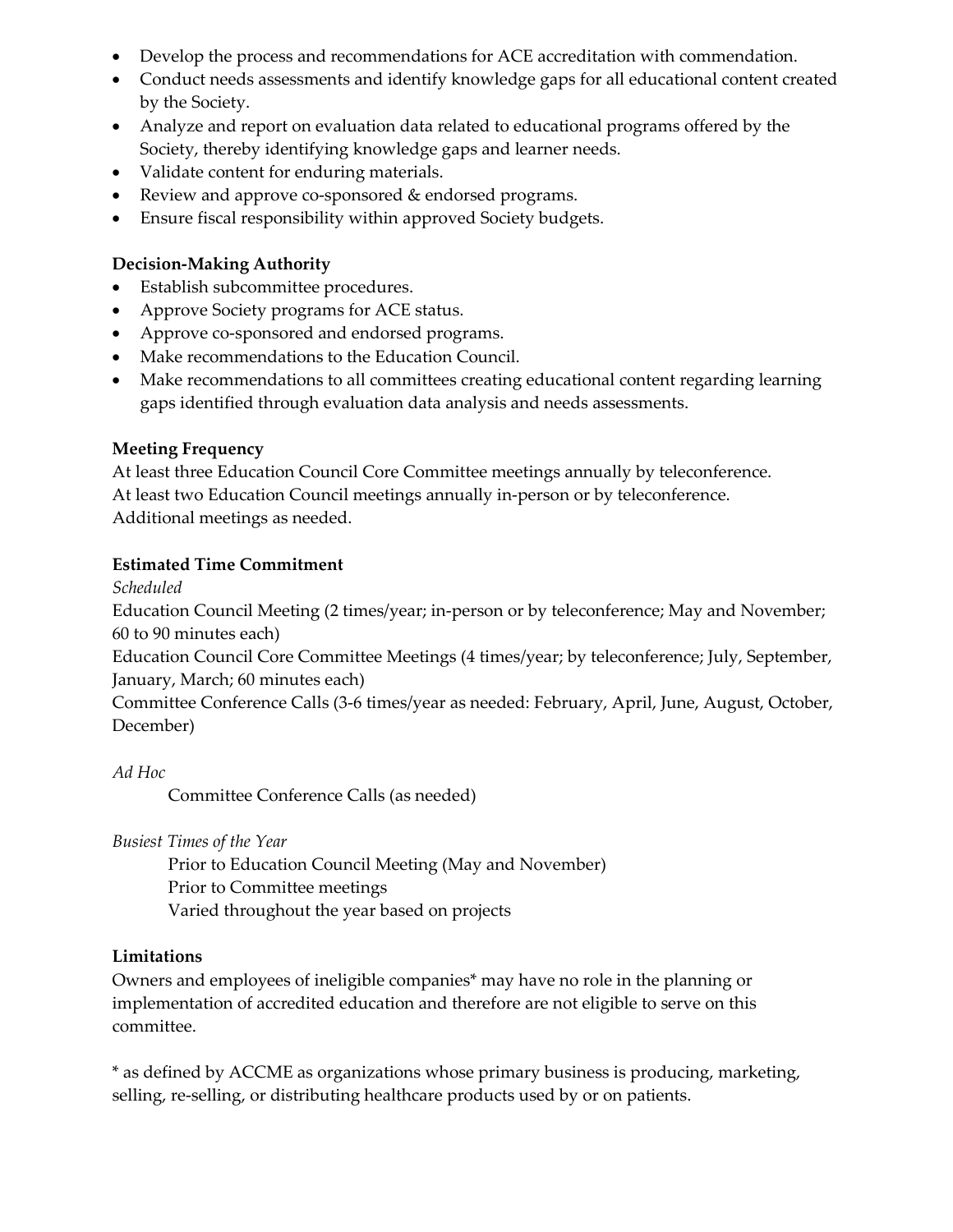

# **AUDIT COMMITTEE CHARGE**

<span id="page-4-0"></span>**Number of Members** 5-7 (Must be an odd number for purposes of voting.

### **Composition**

Members shall include the Second Past President, the Secretary and Treasurer, at least one other Board member and two to four individuals with appropriate backgrounds. "Individuals" may be trustees, at-large members, Allied or Early Career Professionals, or non-members. "Appropriate background" is background or expertise in accounting or auditing, such as a retired CFO or auditor, not simply financial or business expertise. See also Limitations below. The Society's Second Past President shall serve as Chair. The Chair may invite guests as needed to expedite information sharing.

#### **Method of Appointment**

Ex officio members serve automatically. Other members shall be appointed by the President-Elect, in consultation with the President and the Chief Executive Officer.

#### **Term of Office**

Ex officio members serve during their term in office. One year for appointed members. Reappointment for two additional, consecutive one-year terms is permissible.

#### **Accountability**

Reports to: HRS Board of Trustees; Heart Rhythm Foundation Board (when active). Key Relationships: Auditors (who report to the Audit Committee), Executive Committee. See also relationships with Management under "Meeting Frequency."

#### **Purpose**

To provide independent oversight of the financial systems, management and reporting of the Society and the entities it controls (as defined by the IRS), including the Foundation.

#### **Responsibilities**

#### *Related to the Board*

- Review and report to the boards of the Society and its entities (when active) regarding the following:
	- o Financial statements and reports that will be provided to public constituencies and tax authorities.
	- o Internal accounting and asset management control policies and systems of the Society and its entities and the Auditors' recommendations for the improvement of those policies and systems.
	- o Relevant and material accounting policies adopted by the Society and its entities for financial statement presentation purposes.
	- o All audit processes, including scope of audits and any disputes between Management and the Auditors regarding audit or accounting matters.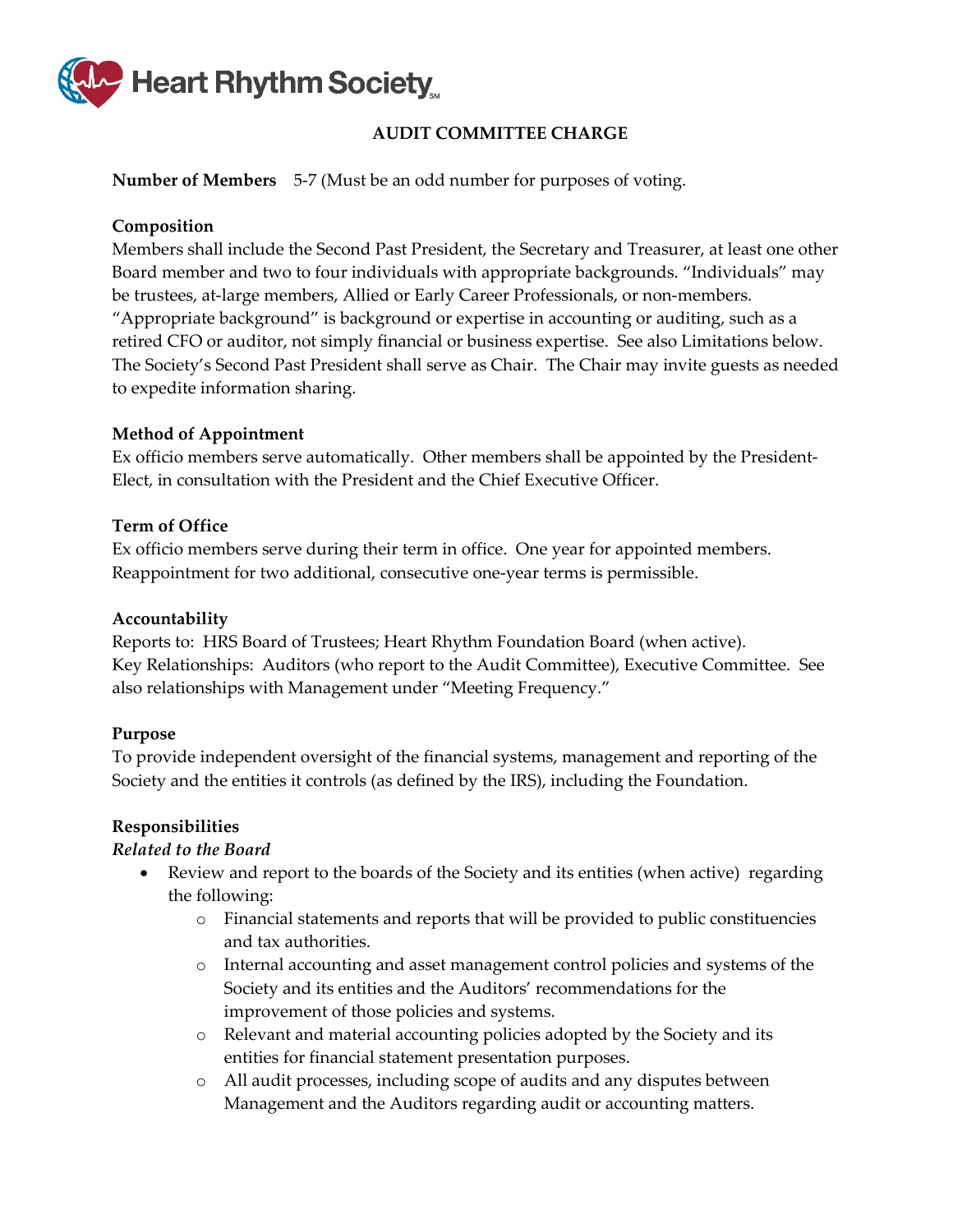• Report to the Board(s) at least annually upon the conclusion of the audit process and in connection with the issuance of the Auditors' report on the financial statements of the Society and its entities, and at other times the Committee deems necessary.

# *Related to the Independent Auditors*

- Select and appoint the independent certified public accountants (the Auditors) who shall provide auditing and related services to the Society and its entities (if active).
- Set the compensation for services by the Auditors.
- Approve all fees paid to the Auditors for audit work and other work performed by the Auditors.
- Confirm the independence of the Auditors, including examining other professional services provided to the Society and its entities by the Auditors and the reasonableness of the fees paid.
- Seek input from Management and the Auditors regarding the need to engage additional Auditors, and make the decision on the selection and engagement of any additional firm.
- Oversee the performance of services by the Auditors, including dispute resolution.
- Periodically review the performance of the Auditors, including the rotation of the primary audit partner, and recommend their retention or replacement.

# *Related to Conducting the Annual Audit*

- Approve the scope of the annual audit in collaboration with the Auditors, the Treasurer(s) of the Society and its entities (if active) and their respective Chief Finance Officers.
- Receive and review the report from the Auditors at the conclusion of interim fieldwork.
- Approve the timeline for receipt of audited financials, accompanying footnotes, representation letter, and management report, including Management's response.
- Meet with the Auditors and Management in separate executive sessions for private discussions as necessary.
- Resolve any disputes between the Auditors and Management regarding internal accounting controls, accounting policies and practices or financial statement presentation issues.

# *Related to Receiving/Approving the Annual External Audit and Annual Financial Statements*

- Inquire of Management and the Auditors about significant risks and exposures, and assess Management's steps to minimize them.
- Review with the Auditors
	- o The adequacy of the internal controls of the Society and its entities, including computerized information system controls and security.
	- o Any significant findings and recommendations of the Auditors, including any deficiencies or weaknesses in such controls and as otherwise disclosed in the Auditor's formal management letter.
	- o Management's response to any comments.
- Review with Management and the Auditors
	- o The annual financial statements and related footnotes of the Society and its entities (if active).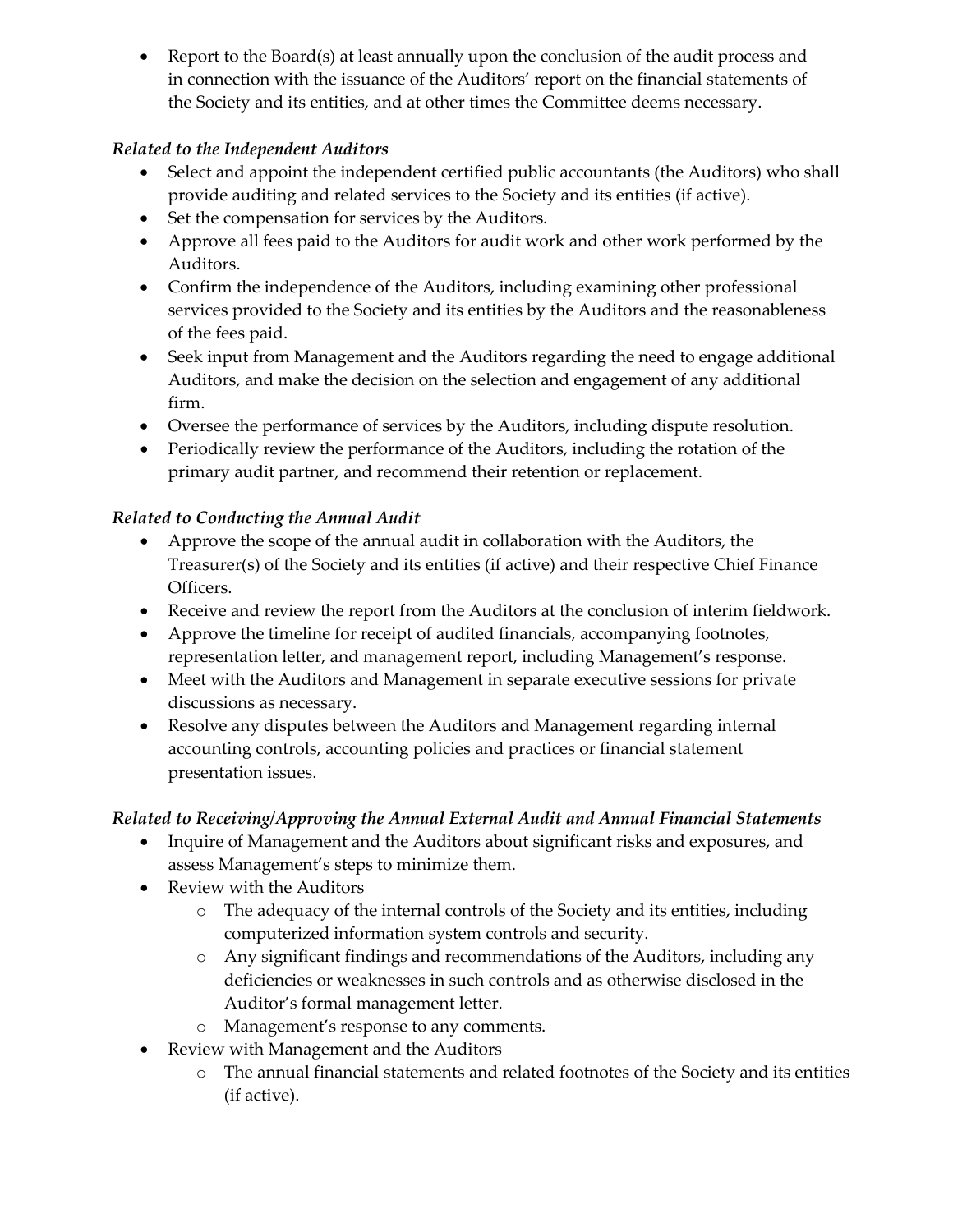- o The Auditor's reports on the financial statements.
- o The Auditor's qualitative judgments about the appropriateness, not just the acceptability, of accounting principles and financial disclosures and how aggressive (or conservative) the accounting principles/policies and underlying estimates are.
- o Any serious difficulties or disputes with management encountered during the course of the audit.
- o Any other issues concerning the audit procedures or findings that Generally Accepted Auditing Standards (GAAS) require the Auditors to discuss with the Committee.
- At the option of the Audit Committee
	- o Review published documents containing the financial statements of the Society and its entities to ensure the reporting is consistent with the information in the financial statements.
	- o Review interim financial reports before they are presented to the full Board(s) of Trustees of the Society and its active entities.

# *Related to State and Federal Reporting*

- Ensure that Management has filed information and tax reporting forms annually as required by law.
- Ensure that Management has made the proper attestations to the information reported on IRS Forms 990.
- Ensure the Committee is informed of any significant audits, investigations or inquiries made by tax and other authorities related to either the Society or its entities.
- Review and approve the annual Form 990 returns.

# *Other Responsibilities*

- Periodically review the Audit Committee's charge for adherence to best practices in nonprofit auditing, and recommend revisions to the Governance Committee.
- Review legal and regulatory matters that may have a material effect on the financial statements of the Society and its entities, compliance policies and programs and reports from regulators.
- Act as a sounding board for accounting, reporting or internal control procedures raised by the Senior Director & Chief Finance Officer, Chief Executive Officer or others on behalf of the Society and the Foundation.
- Confirm that significant findings and recommendations made by the Auditors are acted upon appropriately and promptly.

# **Decision-Making Authority**

- Establish the committee's procedures.
- Select and appoint Auditors.
- Determine scope of Auditor's services.
- Approve fees paid to Auditors.
- Dismiss of Auditors for reasonable cause, in the good faith judgment of the Committee.
- Conduct or authorize investigations into matters within the Committee's scope of responsibilities, including engaging independent counsel and/or independent accountants.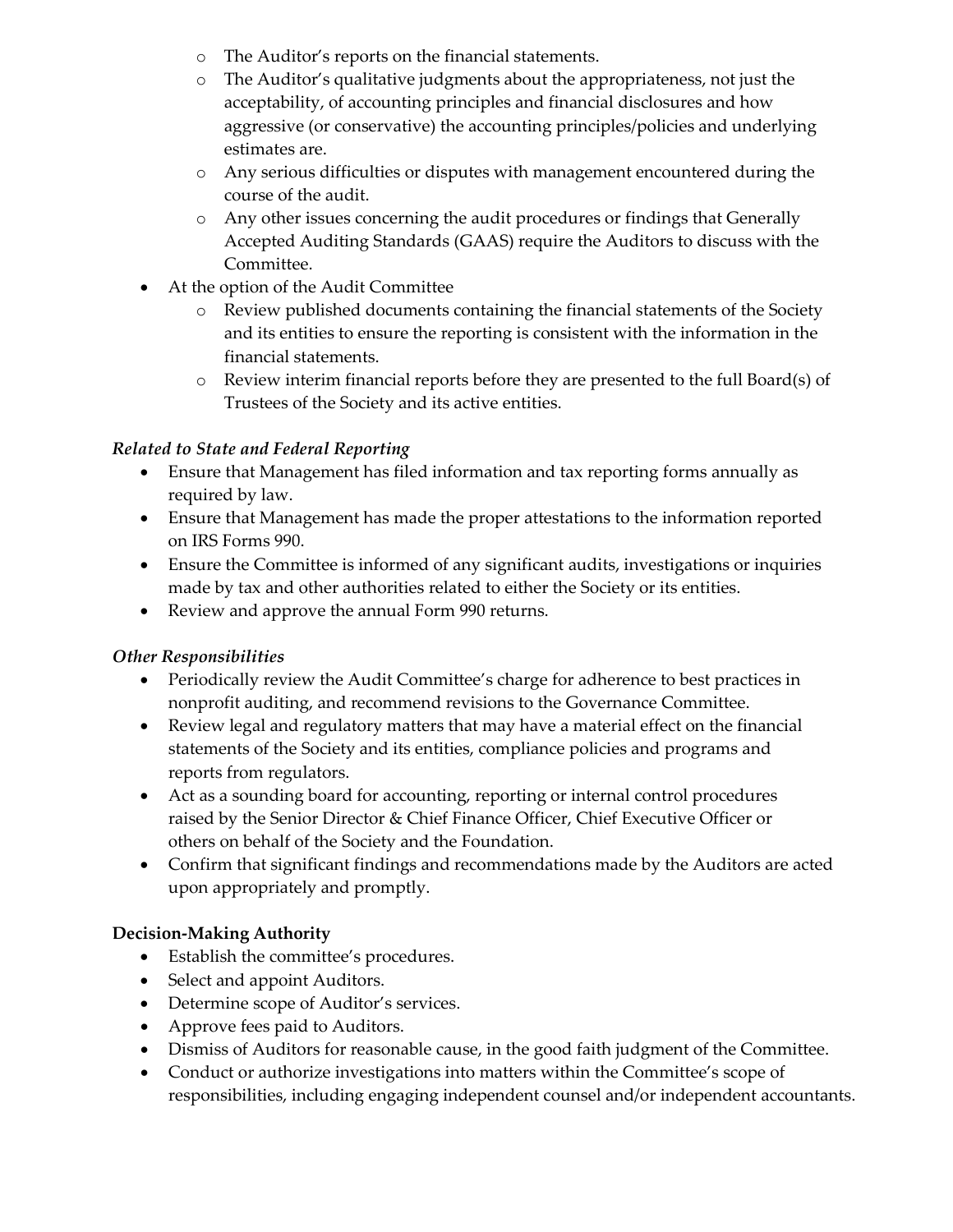• Engage expert consultants and advisers.

# **Limitations**

All members of the Audit Committee, whether ex officio or otherwise, must be independent. An individual is considered independent if he or she is free of any relationship that could influence his or her judgment as an Audit Committee member. No member of the Audit Committee shall be an employee, consultant or professional service provider to the Society or its entities, have any outside business or commercial relationship with the Society or the Foundation or be associated with a major vendor to the Society or the Foundation.

When there is some doubt about independence, as when a member of the Audit Committee has a consulting arrangement with a major vendor, the member should recuse him- or herself from any decisions that might be influenced by that relationship.

With the exception of the Secretary and Treasurer, members of the Audit Committee are prohibited from serving simultaneously on the Finance Committee.

#### **Meeting Frequency**

At least three meetings annually, by teleconference: once before the Audit Fieldwork begins, once the Audit Fieldwork is complete but before the financial statements of the Society and its entities are issued, and once for review of the 990 tax returns prior to filing.

The Chair may request an executive session of the Audit Committee with the Auditors (following the annual audit of each entity) at which no employees of the Society or its entities shall be present. The Committee may meet regularly with the Auditors and Management in separate executive sessions, for private discussions as necessary. Additional meetings, including with the Auditors or Management in separate executive sessions for private discussions as needed.

# **Estimated Time Commitment**

8 hour per year (during the Audit season/cycle)

#### *Scheduled*

Three to five Committee Conference Calls

*Ad Hoc* Committee Conference Calls (as needed)

*Busiest Times of the Year*

Audit/Tax preparation cycle: (October - January)

*Other* 

The Audit Committee often requires quick turnaround times to respond to Auditor concerns.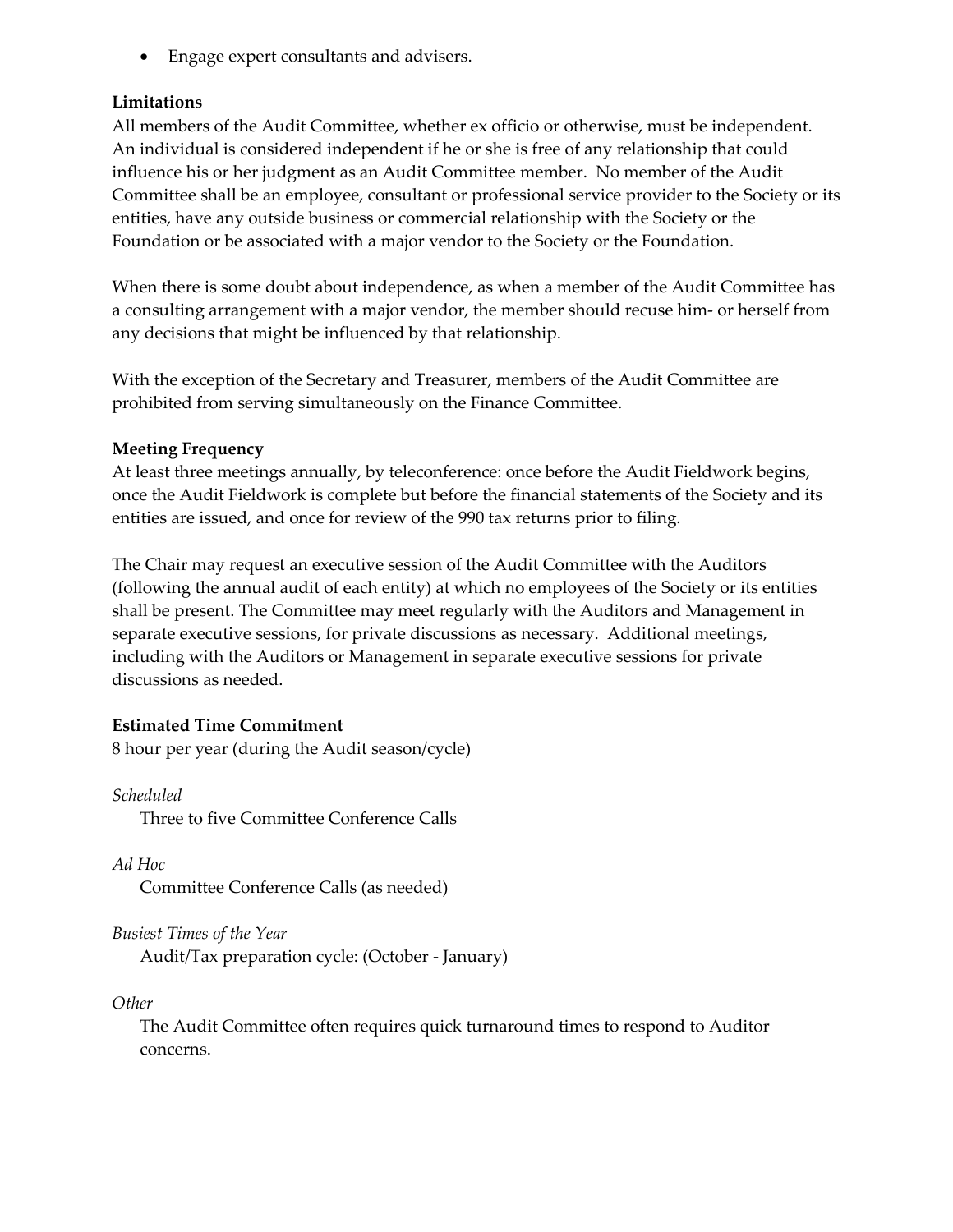

# **CCEP PROGRAM DIRECTORS COMMITTEE CHARGE**

#### <span id="page-8-0"></span>**Number of Members** 12-14

#### **Composition**

Members shall include a Chair and a Vice Chair and between 10 and 12 at-large members who serve as current or former Program Directors. The Chair may invite guests as needed to expedite information sharing.

#### **Method of Appointment**

The Committee Chair and members shall be appointed by the President-Elect, in consultation with the President and the Chief Executive Officer.

# **Term of Office** One year. Reappointment for two additional consecutive one-year terms is permissible.

#### **Accountability**

Reports to: Education Council

Key Relationships: Heart Rhythm Program Committee, Education Council, Membership Committee

#### **Purpose**

To enhance the quality of training for heart rhythm specialists.

- Work collaboratively with the Education Council Chair and the committee staff liaison to set the subcommittee's annual work plan, timeline, budget (if any) and meeting schedule consistent with the Committee's overall priorities and agenda.
- Maintain open communications with the Education Council via regular reports and twoway communications on issues of mutual interest.
- Refer matters to the Education Council for approval when required by the Subcommittee's or the Committee's policies or charge.
- Set the agenda and identify speakers for the annual program directors luncheon at HRS Annual Meeting.
- Monitor and track number of fellows trained annually and provide feedback and make recommendations on work force issues.
- Work with the Membership Committee to ensure that HRS has a current list and contact information for all EP fellows in clinical training programs.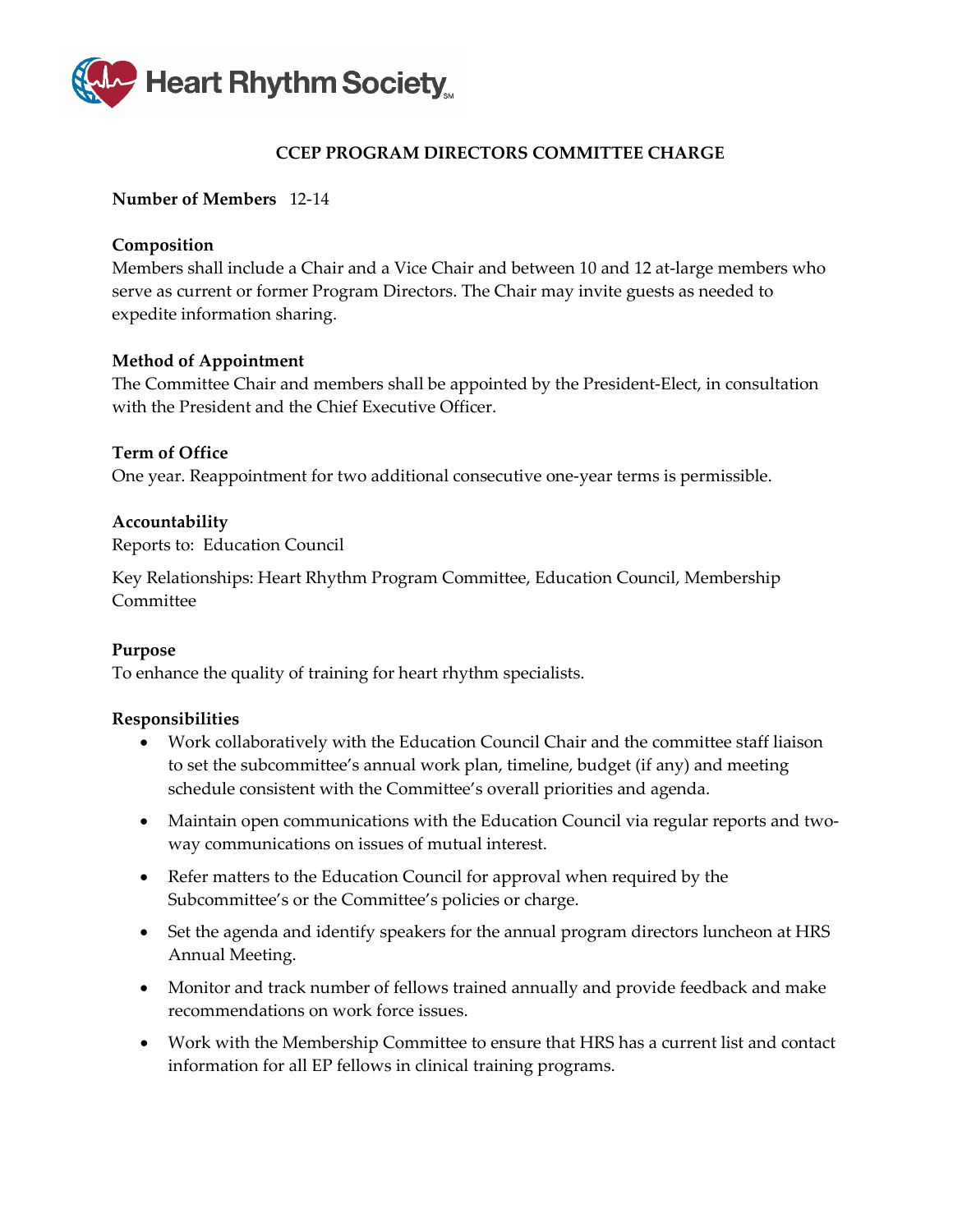- Work with the Education Council and Heart Rhythm Program Committee to propose educational programs directed at fellowship training during the Annual Meeting and also on the HRS Online Learning Center.
- Encourage Affiliate membership in the Heart Rhythm Society.
- Promote use in training programs of the Society's guidelines and quality standards.
- Work to implement International Clinical Training Fellowships and other opportunities, if finding for these initiatives is received.

- Establish Subcommittee procedures.
- Make recommendations to the Education Council.

# **Meeting Frequency**

At least three Education Council Core Committee meetings annually by teleconference. At least two Education Council meetings annually in-person or by teleconference. Additional meetings as needed.

# **Estimated Time Commitment**

*Scheduled*

Education Council Meeting (2 times/year; in-person or by teleconference; May and November; 60 to 90 minutes each)

Education Council Core Committee Meetings (4 times/year; by teleconference; July, September, January, March; 60 minutes each)

Committee Conference Calls (3-6 times/year as needed: February, April, June, August, October, December)

*Ad Hoc*

Committee Conference Calls (as needed)

*Busiest Times of the Year* 

Prior to Education Council Meeting (May and November) Prior to Committee meetings Varied throughout the year based on projects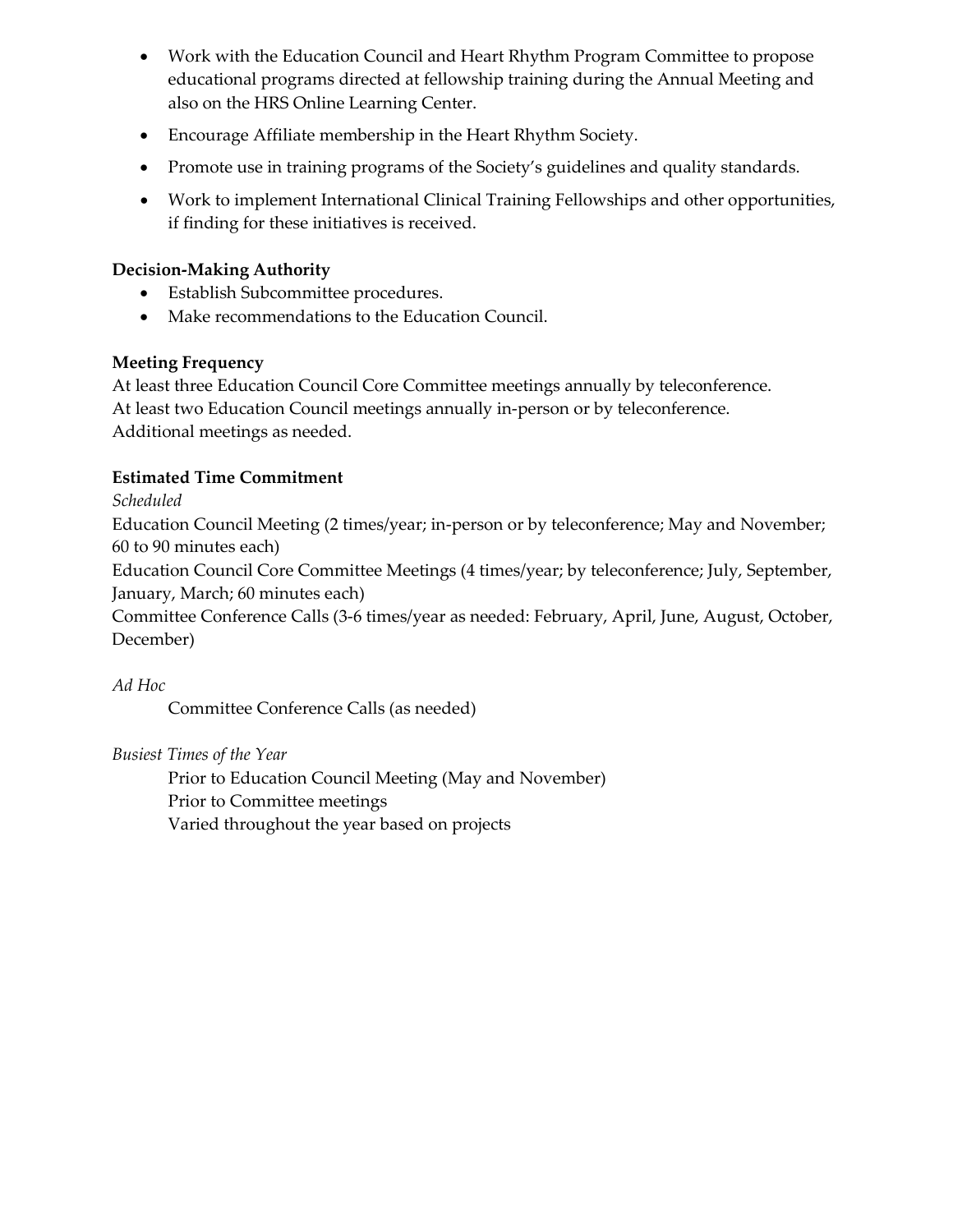

# **COMMUNICATIONS COMMITTEE CHARGE**

# <span id="page-10-0"></span>**Number of Members** 12-14

# **Composition**

Members shall include a Chair and a Vice Chair, the Chair of the Journal Subcommittee, the Chair of the HRS TV Subcommittee, and between eight and ten at-large members who have expertise or strong interest in communications technology, public relations, media, social media, and/or the web. Members shall represent a diverse mix of backgrounds, including physicians who represent key constituencies such as private practice, academic, emerging, international EP's, Allied Professionals and scientists. The Chair may invite guests as needed to expedite information sharing.

# **Method of Appointment**

The Committee Chair and members shall be appointed by the President-Elect, in consultation with the President and the Chief Executive Officer.

#### **Term of Office**

One Year. Reappointment for two additional consecutive one-year terms is permissible.

#### **Accountability**

Reports to: Board of Trustees

Key Relationships: Executive Committee, Education Council, Patient and Caregivers Subcommittee, Scientific Sessions Committee, Health Policy Committee, Scientific and Clinical Documents Committee, Membership Committee

#### **Purpose**

To provide strategic direction, policy oversight, and business decision support for all Society communications efforts.

- Provide strategic direction for promoting the Society and the work of its member committees through public and media relations efforts.
- Provide input on strategy/direction with regard to print and web-based communications to members and other stakeholders and make recommendations as needed.
- Provide strategic direction for use of social media to promote the Society and its key messages.
- Provide strategic direction in the development of the Society's mobile marketing and communications outreach efforts.
- Provide strategic direction for the enhancement of HRS online publications (e.g., *Keeping Pace)*.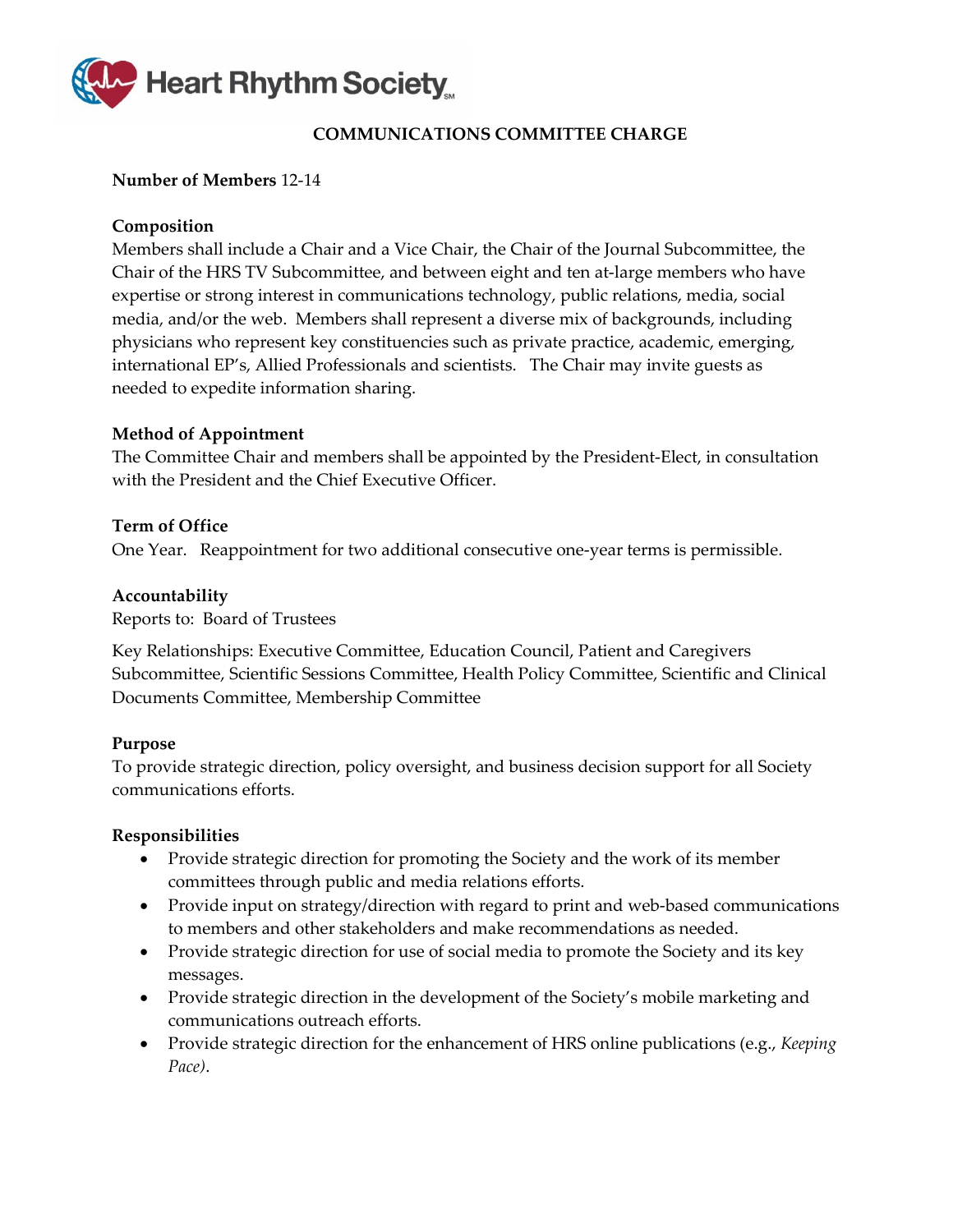- Provide strategic direction for using the annual scientific sessions to further the core mission of the Society.
- Provide direction on Society messaging, particularly as it relates to statistics communicated about the EP field in general and the Society specifically
- Provide strategic direction and facilitate the implementation of member outreach with regard to Society visibility and promotion of Awareness campaigns
- Vet and refer matters to the Ethics Committee as appropriate.
- Establish criteria governing commercial advertising by external organizations on the HRS website, related microsites and other HRS media, for Board approval.
- Monitor adherence by external organizations to the Society's commercial advertising criteria.
- Review and monitor effectiveness of external online collaborations and opportunities.

- Establish the committee's procedures.
- Establish subcommittee priorities and goals.
- Establish procedures for coordinating subcommittee work.
- Act on the recommendations of its subcommittee.
- Make recommendations to the Board.

# **Meeting Frequency**

Meetings to be held monthly or bi-monthly, as needed, by teleconference or face to face, for a total of approximately 5-7 meetings per year. Additional meetings may be held as needed. Committee members will also be asked to respond to email communications on a regular or asneeded basis to provide input on emerging concepts or strategies. Committee members may also volunteer for work groups that might require additional teleconferences and/or email communications.

# **Estimated Time Commitment**

2 hours per month; additional time will be required if member participates in working group(s) for specific projects

# *Scheduled*

Committee Conference Calls (bi-monthly) In-Person Meetings (May, at HRS Scientific Sessions)

*Ad Hoc*

Committee Conference Calls (as needed) Working Group Calls (as needed)

*Busiest Times of the Year* Budget preparation cycle (July - August)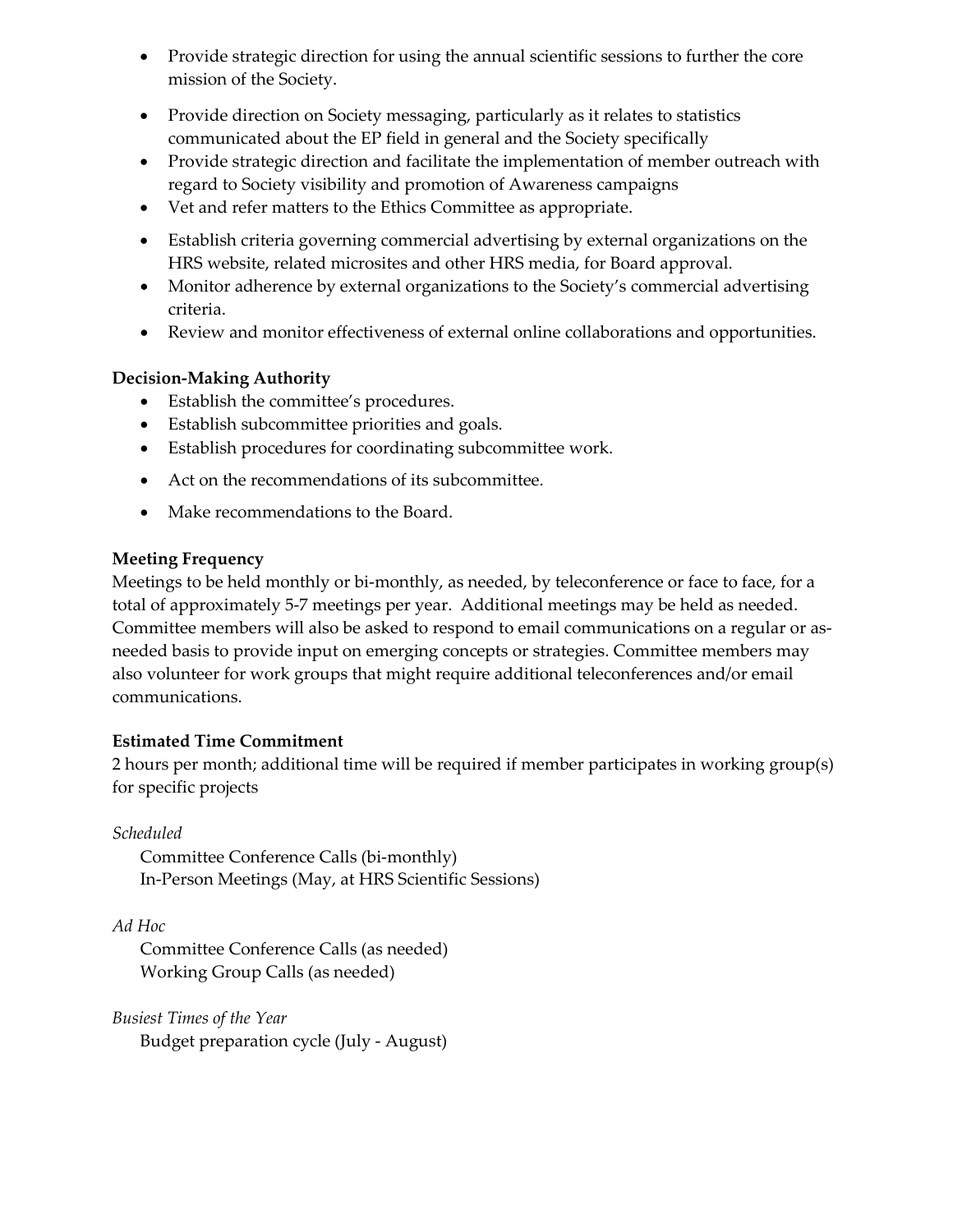

# **HRS TV SUBCOMMITTEE CHARGE**

#### <span id="page-12-0"></span>**Number of Members** 9-11 members

#### **Composition**

Members shall include the Chair (Heart Rhythm TV Executive Producer), Vice Chair (HR TV Co-Producer)and may include representatives from the Communication Committee, Program Committee, Allied Professionals Council and others to ensure role diversity. Individuals with a deep interest in and ability to contribute to video programming content. A non-voting member representing industry interests may be invited as a Guest.

#### **Method of Appointment**

Members shall be appointed by the President-Elect and the Chief Executive Officer. Due to the unique nature of assuring on-air ability of members, the Subcommittee chair may recommend new members in the nomination process who have demonstrated ability or have built an online following. Samples of video blogging or on-air performances may be considered in the nomination process.

#### **Term of Office**

To ensure the ability to rapidly respond to changing member audience interests and trends while ensuring leadership continuity, the Chair position should be a 2-year term with up to 3 consecutive terms permissible. Subcommittee positions should be one-year terms with up to 3 consecutive terms permissible.

#### **Accountability**

Reports to: Communications Committee

Key Relationships: Communications Committee, Heart Rhythm Program Committee, Education Council, Allied Professionals Council, Research Committee, Patients and Caregivers Committee, Health Policy and Regulatory Affairs Committee, and others as relevant.

#### **Purpose**

The Heart Rhythm TV Subcommittee will guide the development of long term strategies for the Heart Rhythm Society's online video channel(s) including, but not limited to, programming content, production methods, revenue generation, budgeting and staffing requests, partnerships and support of other HRS initiatives. The Subcommittee will also implement and manage policies, processes and programming for all content published on Heart Rhythm TV and its supporting online properties (websites, social media accounts and channel integrations).

#### **Responsibilities**

The Heart Rhythm TV Subcommittee will be responsible for ensuring the content on Heart Rhythm TV is relevant, compelling, and aligned with the mission and values of the Heart Rhythm Society. The Subcommittee will ensure that Heart Rhythm TV represents and provides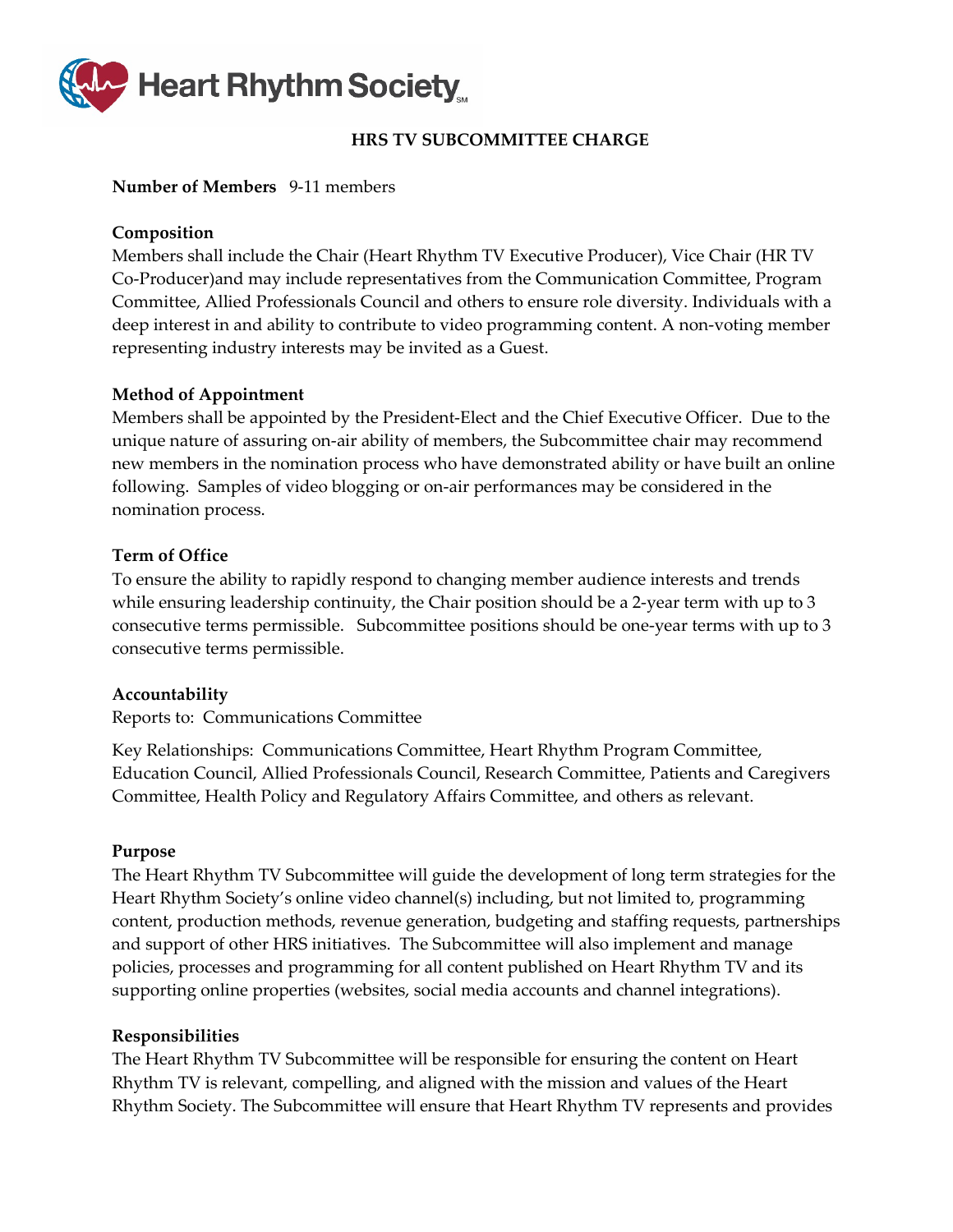content for the wide diversity of audiences the Society serves. The Subcommittee must ensure Heart Rhythm TV is a financially viable enterprise and contributes to the ongoing business interests of HRS.

# **Decision-Making Authority**

The Heart Rhythm TV Subcommittee will determine all primary programming for Heart Rhythm TV and provide HRS staff with guidance for consideration of new content requests and management of the channel. The Subcommittee will be responsible for presenting annual programming strategies and recommendations to the Communications Committee and to the Board of Trustees via reporting and through presentations at the request of either entity. The Board of Trustees may give specific programming direction or set limitations on the Subcommittee at its discretion.

# **Limitations**

The Heart Rhythm TV Subcommittee is expected to operate under other policies established by the Heart Rhythm Society (i.e., Social Media, Ethics and Disclosure, Financial and Member Engagement).

The Subcommittee can recommend programs and determine priorities for HRS staff to implement, but HRS staff will be responsible for managing budgets and all financial commitments and transactions related to Heart Rhythm TV.

# **Meeting Frequency**

Due to the relevant and timely nature of online content, the Subcommittee will need to convene monthly for a programming review (video conference).

The Subcommittee will need to conduct a longer format annual or bi-annual meeting to develop the yearly programming strategy and schedule. (in-person planning meeting if financially and logistically possible – i.e., at annual meeting, or if funding is sufficient to budget travel to HRS offices or other location).

#### **Estimated Time Commitment**

The time commitment for Subcommittee members should be around 5-8 hours / month which will include keeping abreast of trends in the field, identifying potential program opportunities, monitoring Heart Rhythm TV performance, and serving as on-air support for various programs (hosting programs, interviewing content providers and introducing programs).

In addition to regular monthly contributions, Subcommittee members must be able to commit to once or twice annually extended meetings (1/2 day or full day) to determine programming.

The busiest time of the year is typically in support of the HRS annual meeting, but this natural period of high activity is evolving as HRS is making efforts to extend the digital reach and engagement beyond the annual meeting and identifying ways to keep the digital activity high year-round.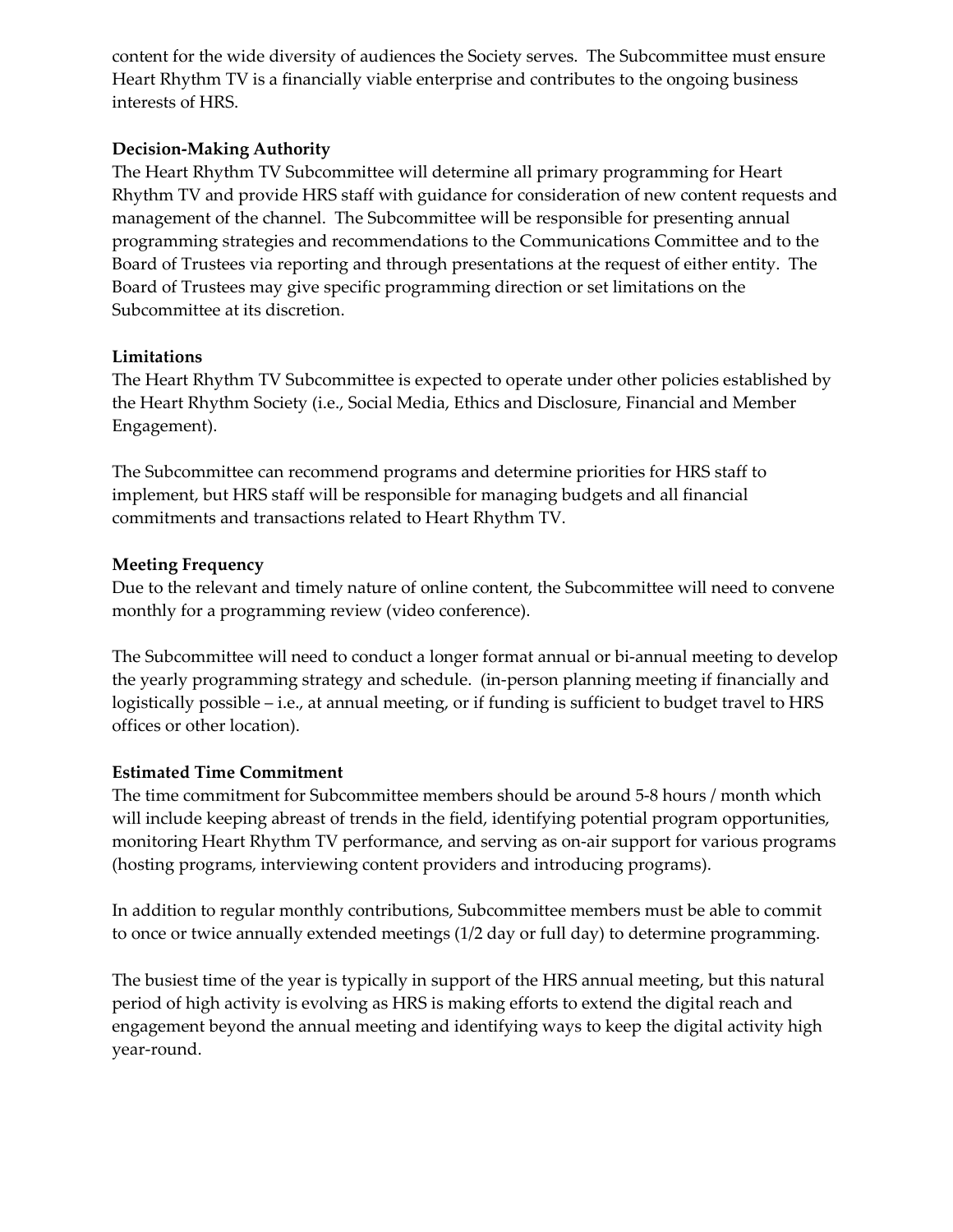

# **JOURNAL SUBCOMMITTEE CHARGE**

### <span id="page-14-0"></span>**Number of Members** 6-8

# **Composition**

Members shall include a Chair, Vice Chair and a diverse mix of between four and six at-large members, including basic scientists, clinical scientists and Allied Professionals. A representative from the journal publisher and the Editors-in-Chief of each journal (except for the Cardiovascular Digital Health Journal) shall serve on the subcommittee as non-voting, invited guests. The Chair may invite additional guests as needed to expedite information sharing.

# **Method of Appointment**

The Subcommittee Chair and members shall be appointed by the President-Elect, in consultation with the President, and Chief Executive Officer.

# **Term of Office**

Ex Officio members serve during their terms in other positions. All other members shall serve one year, with reappointment possible to a maximum of two additional, consecutive one-year terms.

# **Accountability**

Reports to: Communications Committee Key Relationships: Heart Rhythm Program Committee, Scientific and Clinical Documents Committee

#### **Purpose**

To provide strategic direction, policy oversight and business decision support for official Heart Rhythm Society online and print journal publications, excluding editorial responsibilities.

- Provide strategic direction and oversee strategy for attracting and retaining print and online readership
- Create evaluation criteria for Editors-in-Chief and manage performance against these criteria.
- Confer as needed with the publisher to establish non-member subscription prices, and monitor revenue for the Society's official journal(s).
- Establish and monitor Society policies governing print and online journal advertising.
- Monitor the effectiveness and cost-efficiency of print and online journal publishing activities, and make recommendations as needed.
- Work collaboratively with the Communications Committee Chair and the committee staff liaison to set the subcommittee's annual work plan, timeline, budget (if any) and meeting schedule consistent with the Committee's overall priorities and agenda.
- Maintain open communications with the Communications Committee via regular reports and two-way communications on issues of mutual interest.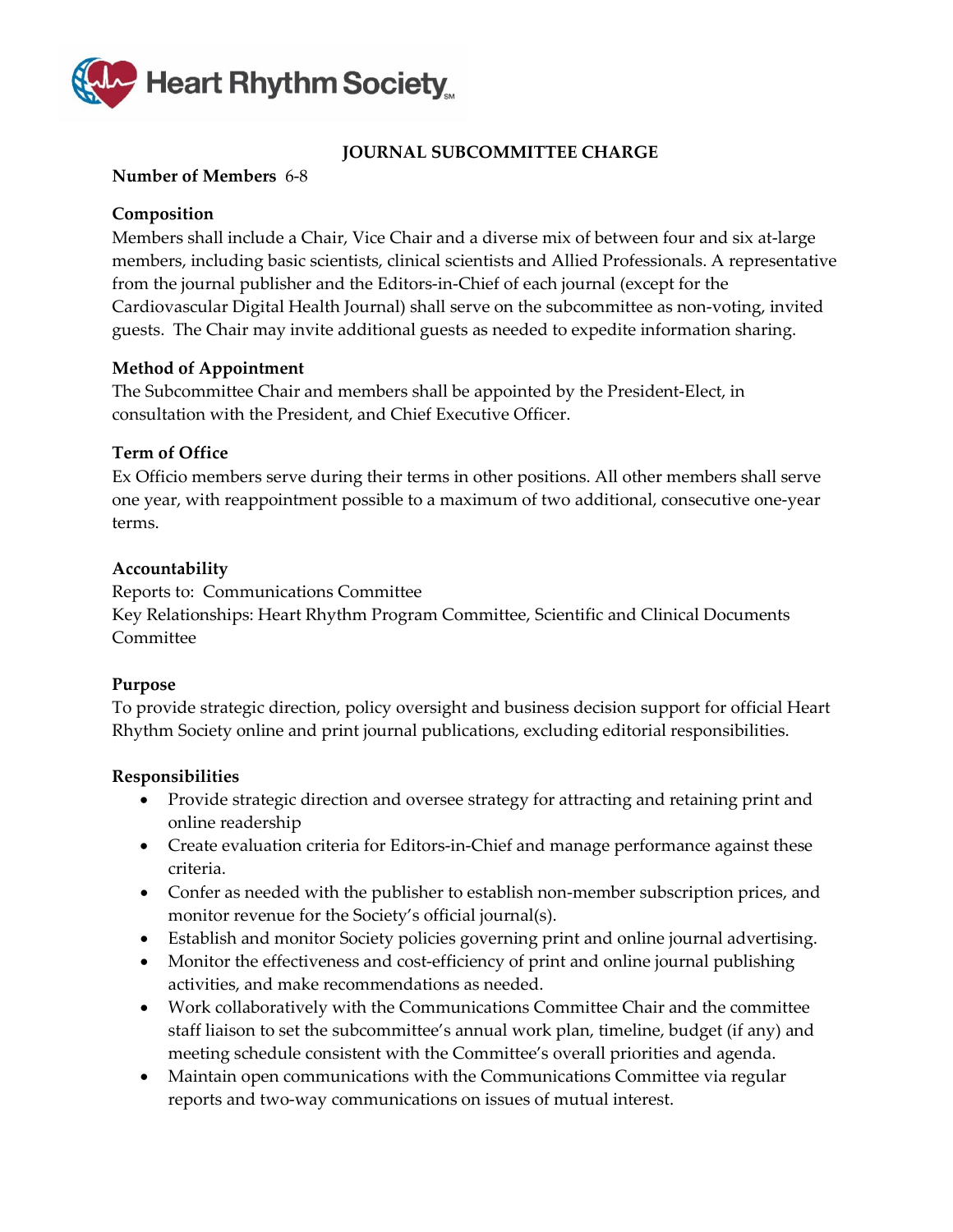• Refer matters to the Communications Committee for approval when required by the Subcommittee's or the Committee's policies or charge.

# **Decision-Making Authority**

- Establish subcommittee procedures.
- Establish performance goals for the Editors-in-Chief.
- Make recommendations to Management regarding merit increases for the Editor-in-Chief, based on annual performance evaluation.
- Make recommendations to the Communications Committee or the Board, including the appointment of the Editors-in-Chief by the Board, and arrangements with the Publisher.

# **Meeting Frequency**

Quarterly meetings by teleconference or face-to-face. Additional meetings as needed.

# **Estimated Time Commitment**

1-2 hours per month

*Scheduled* Committee Conference Calls take place once per quarter (February, May, August/September, November/December) In-Person Meeting (May, at Heart Rhythm)

*Ad Hoc* Committee Conference Calls (as needed)

*Busiest Times of the Year* Prior to February, May, August/September, November/December meetings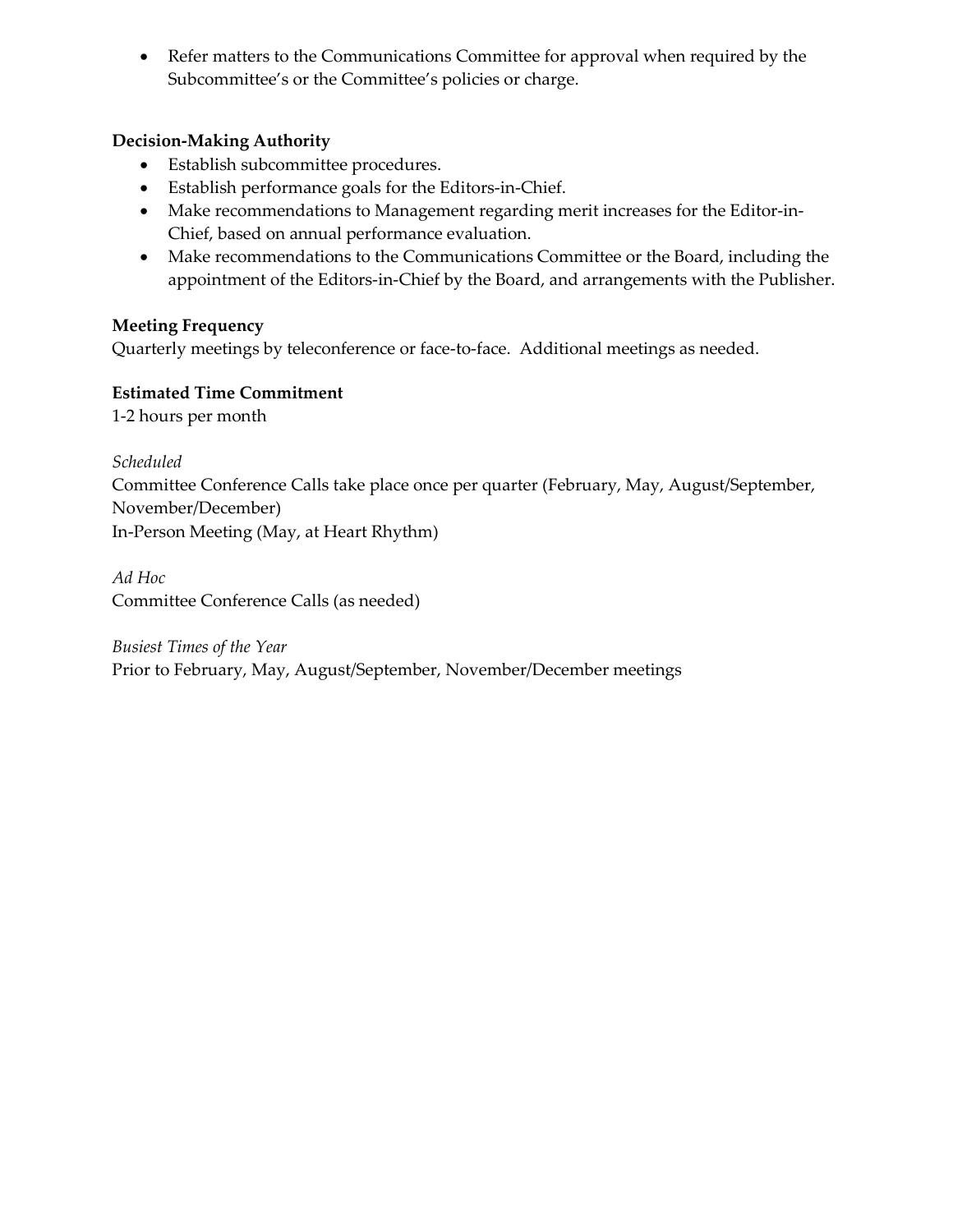

# **CORE CONCEPTS IN EP COMMITTEE CHARGE**

# <span id="page-16-0"></span>**Number of Members** Up to 12

### **Composition**

Members shall consist of a Chair, Vice Chair, plus up to 10 members who will serve as follows:

- Core Concepts in EP and Board Prep Course Director, plus two co-directors
- Core Concepts in EP for Allied Professionals two Allied Professionals
- Core Concepts in EP for Industry two physicians
- Core Concepts Global Partners up to two physicians who practice outside the U.S

The Chair may invite guests as needed to expedite committee activities.

#### **Method of Appointment**

The Committee Chair, Vice Chair and members shall be appointed by the President-Elect, in consultation with the President and the Chief Executive Officer.

# **Term of Office**

One year. Reappointment for two additional consecutive one-year terms is permissible.

# **Accountability**

Reports to: Education Council

Key Relationships: Education Council, Accreditation and Assessment Committee, Digital Education Committee, Heart Rhythm Program Committee.

#### **Purpose**

- To leverage the Society's foundational core curriculum in EP to meet the learning needs of all audiences, but specifically the following key audiences:
- Certifying and recertifying EPs, and those who are seeking a comprehensive review
- Allied Health Professionals specializing in electrophysiology
- Industry Professionals engaged in the innovation, production, and sale of electrophysiology related products
- The international EP community (trained and practicing outside the U.S.)

- Work collaboratively with the Education Council Chair and the Committee staff liaison to set the Committee's annual work plan, timeline, budget (if any) and meeting schedule consistent with the Committee's overall priorities and agenda.
- Maintain open communications with the Education Council via regular reports andtwoway communications on issues of mutual interest.
- Develop and maintain up-to-date Core Concepts programs for the key audiences.
- To provide learners with the potential to pursue individualized learning, providing each learner with targeted content that address specific deficiencies or areas of interest.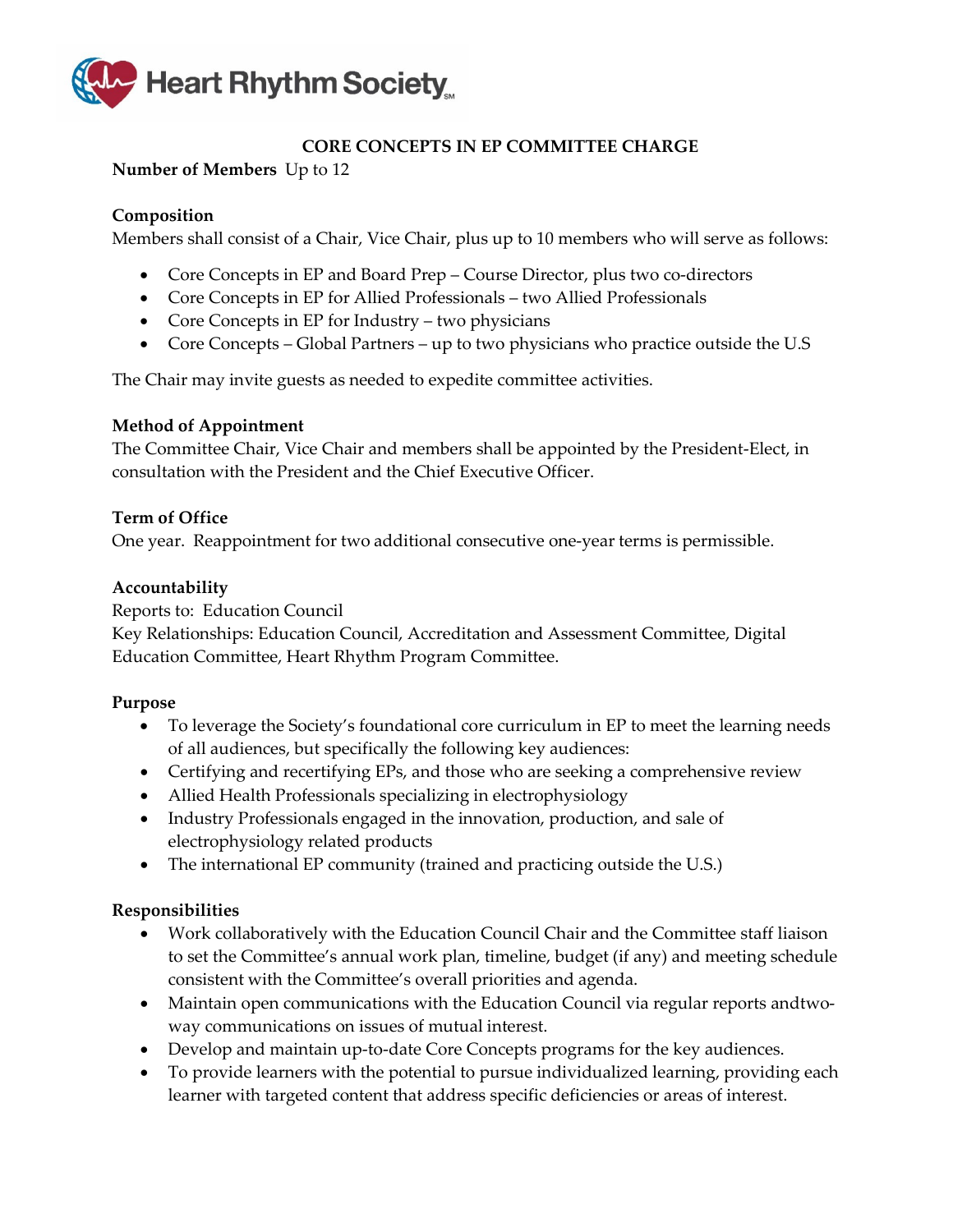- Develop and maintain up-to-date self-assessment exams associated with each program.
- Ensure all presentations are tagged to the Curriculum Framework.
- Explore opportunities to introduce new and innovative delivery methods to new and existing content.
- Regularly review program effectiveness evaluation data presented by the Accreditation and Assessment Committee and incorporate findings in program development going forward.
- Review market assessments and financial analyses to identify new opportunities to increase margin on Core Concepts products through recommending new products, repurposing, or bundling existing content, new marketing strategies, and through other means.
- Ensure fiscal responsibility within approved budgets and for digital program development .

- Establish subcommittee procedures.
- Make recommendations to the Education Council.

# **Meeting Frequency**

At least three Education Council Core Committee meetings annually by teleconference. At least two Education Council meetings annually in-person or by teleconference. Additional meetings as needed.

# **Estimated Time Commitment**

*Scheduled*

Education Council Meeting (2 times/year; in-person or by teleconference; May and November; 60 to 90 minutes each)

Education Council Core Committee Meetings (4 times/year; by teleconference; July, September, January, March; 60 minutes each)

Committee Conference Calls (3-6 times/year as needed: February, April, June, August, October, December)

*Ad Hoc* Committee Conference Calls (as needed)

*Busiest Times of the Year* 

Prior to Education Council Meeting (May and November) Prior to Committee meetings Varied throughout the year based on projects

# **Limitations**

Owners and employees of ineligible companies\* may have no role in the planning or implementation of accredited education and therefore are not eligible to serve on this committee.

\* as defined by ACCME as organizations whose primary business is producing, marketing, selling, re-selling, or distributing healthcare products used by or on patients.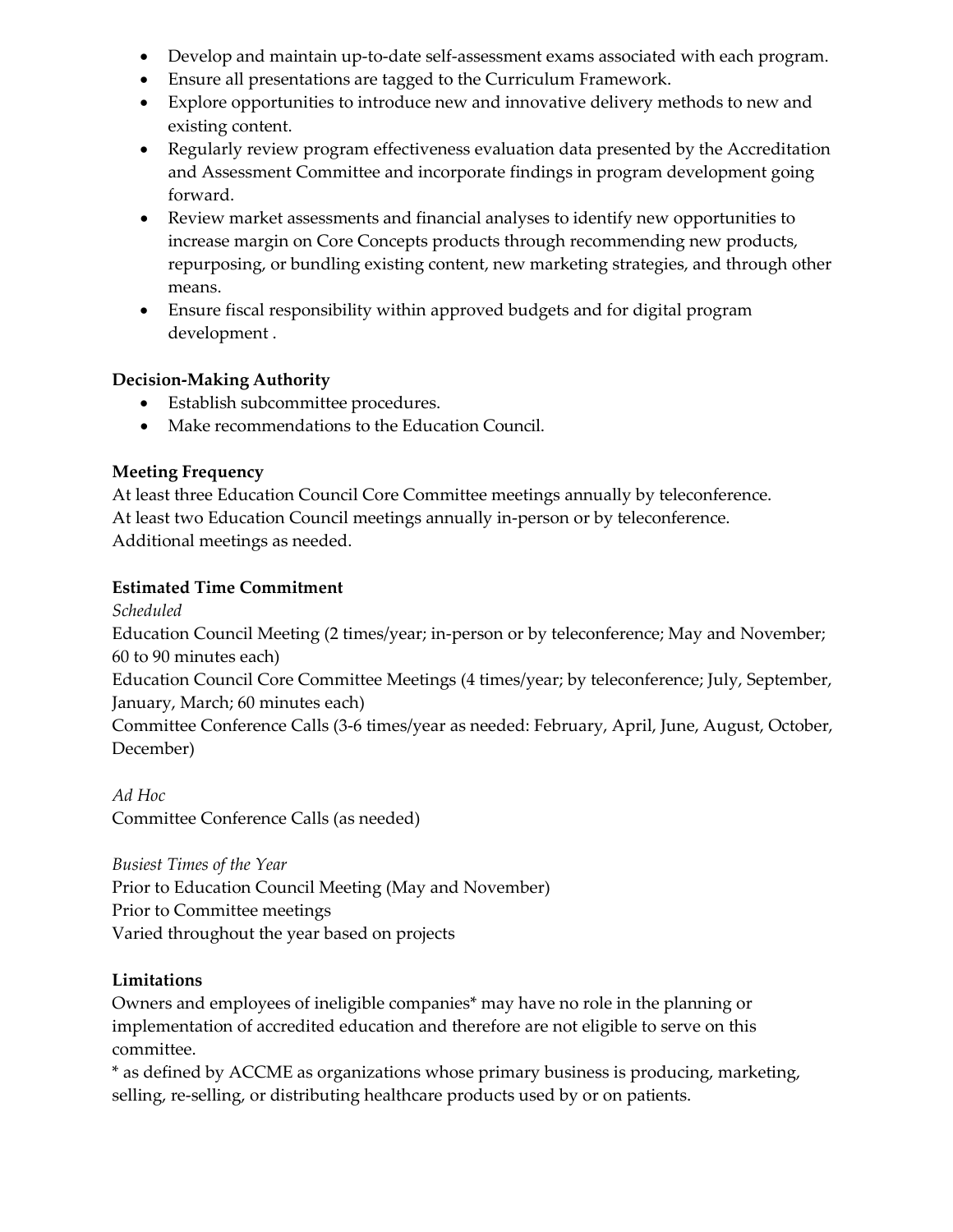

# **DIGITAL EDUCATION COMMITTEE CHARGE**

#### <span id="page-18-0"></span>**Number of Members** Up to 12

# **Composition**

Members shall consist of a Chair, Vice Chair and up to nine at large members, including up to three Allied and one Early Career Professionals. The Chair may invite guests as needed to expedite Committee activities.

# **Method of Appointment**

The Committee Chair, Vice Chair and members shall be appointed by the President-Elect, in consultation with the President and the Chief Executive Officer.

# **Term of Office**

One year. Reappointment for two additional consecutive one-year terms is permissible.

# **Accountability**

Reports to: Education Council

Key Relationships: All committees, subcommittees, and planning teams involved in the creation of digital educational content.

### **Purpose**

To develop diverse, innovative, engaging, user-friendly online content for the Society that is global in scope and embraces year-round learning.

- Work collaboratively with the Education Council and the Committee staff liaison to set the Committee's annual work plan, timeline, budget (if any) and meeting schedule consistent with the Committee's overall priorities and agenda.
- Maintain open communications with the Education Council via regular reports and twoway communications on issues of mutual interest.
- Regularly review program effectiveness evaluation data presented by the Accreditation and Assessment Committee regarding digital educational content and, when appropriate, incorporate findings in digital program development going forward.
- Ensure all digital offerings are tagged to the Curriculum Frameworks for physicians and Allied Health Professionals.
- Develop customized digital learning paths to help learners meet individual gaps and needs
- Manage the delivery of all online offerings including but not limited to subscriptions, webinar series, micro-learning, AR, skills learning, HRS journal-based activities, and usergenerated content.
- Explore opportunities to introduce new and innovative digital delivery methods to new and existing content.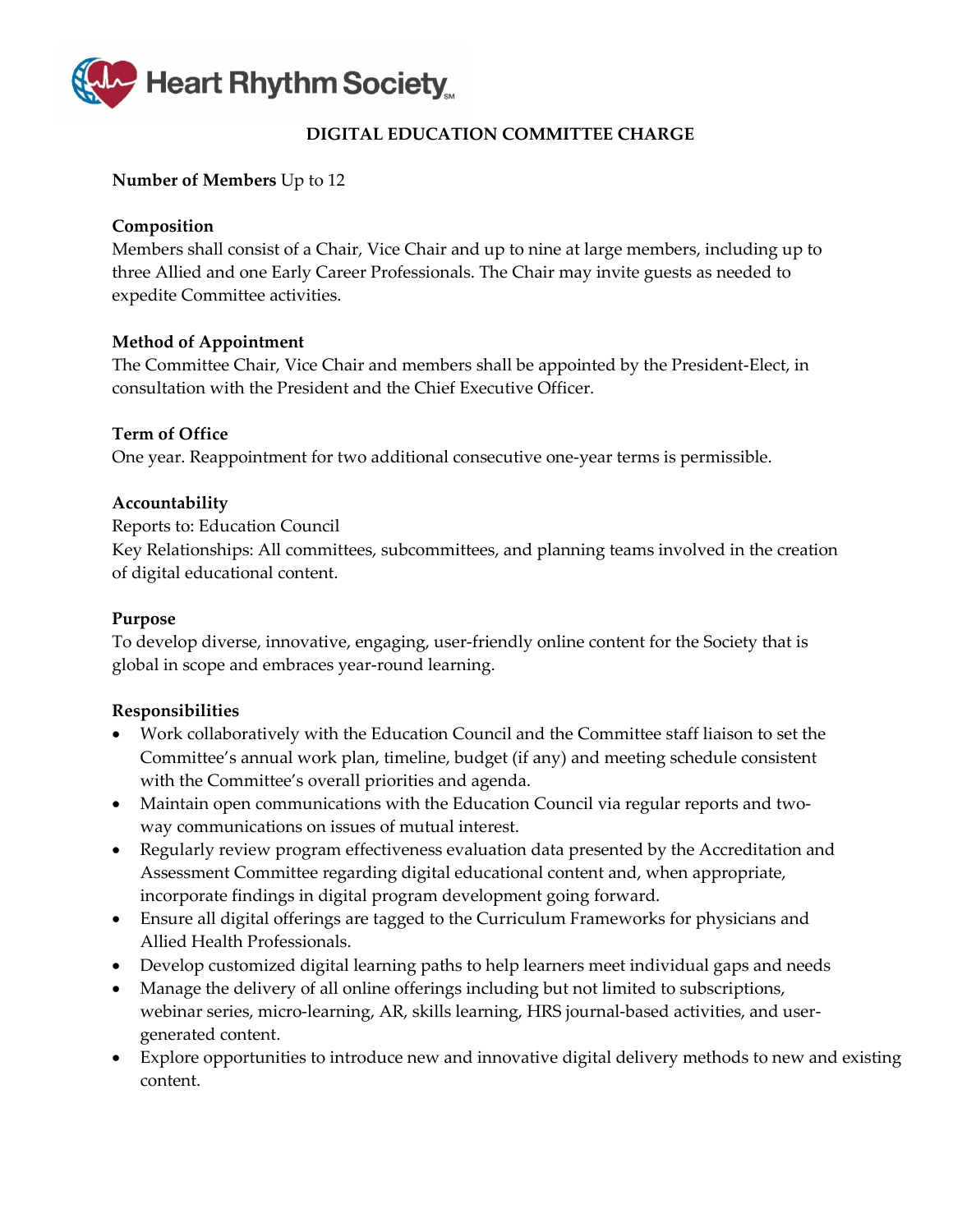- Provide learners with the potential to pursue individualized learning, providing each learner with targeted content that address specific deficiencies or areas of interest.
- Work collaboratively with content developers to select and build the digital program that best serves the needs of learners.
- Review market assessments and financial analyses to identify new opportunities to increase margin on digital products through recommending new products, repurposing, or bundling existing content, new marketing strategies, and through other means.
- Ensure fiscal responsibility within approved budgets and for digital program development.

- Establish committee procedures.
- Make recommendations to the Education Council.

# **Meeting Frequency**

At least three Education Council Core Committee meetings annually by teleconference. At least two Education Council meetings annually in-person or by teleconference. Additional meetings as needed.

# **Estimated Time Commitment**

*Scheduled*

Education Council Meeting (2 times/year; in-person or by teleconference; May and November; 60 to 90 minutes each)

Education Council Core Committee Meetings (4 times/year; by teleconference; July, September, January, March; 60 minutes each)

Committee Conference Calls (3-6 times/year as needed: February, April, June, August, October, December)

#### *Ad Hoc*

Committee Conference Calls (as needed)

*Busiest Times of the Year* 

Prior to Education Council Meeting (May and November) Prior to Committee meetings Varied throughout the year based on projects

# **Limitations**

Owners and employees of ineligible companies\* may have no role in the planning or implementation of accredited education and therefore are not eligible to serve on this committee.

\* as defined by ACCME as organizations whose primary business is producing, marketing, selling, re-selling, or distributing healthcare products used by or on patients.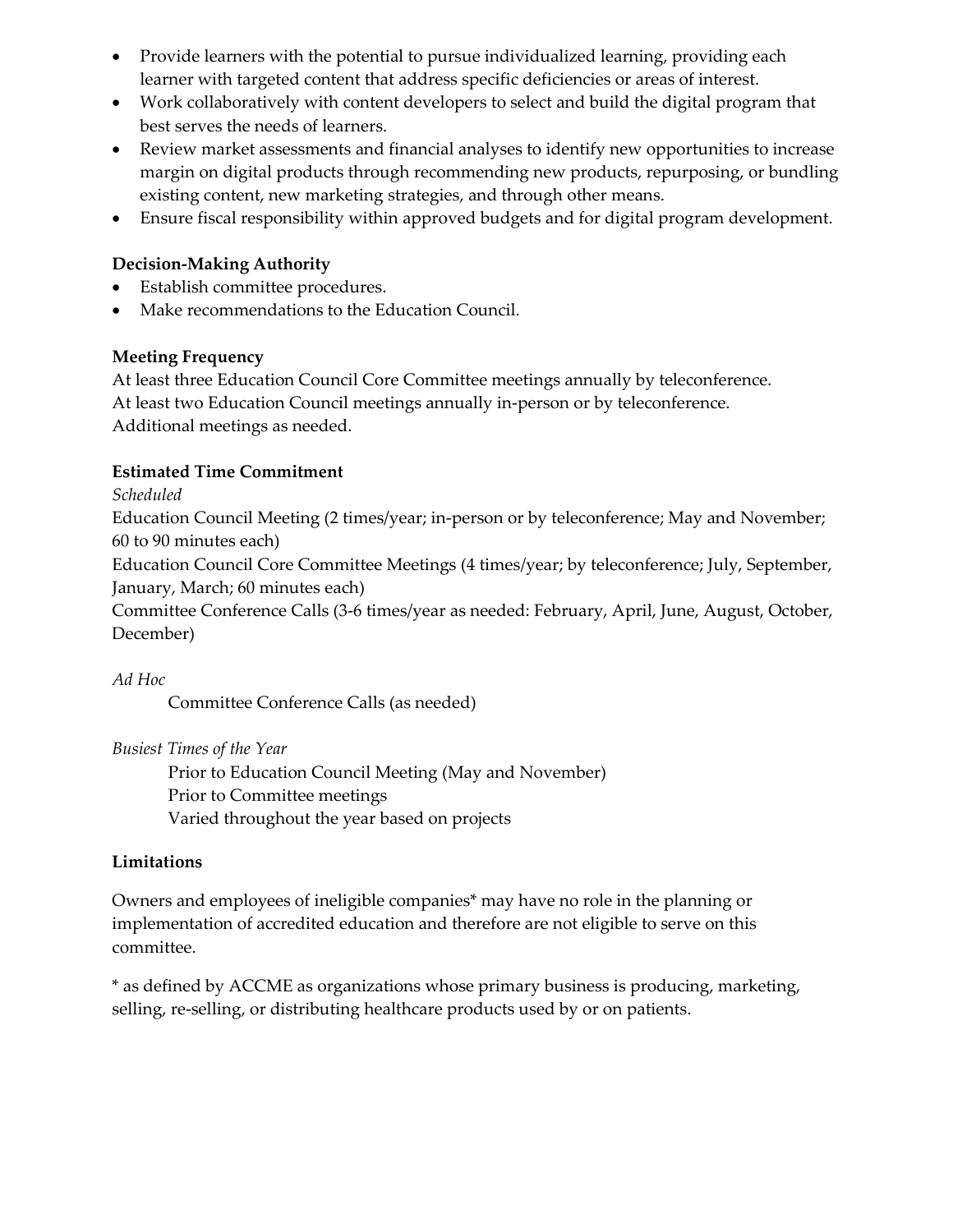

# **DIGITAL HEALTH COMMITTEE CHARGE**

#### <span id="page-20-0"></span>**Number of Members** Up to 16

### **Composition**

Members shall include a Chair, Vice Chair, a member of the HRS TV Subcommittee, and up to 13 members with an appropriate background or interest in the digital health field, to include an Allied Professional, Early Career Professional, an international member, and a subject matter expert. The Digital Health journal Editor in Chief or Deputy Editor shall serve on the subcommittee as non-voting, invited guest. The Chair may invite guests as needed to expedite information sharing. Guests are not required to be members of the Heart Rhythm Society.

#### **Method of Appointment**

Members shall be appointed by the President-Elect, in consultation with the President and Chief Executive Officer.

#### **Term of Office**

Ex Officio members serve during their terms in other positions. The term for all other members shall be one year. Reappointment for two additional consecutive one-year terms is permissible.

#### **Accountability**

Reports to: Board of Trustees

Key Relationships: Health Policy and Regulatory Affairs Committee, Education Council, Heart Rhythm Program Committee

#### **Purpose**

To provide guidance, recommendations and resources to HRS members about safely sharing and exchanging data with patients obtained from personal health records, cardiovascular implantable and remote monitoring devices and continuous, personal biometric monitoring (e.g., consumer wearable technology).

- Review current digital healthcare landscape and the impact on clinical practice and patients' experiences.
- Ensure alignment with the Society's existing guidance, recommendations and policies.
- Provide updates to the Board of Trustees to help inform strategic priorities and planning.
- Disseminate guidance and recommendations to members and key stakeholders via publication in HeartRhythm and presentation at Heart Rhythm.
- Work with the Heart Rhythm Program Committee in development of the digital health content.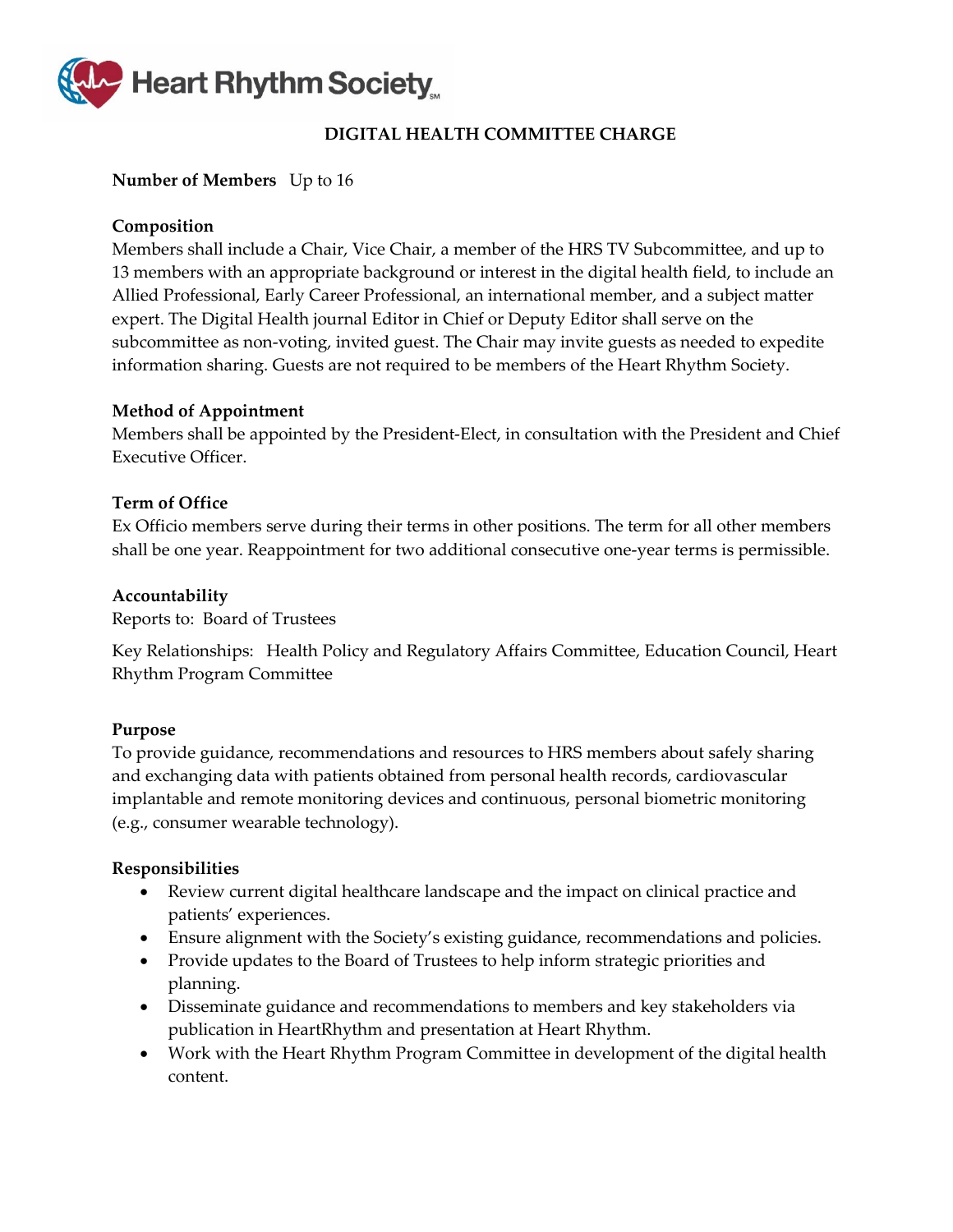• Create strategic alliances with global organizations, including patient and professional societies to further the mission of the Society and disseminate relevant guidance and recommendations to global audiences.

# **Decision-Making Authority**

Make recommendations to the Board.

**Meeting Frequency** Monthly meetings, by teleconference.

**Estimated Time Commitment** Up to 3 hours per month

*Scheduled* Conference Calls (monthly, as needed)

# *Ad Hoc*

in-person meeting at HRS Heart Rhythm

*Busiest Times of the Year*

August – September (program planning for digital health at Heart Rhythm) Prior to Board meetings (May, September, January)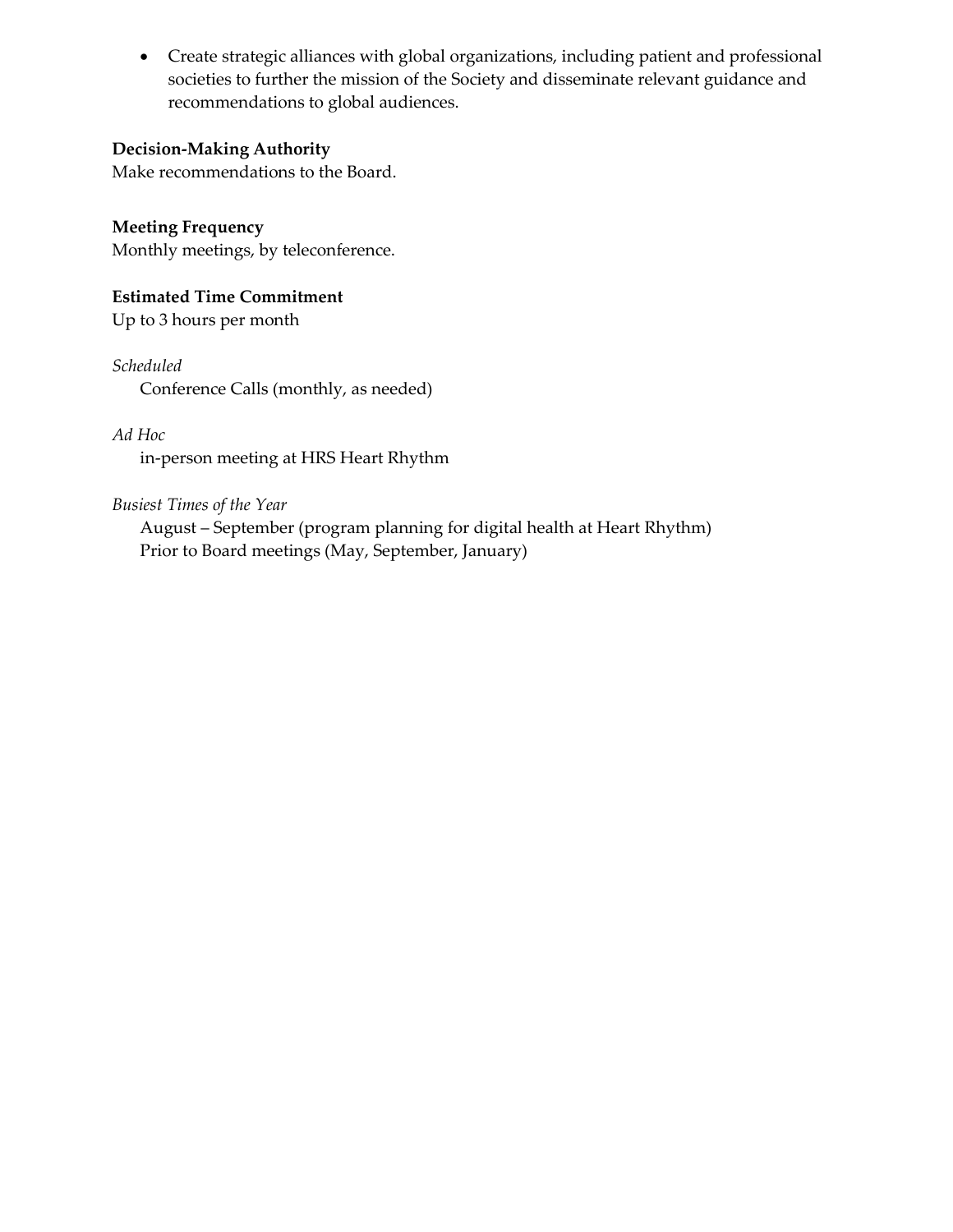

# **ETHICS COMMITTEE CHARGE**

#### <span id="page-22-0"></span>**Number of Members** 9

Must be an odd number for purposes of voting

### **Composition**

Members shall include a Chair and a Vice Chair, two prior senior volunteer leaders (Past Presidents or former Trustees), a non-EP who has served on an ethics committee for another organization and four to six at-large members representing diverse constituencies, including a pediatric and basic science representative. The Society's legal counsel shall serve as a nonvoting expert resource. The Chair may invite guests as needed to expedite information sharing.

#### **Method of Appointment**

The Committee Chair, Vice Chair and members shall be appointed by the President-Elect, in consultation with the President and the Chief Executive Officer.

#### **Term of Office**

One year. Reappointment for two additional, consecutive one-year terms is permissible.

#### **Accountability**

Reports to: Board of Trustees

Key Relationships: Accreditation and Assessment Committee, Executive Committee, Education Council, Digital Education Committee, Health Policy Committee; Scientific and Clinical Documents Committee; others as warranted

#### **Purpose**

To safeguard the Society's reputation as an ethical organization.

- Ensure compliance with the Society's *Code of Ethics and Professional Standards*.
- Ensure that the Society's policies, procedures, and sanctions are fully communicated to Members and participants in educational activities, products and services, and publications.
- Orient officers, trustees and committee chairs to their obligations and responsibilities under the *Code of Ethics and Professional Standards*.
- Oversee regular submission and random auditing of disclosure statements provided by volunteers, staff, and educational participants.
- Oversee a mechanism for the reporting of potential violations at educational activities by Members, staff, and attendees.
- Investigate reports of potential violations.
- Impose and enforce sanctions or other judgments that are consistent, impartial, and fair.
- Oversee a mechanism for an independent appeals process.
- Review proposals for new initiatives referred by the Accreditation and Assessment Committee, other committees, or Management for potential conflict of interest.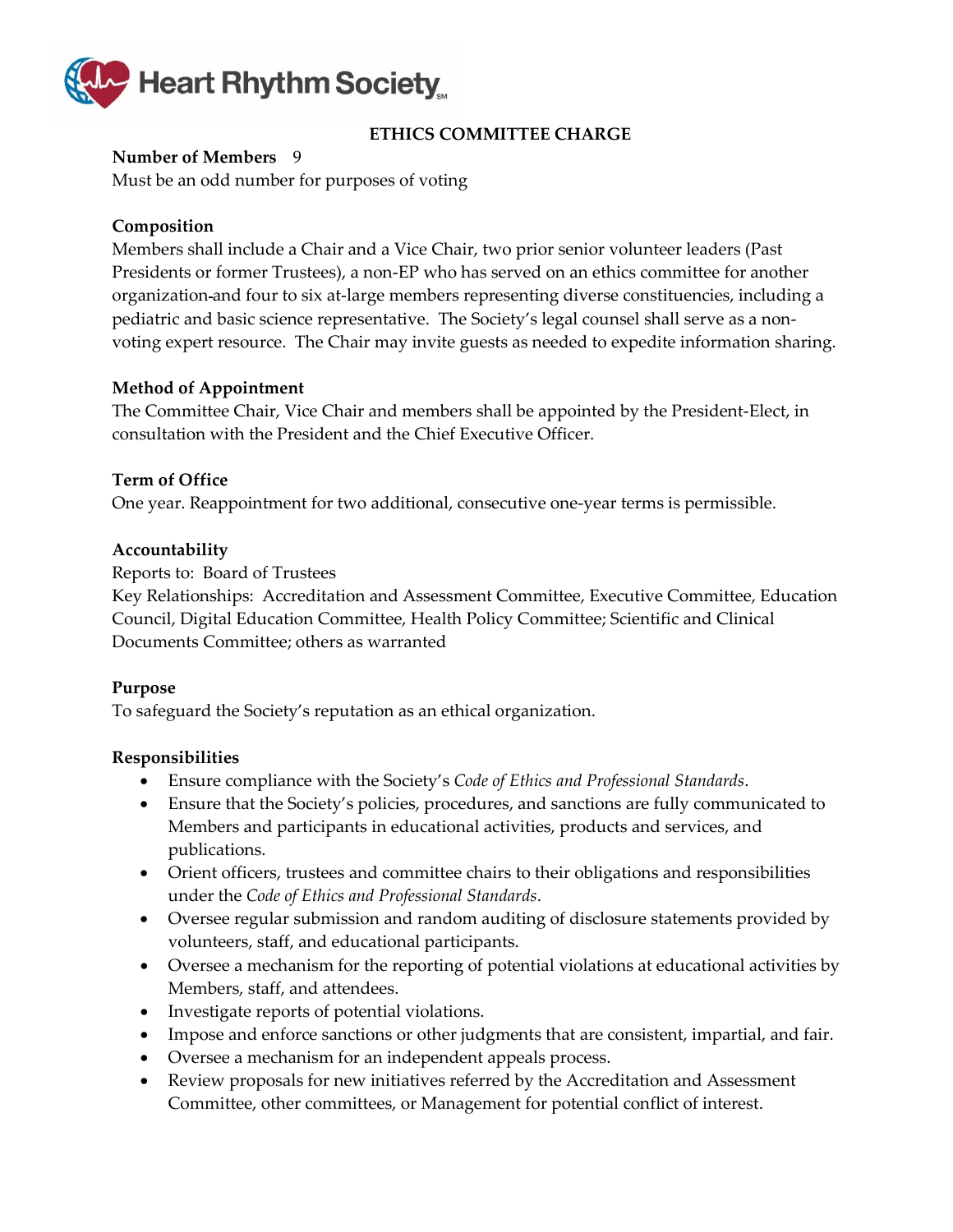- Act upon hardship waiver requests from officers and the journal editor.
- Coordinate with the Accreditation and Assessment Committee to ensure that the Society's disclosure and conflict of interest procedures align with the Accreditation Council for Continuing Medical Education's accreditation standards.
- Periodically evaluate the effectiveness of the Society's *Code of Ethics and Professional Standards* and whistleblower policies and recommend revisions to the Board.
- Biennially review, assess, and update committee policies and procedures.

- Establish committee procedures, including auditing, reporting and appeals.
- Conduct investigations.
- Levy and enforce sanctions.
- Authorize waivers.

# **Meeting Frequency**

At least two meetings annually, by teleconference or face-to-face. Additional meetings as needed.

# **Estimated Time Commitment**

Up to 1 hour per month

*Scheduled* Committee Conference Calls (monthly, as needed)

*Ad Hoc* Possible in-person meetings at ACC annual or HRS Heart Rhythm

*Busiest Times of the Year*

Prior to Board meetings (September, January, May)

# **Limitations**

Ethics Committee members must have disclosure totals less than \$100,000, excluding institutional research and fellowship support and/or less than \$50,000 for a relationship with a single company.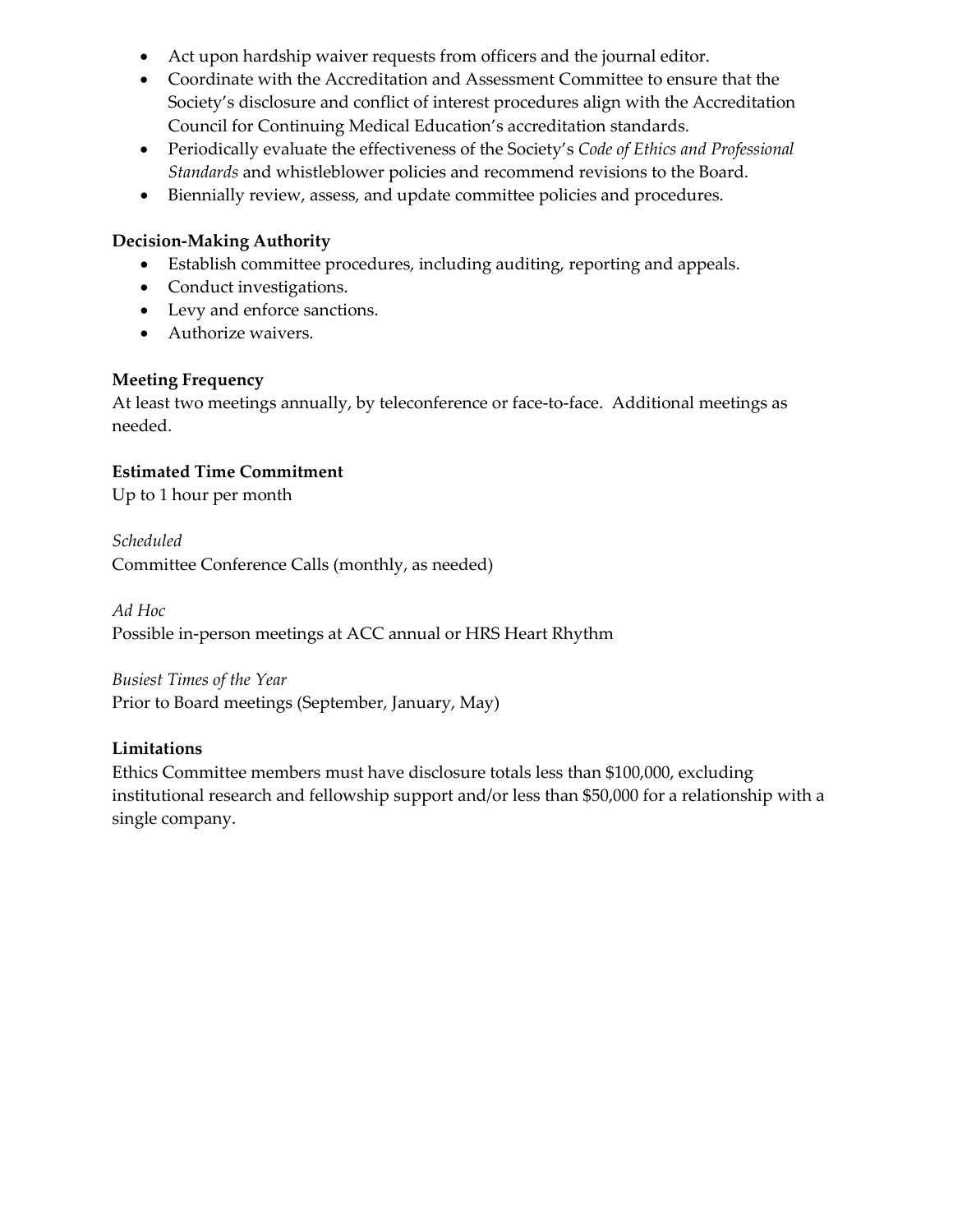

# **EXECUTIVE COMMITTEE CHARGE**

#### <span id="page-24-0"></span>**Number of Members** 6

#### **Composition**

Members shall include the President, President-Elect, 1<sup>st</sup> Vice President, 2<sup>nd</sup> Vice President, Secretary and Treasurer, and the Immediate Past President. The CEO shall attend meetings of the Executive Committee without voting rights. The President shall serve as Chair.

#### **Method of Appointment**

Members of the Executive Committee are elected officers of the Society and shall serve in conjunction with holding their respective elective offices.

#### **Term of Office**

*Ex officio* members shall serve in conjunction with holding their respective elective offices.

#### **Accountability**

Reports to: Board of Trustees

Key Relationships: Ethics Oversight Committee, Finance Committee, Governance Committee

#### **Purpose**

To help the Board be an effective steward of the Society's mission, brand and resources.

- Coordinate the work of the Board, including engaging the Board on strategic issues, monitoring progress against the Strategic Plan and annual Board priorities, and tracking goal achievement on the Board's behalf.
- Act as the Board's authorized agent in emergencies and to address matters requiring prompt action by the Trustees between meetings of the full Board.
- Communicate to the Board about actions taken on its behalf at each Board meeting and at regular intervals between Board meetings.
- Act as the Board's liaison to the Chief Executive Officer to coordinate the CEO's implementation of the Strategic Plan, and provide guidance and feedback on strategic issues and organizational performance.
- Drive an organizational culture that encourages innovative thinking at the Board, committee and executive level, and promotes business practices that support strategic innovation.
- Champion the development of alternative revenue generation models and strategies, and engage the Board in fostering culture of active philanthropy and effective fundraising.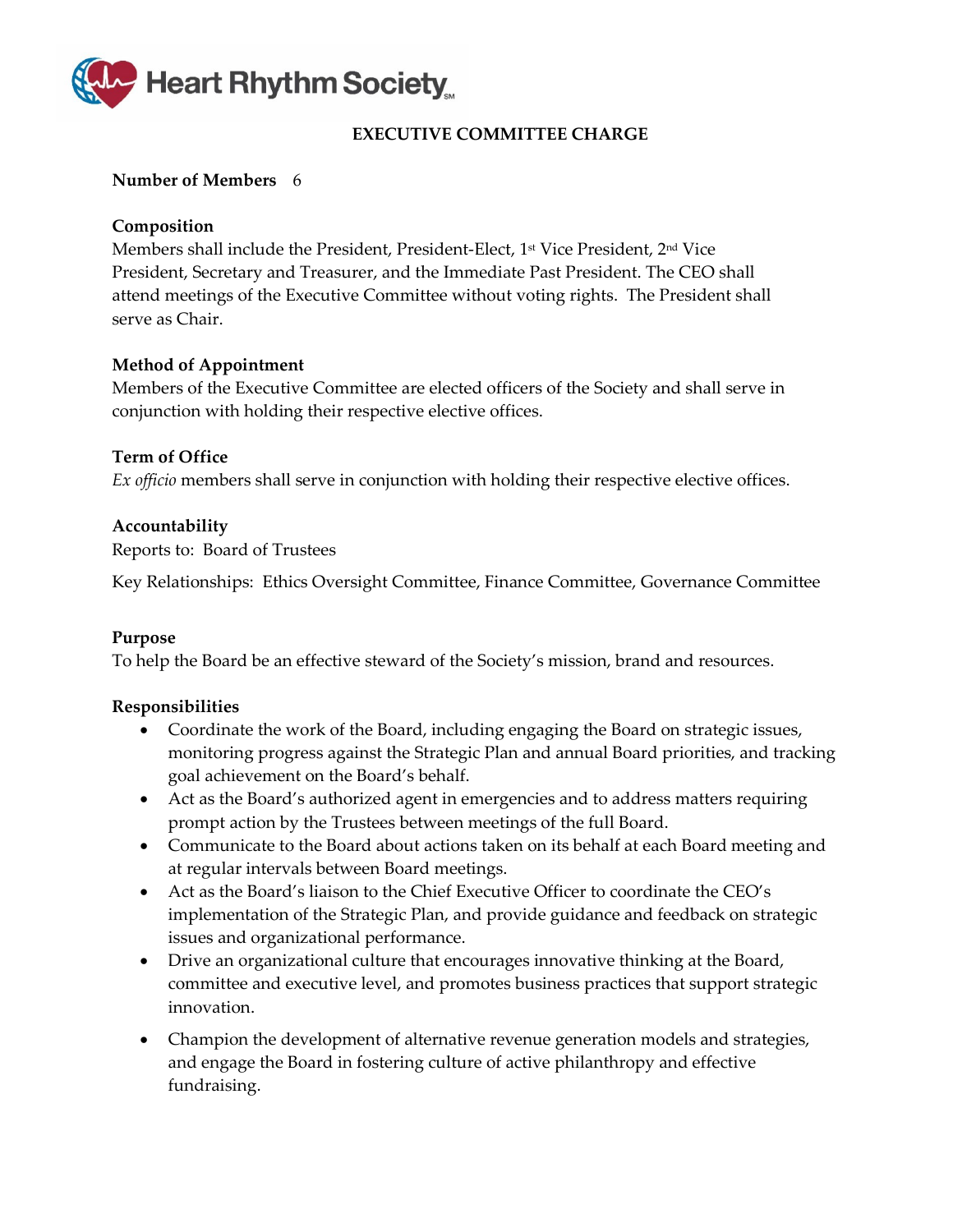- Identify the need for task forces to address issues that fall outside the scope of the governance structure, test innovative or controversial ideas, facilitate the Board's development of a Strategic Plan, and guide other Board initiatives at the Board's request.
- Work with the Board to set direction for strategic alliances and external relationships and oversee implementation.
- When needed, initiate the Board's search for a new Chief Executive Officer by recommending the appointment of a search committee to screen candidates, select finalists, and make a recommendation to the Board concerning hiring and compensation.
- Oversee and coordinate the activities of HRS Ambassadors, including providing guidance to Ambassadors on the Society's positions and interests.
- In collaboration with the CEO, identify potential HRS officers.
- Other duties and activities as assigned by the Board.

- Establish the committee's procedures.
- Exercise powers explicitly delegated by the Board.
- Consult with the President on the creation of task forces.
- Make recommendations to the Board.

# **Limitations**

- It is outside the scope of the Executive Committee to amend the Bylaws or Articles of Incorporation, elect or remove Trustees, approve or change the budget, hire or terminate the Chief Executive Officer, or make major structural decisions affecting the Society, such as adding or eliminating programs or approving mergers.
- Executive Committee members are not permitted to submit nominations or letters of support for board or officer candidates.

# **Meeting Frequency**

Bi-monthly. Other meetings may be called as needed to respond to emergencies or manage urgent issues.

# **Estimated Time Commitment**

3 hours per month

*Scheduled* Committee Conference Calls (bi-monthly)

*Ad Hoc*

Committee Conference Calls (as needed)

*Busiest Times of the Year* Prior to bi-monthly meetings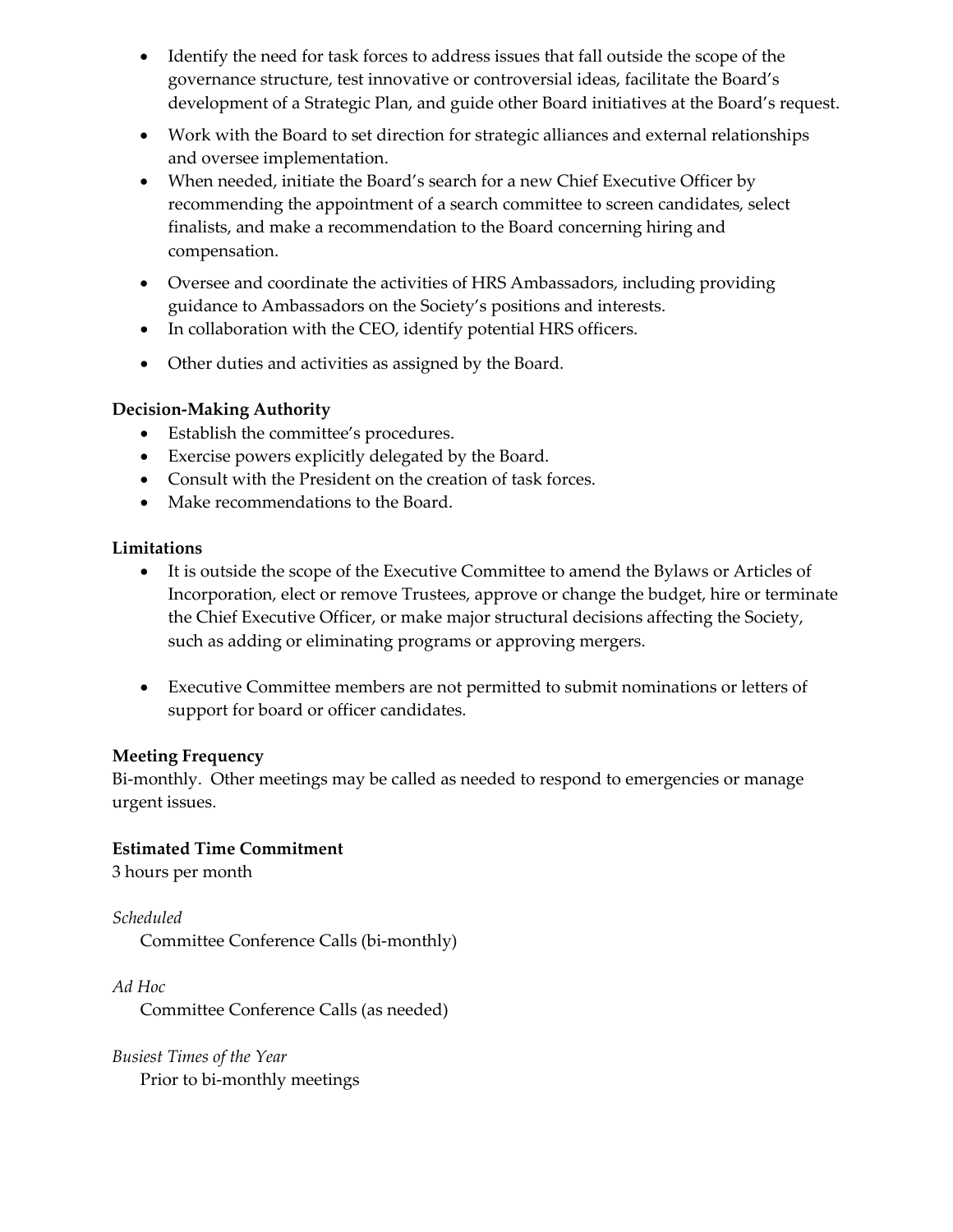

# **COMPENSATION SUBCOMMITTEE CHARGE**

### <span id="page-26-0"></span>**Number of Members** 4

### **Composition**

Members shall include the President, Immediate Past President, President-Elect and the Secretary and Treasurer. The President shall serve as Chair.

# **Method of Appointment**

Members of the Compensation Subcommittee are elected officers of the Society and shall serve in conjunction with holding their respective elective offices.

# **Terms of Office**

One year, following the annual meeting in May.

**Accountability** Reports to: Executive Committee

#### **Purpose**

To manage, on behalf of the Board, the performance of the Society's chief staff officer.

- Annually review the performance of the CEO, based on performance goals set the previous year, including:
	- o Receive a presentation by the CEO on achievements for the prior year relative to performance measures established at the beginning of the year, and any other significant achievements of either the Society or the CEO.
	- o Report the results of the performance evaluation to the Board.
- Annually establish the overall organization performance measures and cash performance award criteria, weighting, and levels for the coming year, based on market information.
- Annually review the compensation and benefits plan of the CEO and recommend adjustments to the Executive Committee, based on market data and results of the performance review, including:
	- o Review competitive marketplace information to establish compensation for the coming year, including industry compensation standards and projected merit pay ranges.
	- o Determine salary and performance-based merit adjustments, using marketplace data.
- Receive an assessment from the CEO on the performance of key executive staff and about succession planning for the senior team.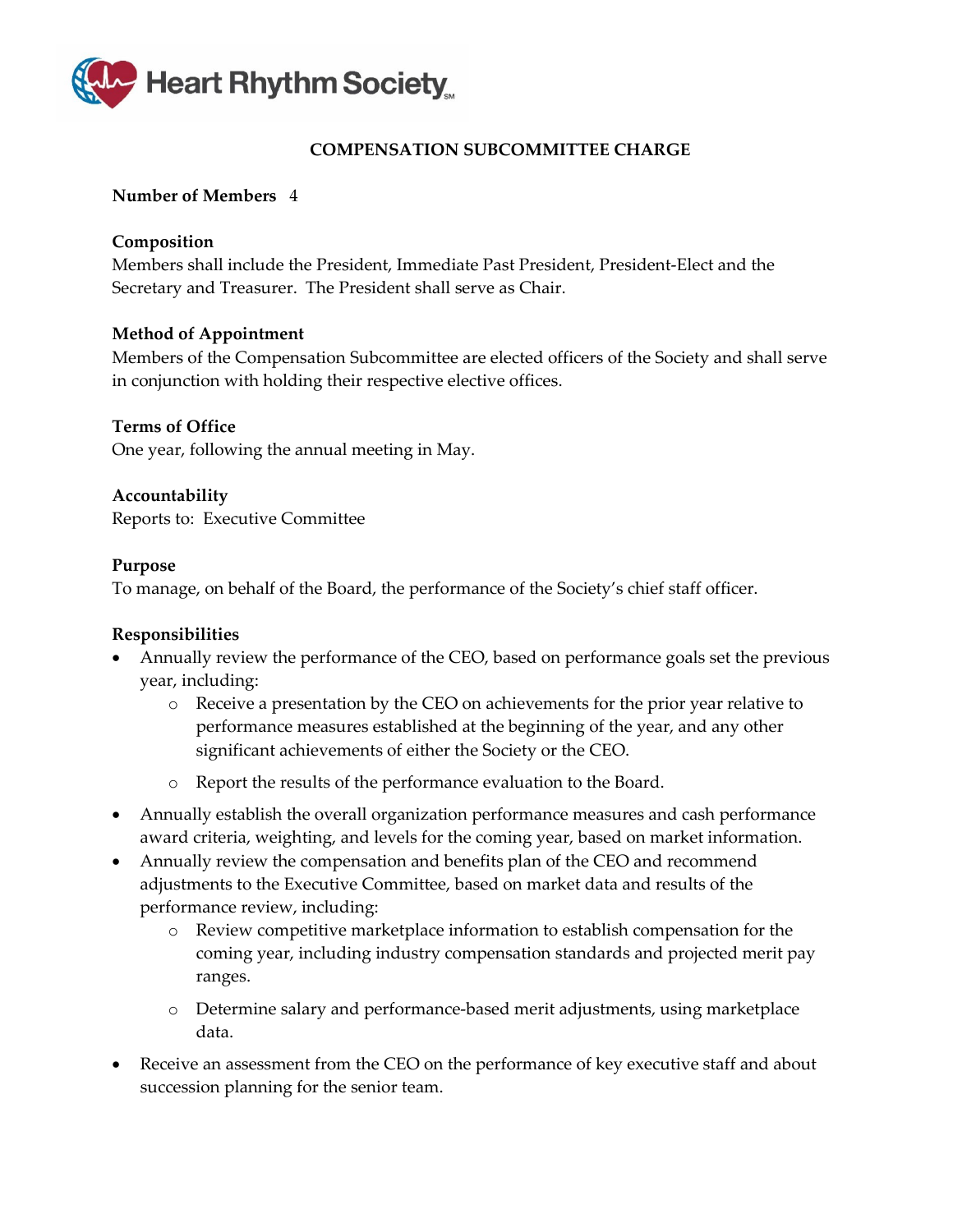• Periodically review and revise CEO's employment contract

# **Decision-Making Authority**

Make recommendations to the Executive Committee (which reports on its actions to the Board).

#### **Limitations**

The HRS President is authorized to sign contracts related to the CEO only after the Executive Committee has formally acted on the recommendation of the Compensation Subcommittee.

# **Meeting Frequency**

Two-three teleconferences annually.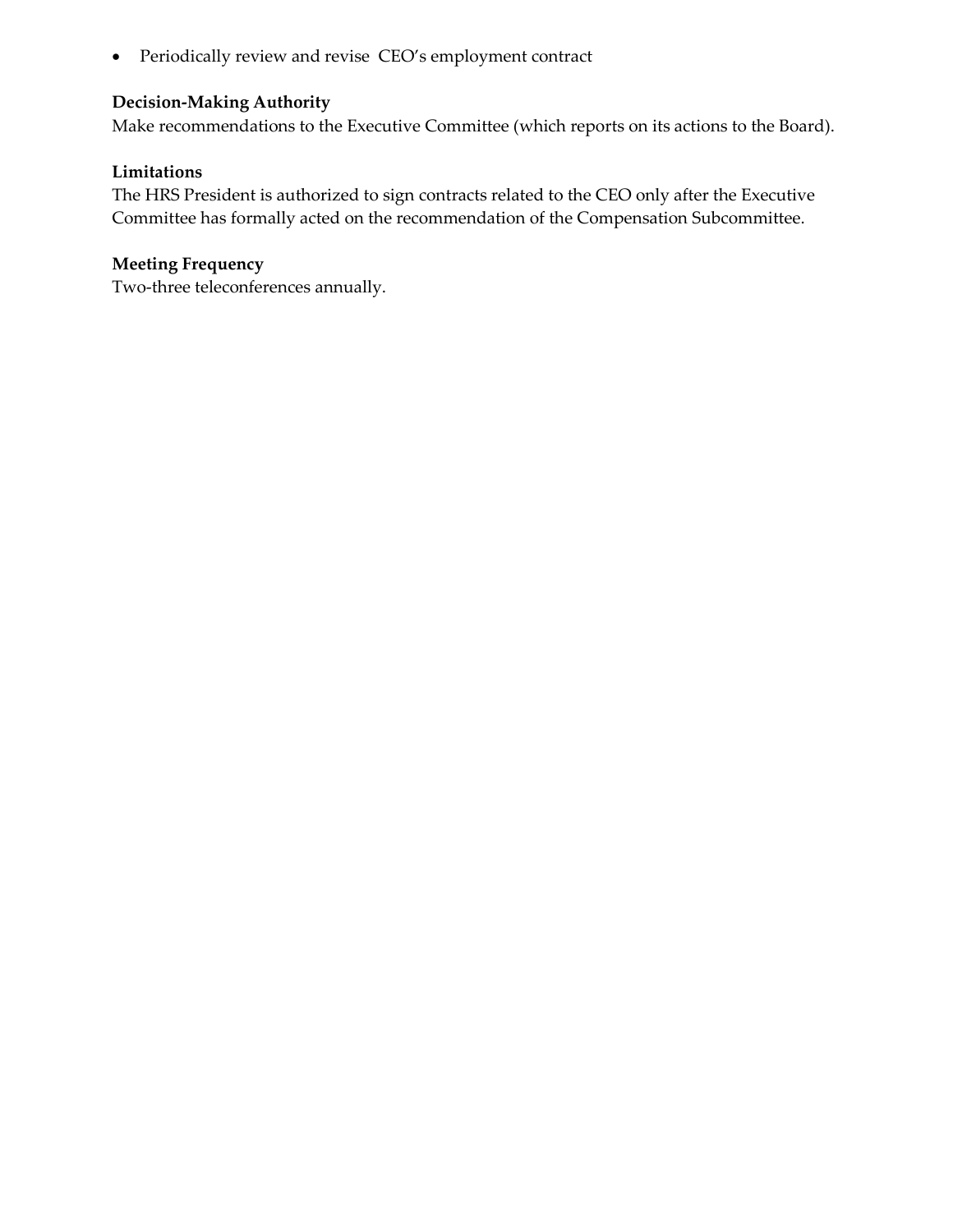

# **FINANCE COMMITTEE CHARGE**

# <span id="page-28-0"></span>**Number of Members** 10-12

# **Composition**

Members shall include the President, President-Elect, 1st Vice President, Secretary and Treasurer, Immediate Past President, Chief Executive Officer, one Trustee, a senior member of the "EP" community who is either a former Society president or a previous member of the HRS Executive Committee, and two to four at-large members, that can include Allied and Early Career Professionals, who have extensive managerial experience that includes either managing a practice, managing a department or hospital division. The Secretary and Treasurer shall serve as Chair. The Chair may invite guests as needed to expedite information sharing. See also Limitations below.

#### **Method of Appointment**

Ex officio members take office automatically. Other members shall be appointed by the President-Elect, in consultation with the President and Chief Executive Officer.

#### **Term of Office**

Ex officio members serve during their term in office. One year for appointed members. Reappointment for three additional, consecutive one-year terms is permissible.

#### **Accountability**

Reports to: Board of Trustees Key Relationships: Executive Committee, Audit Committee

#### **Purpose**

To help the Board discharge its fiduciary obligations.

- Ensure maintenance of accurate and complete financial records, including monitoring income and expenditures against projections.
- Ensure preparation of accurate, timely and meaningful financial statements for the Board.
- Oversee preparation of annual operating and capital budgets that reflect the strategic plan and Board policies.
- Safeguard the Society's assets, including assessing the implications of proposed funding and ensuring proper risk-management provisions are in place.
- Recommend to the Board investment policies and guidelines for reserve funds and endowments, oversee investment performance and recommend changes to the investment strategy as appropriate.
- Help the Board understand the Society's financial affairs.
- Ensure compliance with federal, state and other requirements related to finances.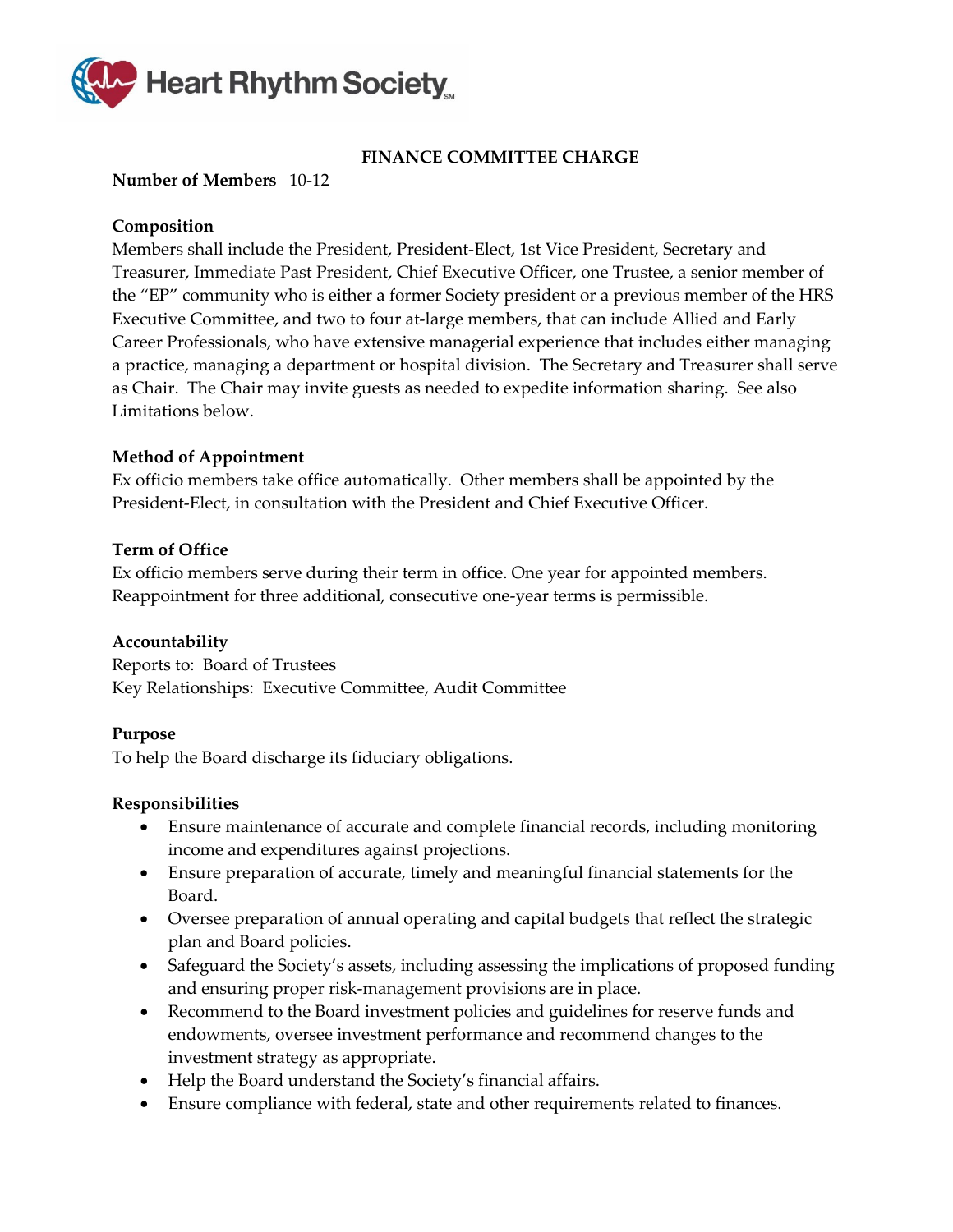- Review and recommend financial policies, including ensuring adequate internal controls and use of standard accounting practices.
- Review and approve all business proposals for expenditures from New Opportunities Fund. Monitor projects once approved.

- Establish the committee's procedures.
- Make recommendations to the Board.

# **Limitations**

With the exception of the Secretary and Treasurer, members of the Finance Committee are prohibited from serving simultaneously on the Audit Committee.

# **Meeting Frequency**

At least three meetings annually, by teleconference or face-to-face. Additional meetings as needed.

# **Estimated Time Commitment**

10-15 hours per year

*Scheduled* Committee Conference Calls Possible In-Person Meetings

*Ad Hoc* Committee Conference Calls (as needed)

*Busiest Times of the Year* Budget Cycle (July - September)

*Other* 

The Finance Committee often requires quick turnaround times to respond to changes in financial projections.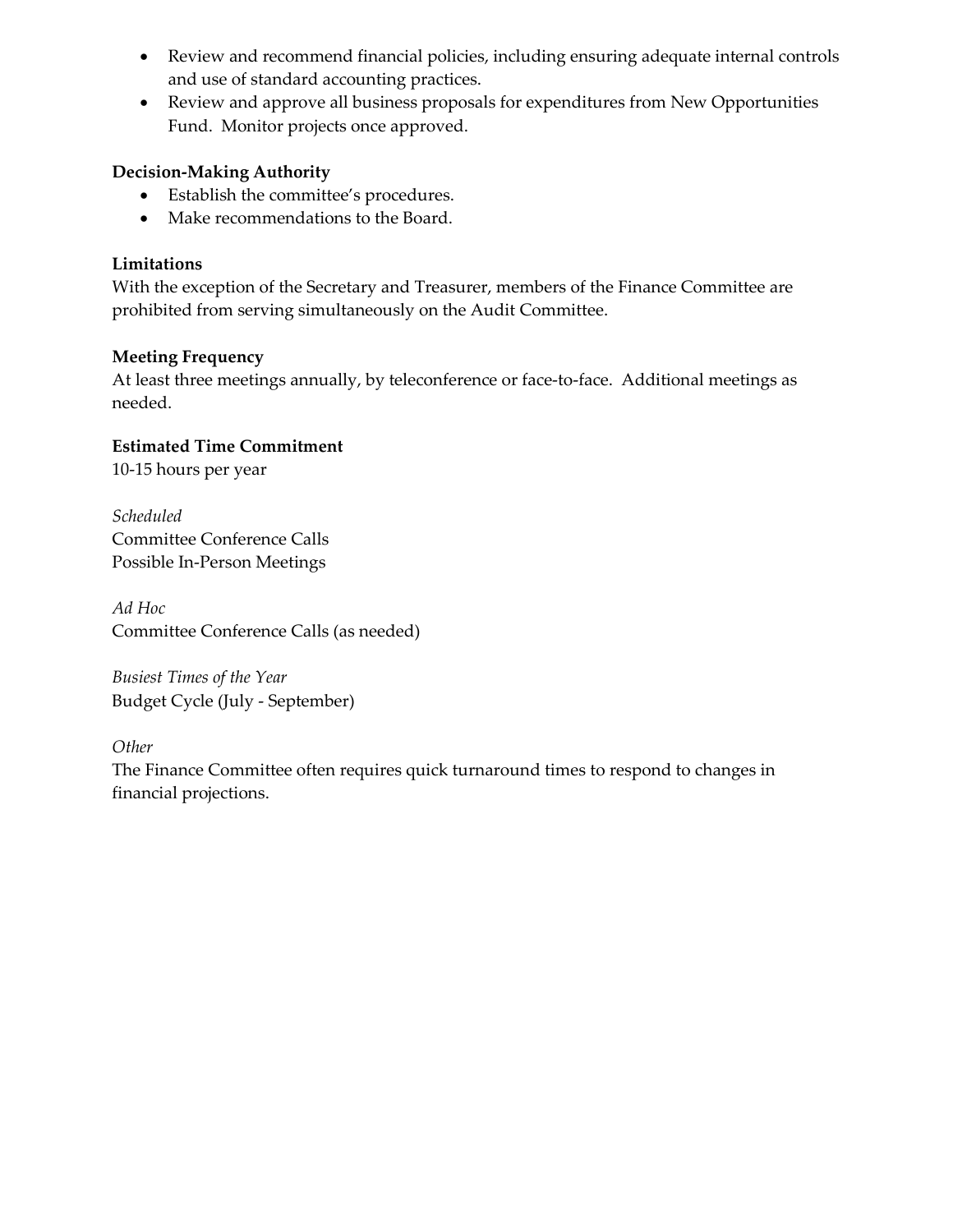

# **GLOBAL RELATIONS COMMITTEE CHARGE**

# <span id="page-30-0"></span>**Number of Members**

Flexible, depending on the relationships the Society is trying to build on.

### **Composition**

Members shall include a Chair, Vice Chair, and members with close connections to countries or regions.

# **Method of Appointment**

The Committee Chair, Vice Chair and members shall be appointed by the President-Elect, in consultation with the President, Chief Executive Officer.

# **Term of Office**

One year. Reappointment for two additional consecutive one-year terms for the Chair and Vice Chair; Members are appointed for one-year terms without a limit.

# **Accountability**

Reports to: Board of Trustees

Key Relationships: Membership Committee and Education Council

#### **Purpose**

To represent the Society's relationships between regional and national communities.

#### **Responsibilities**

- Serve as a representative of the Society to regional and national communities.
- Seek ways to increase HRS membership, expand the Society's reach and build the Society's brand.
- Report external activities and discussions to the Board of Trustees as appropriate.
- Actively promote the Society.
- Perform other duties as directed by the Board.

#### **Decision Making Authority**

- Make recommendations to the Board.
- Discuss and obtain approval from the Board of Trustees prior to presenting a Society position.
- Comply with the Society's conflict of interest and code of conduct policies, including:
	- o Complete the Society's disclosure form, and proactively update personal disclosure information whenever material changes in circumstances require.
	- o Annually sign the Society's *Volunteer Code of Conduct*.
- Include appropriate Society staff on all related communications, including new topics that will require Society input or resources.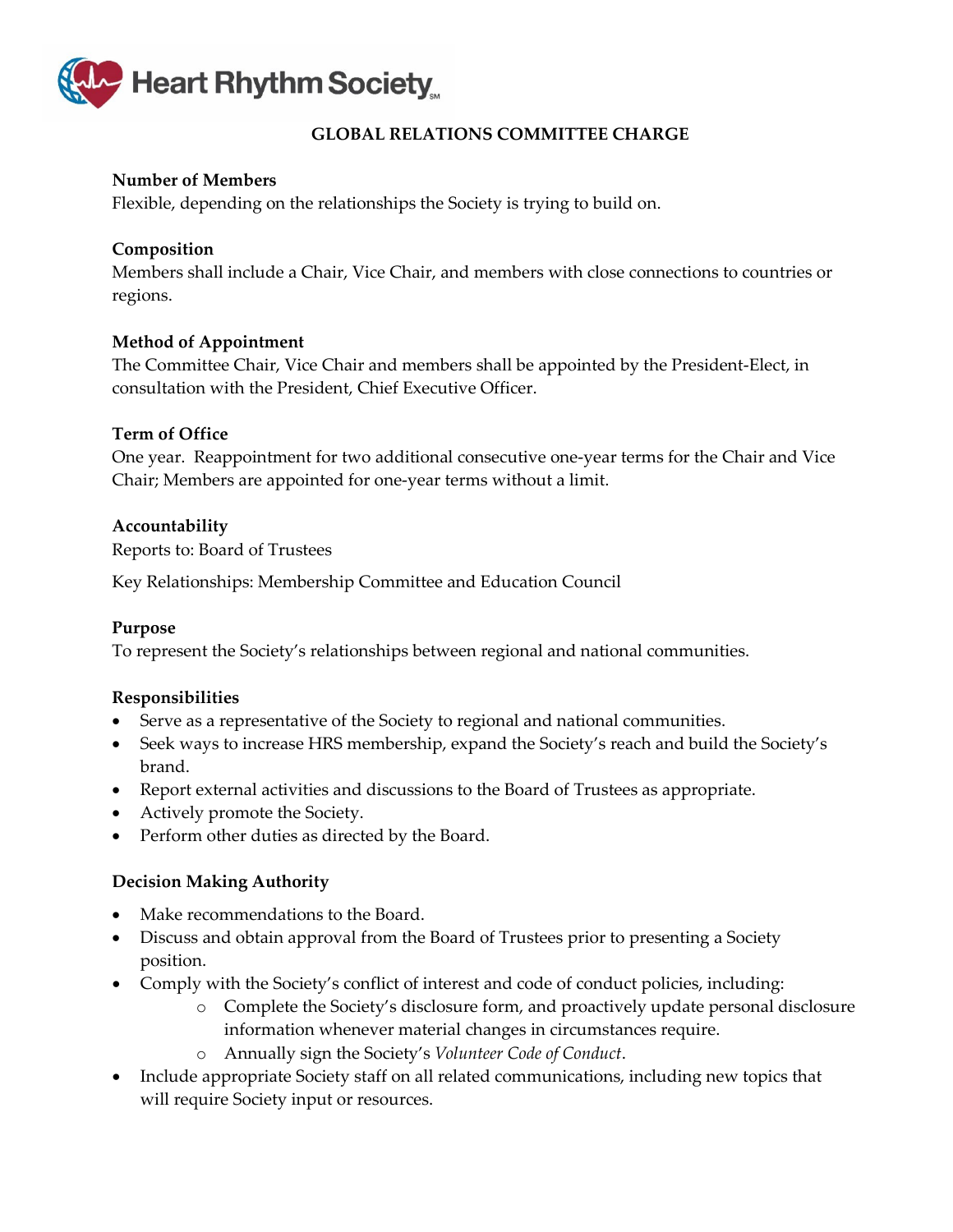# **Meeting Frequency**

One meeting annually. Additional meetings as needed.

# **Estimated Time Commitment**

3 hours, prior to and during the annual Committee meeting

# *Scheduled*

In-Person Meetings (May, at HRS Heart Rhythm)

# *Ad Hoc*

Committee Conference Calls (as needed)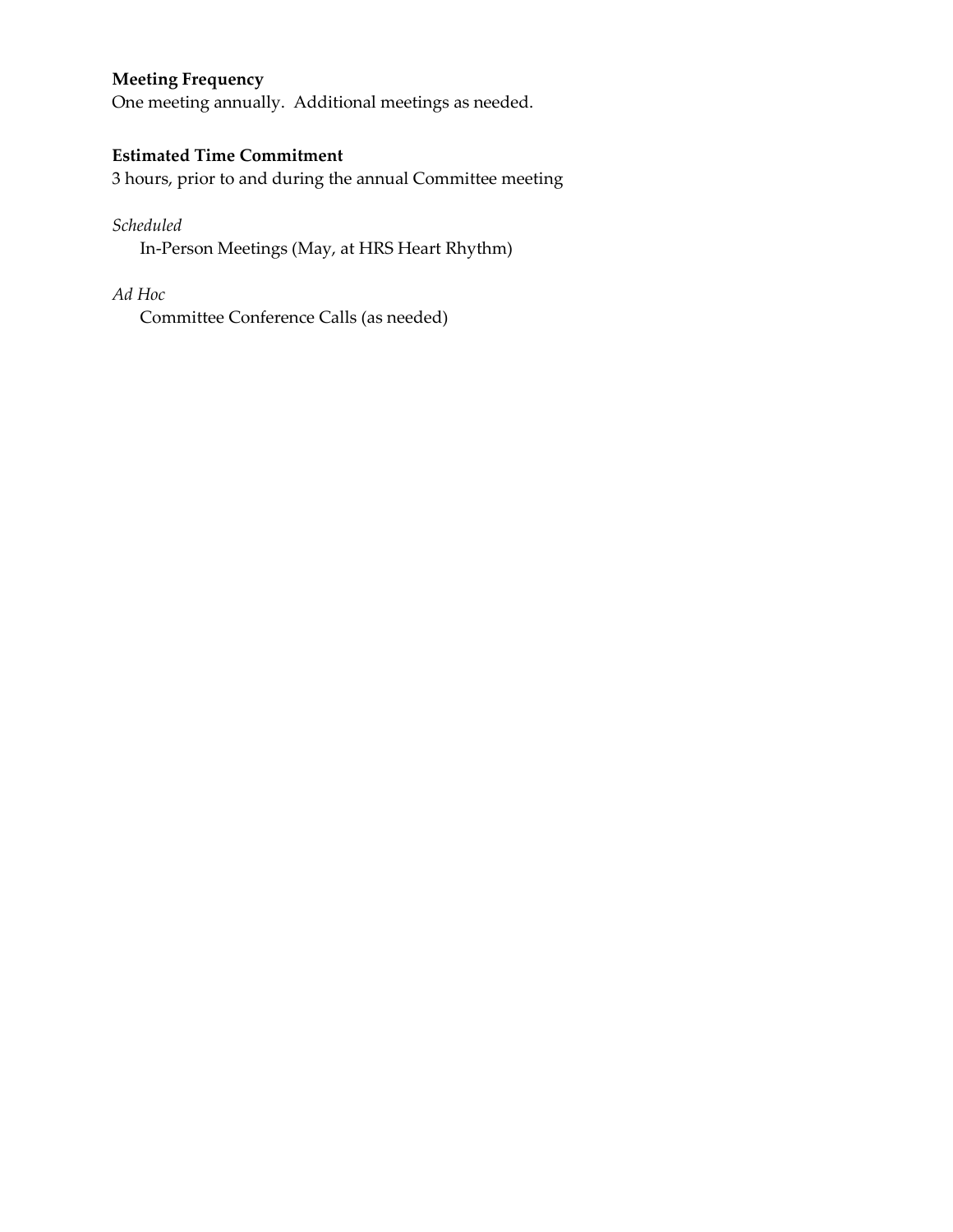

# **GOVERNANCE COMMITTEE CHARGE**

### <span id="page-32-0"></span>**Number of Members** 9

### **Composition**

Members shall include the President, President-Elect, Immediate Past President, and six at-large members. The Immediate Past President shall serve as Chair. The Chair may invite guests as needed to expedite information sharing. See also Limitations below.

# **Method of Appointment**

Ex officio members take office automatically. Other members shall be appointed by the President-Elect, in consultation with the President and the Chief Executive Officer.

# **Term of Office**

One year. At-large members may be reappointed for two additional, consecutive one-year terms.

# **Accountability**

Reports to: Board of Trustees Key Relationships: Executive Committee, Ethics Committee

#### **Purpose**

To ensure the quality and effectiveness of the Society's governance, including its current and future volunteer leadership.

- Design and implement the Society's leadership development strategy, including:
- Recruiting and orienting new trustees, officers and committee chairs
- Conducting an ongoing program of senior volunteer education and team building
- Overseeing a succession planning strategy that identifies emerging leaders, monitors performance and identifies next-step assignments.
- Oversee a broad-based nominations process and recommend a slate of nominees, developed by the Nominations Subcommittee, to the Board for approval.
- Communicate the slate to the nominated individuals and the Executive Committee.
- Establish criteria for the Society's recognition awards, oversee a broad-based nominations process and recommend award recipients, chosen by the Awards Subcommittee, to the Board for approval. Communicate the recipients to the Executive Committee.
- Regularly evaluate the effectiveness of the Board and committees, including the alignment of the governance structure to the Strategic Plan and priorities established by the Board, and recommend enhancements or corrective measures to the Board. The frequency of governance reviews includes an annual progress assessment and a full-scale review following the adoption of a new Strategic Plan.
- Periodically review, assess and recommend revisions to Board policies and practices.
- Periodically review and recommend revisions to the Bylaws.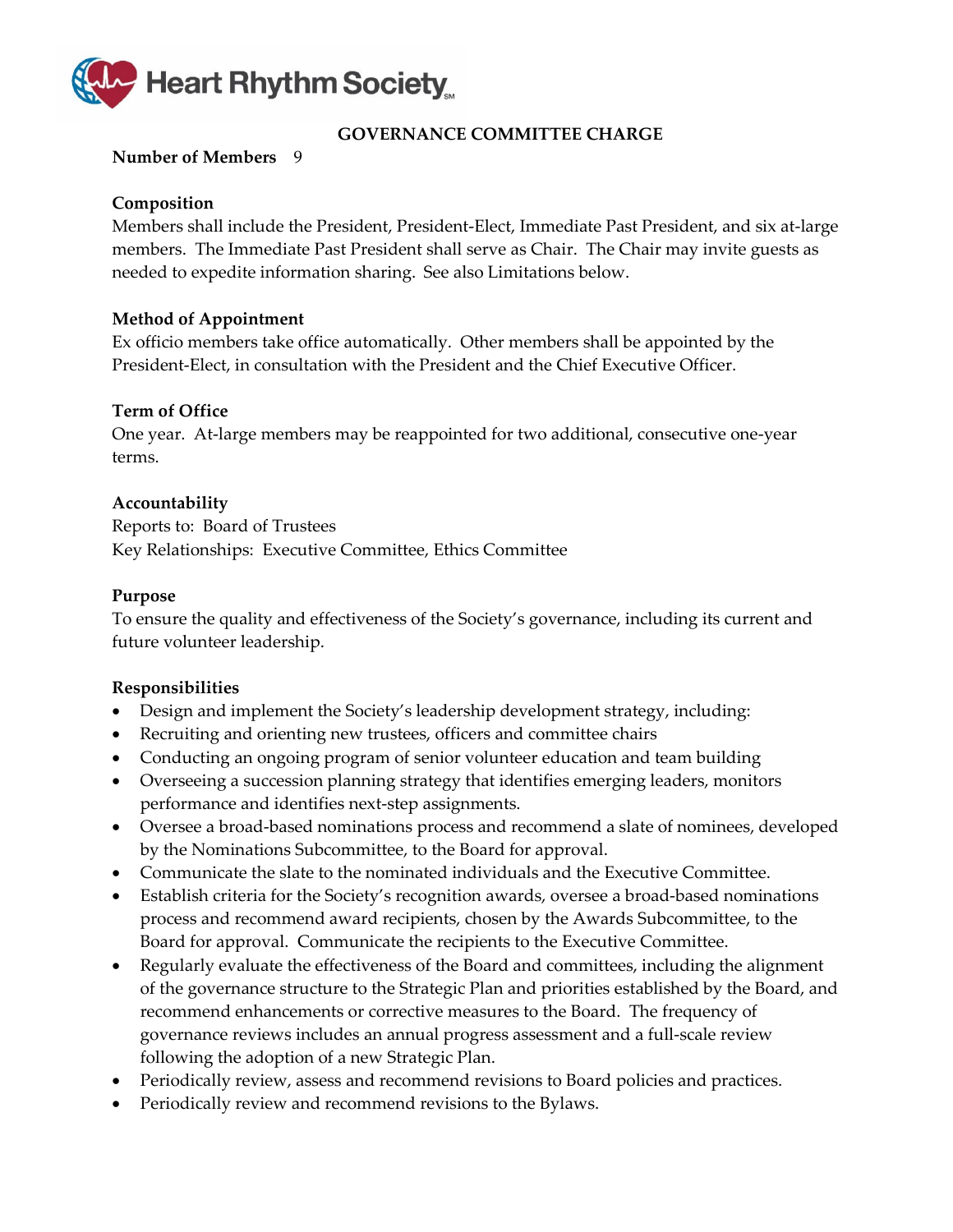- Make recommendations to the Board.
- Establish the committee's procedures.
- Establish procedures for coordinating subcommittee work.
- Act on the recommendations of subcommittees.

# **Limitations**

- At-large members of the Governance Committee are ineligible to be nominated for elected office while serving on the Governance Committee.
- All members of the Governance Committee are ineligible to receive awards given by the Society while serving on the Governance Committee, with the exception of the President's Award which is given at the President's discretion.

# **Meeting Frequency**

At least two meetings annually, by teleconference or face-to-face. Additional meetings as needed.

# **Estimated Time Commitment**

Up to1 hour per month

*Scheduled*

Committee Conference Calls (bimonthly or as needed)

*Ad Hoc*

Possible in-person meetings at ACC annual or HRS Scientific Sessions

*Busiest Times of the Year*

Prior to Board meetings (September, January, May)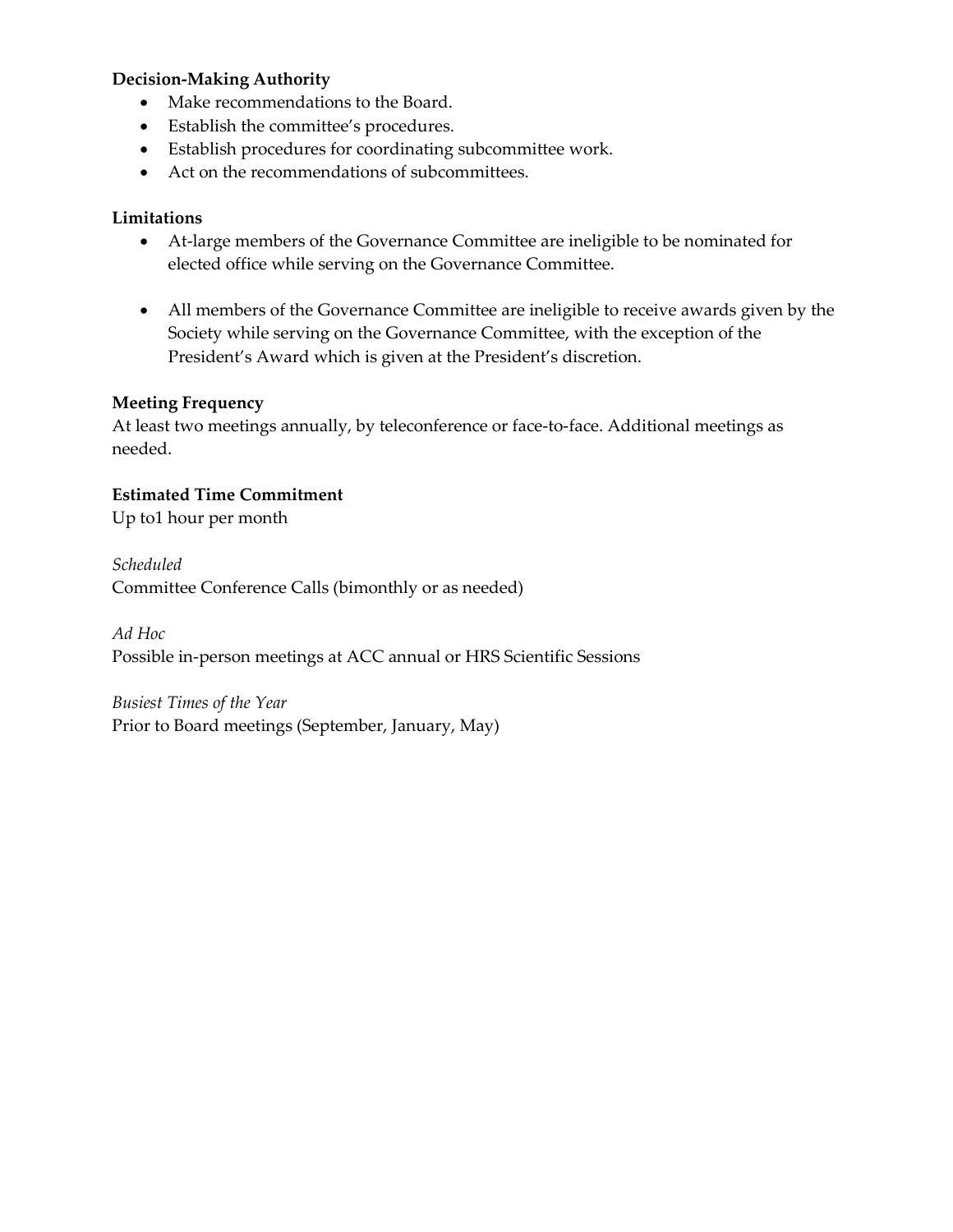

# **AWARDS SUBCOMMITTEE CHARGE**

# <span id="page-34-0"></span>**Number of Members** 7

Must be an odd number for the purpose of voting.

# **Composition**

Members of the Awards Subcommittee shall include the Second Past President and six at-large regular members of the Society who represent diverse fields (e.g., Allied Professionals, basic scientists or previous award recipients). A Past President shall serve as Chair. The Chair may invite guests as needed to expedite information sharing.

#### **Method of Appointment**

The ex officio member takes office automatically. Other members shall be appointed by the President-Elect, in consultation with the President and the Chief Executive Officer.

#### **Term of Office**

One year. At-large members may be reappointed for two additional, consecutive one-year terms.

#### **Accountability**

Reports to: Governance Committee

Key Relationships: Board of Trustees

#### **Purpose**

To reinforce the Society's strategic image and positioning through its recognition awards.

#### **Responsibilities**

- Oversee a nominations and selection process for awards that is broad-based and equitable, and perceived as such by the Society's stakeholders.
- Identify and recruit potential recipients, and stimulate qualified nominations from the Society's leadership and membership.
- Recommend award recipients to the Governance Committee for approval.
- Review requests and oversee the process for new awards.
- Periodically review and assess award categories, criteria and eligibility, and recommend changes to the full Governance Committee.

#### **Decision-Making Authority**

- Establish the subcommittee's procedures.
- Make recommendations to the Governance Committee.

#### **Limitations**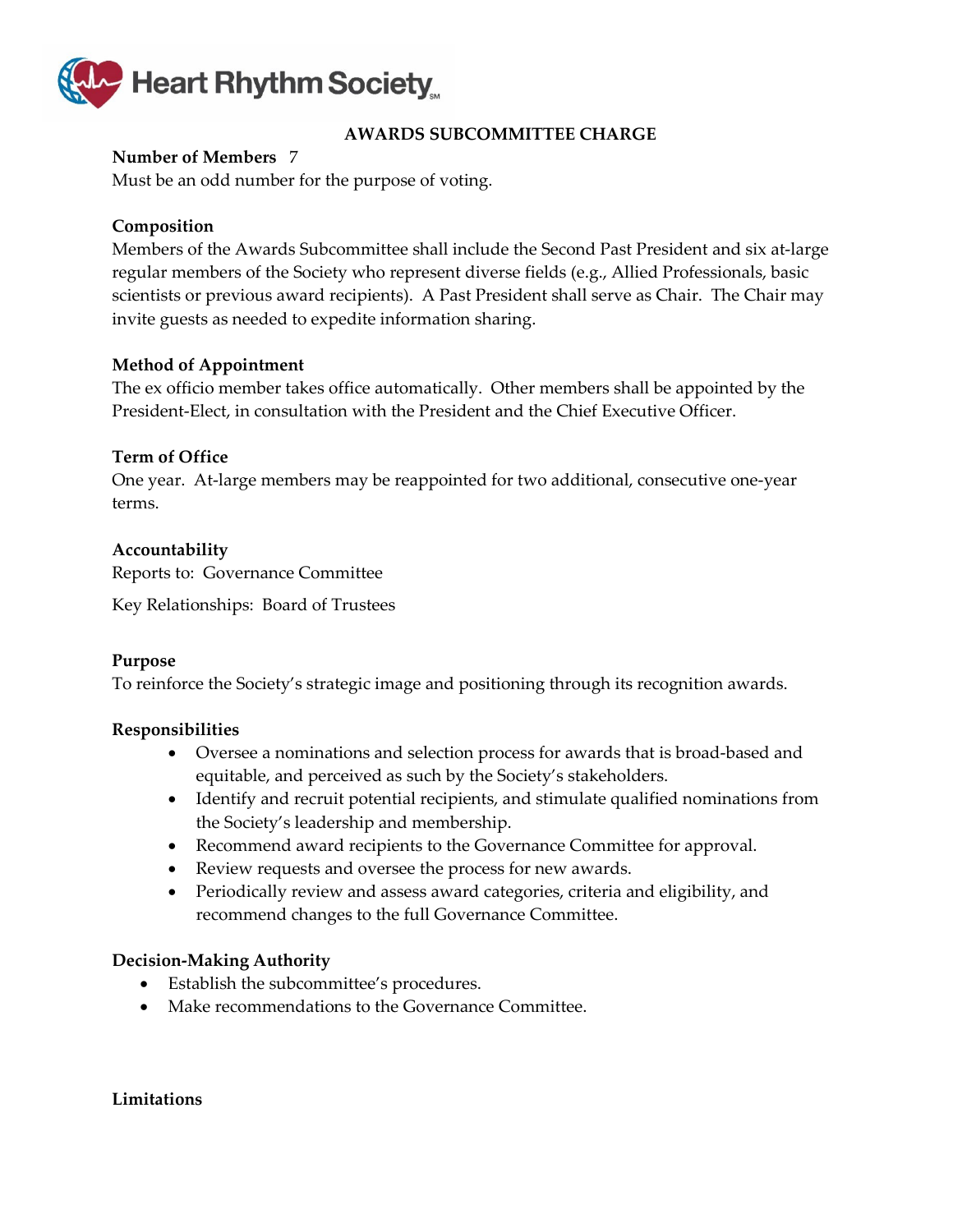At-large members of the Awards Subcommittee are ineligible to receive awards given by the Society while serving on the Awards Subcommittee, with the exception of the President's Award which is given at the President's discretion. Members of the Awards Subcommittee cannot nominate awardees while serving on the Awards Subcommittee.

### **Meeting Frequency**

One meeting annually. Additional meetings as needed.

# **Estimated Time Commitment**

5 hours, prior to and during the Awards Subcommittee meeting

*Scheduled*

Committee Conference Call (November or December)

# *Ad Hoc*

Committee Conference Calls (as needed)

# *Busiest Times of the Year*

Prior to in-person (or teleconference) meeting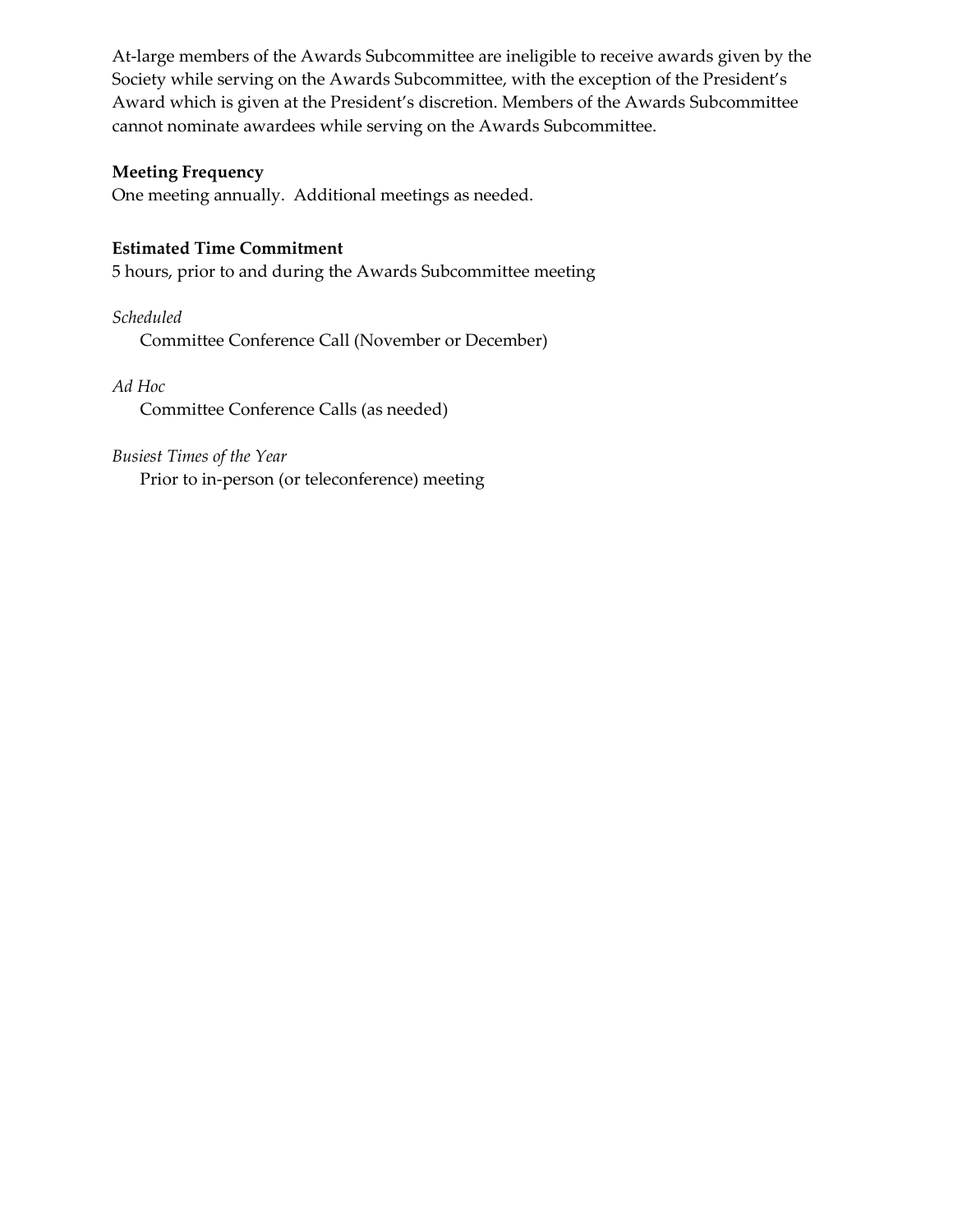

# **NOMINATIONS SUBCOMMITTEE CHARGE**

# <span id="page-36-0"></span>**Number of Members** 11-13

Must be an odd number for purposes of voting.

# **Composition**

Members of the Nominations Subcommittee shall include the Immediate Past President, Second Past President, and nine to eleven at-large members. The makeup of the Subcommittee should reflect diverse practice backgrounds, experiences and interests and should include Allied Professionals, basic scientists, and pediatric members. Members shall reflect diversity in race, gender, gender identification, ethnicity, beliefs, age, disability, sexual orientation, and/or national origin. The Second Past President shall serve as Chair. The Chair may invite guests as needed to expedite information sharing.

# **Method of Appointment**

Ex officio members take office automatically. Other members shall be appointed by the President-Elect, in consultation with the President and the Chief Executive Officer.

# **Term of Office**

One year. At-large members may be reappointed for two additional, consecutive one-year terms.

# **Accountability**

Reports to: Governance Committee Key Relationships: Board of Trustees

#### **Purpose**

To recommend a slate of officers and trustees that supports the strategic goals of the Society and builds the leadership capacity of the Board.

- Oversee a nominations process for officers and trustees that is broad-based and equitable, and perceived as such by the Society's stakeholders.
- Annually assess the Board's strengths and weaknesses and identify capacity-building priorities to be addressed during the nominations process.
- Identify and recruit potential candidates and solicit qualified nominations from the Society's leadership and membership.
- Perform a thorough vetting of candidates for the Board and leadership track, with each candidate being interviewed by a minimum of two Subcommittee members.
- Review Board members who are eligible for reappointment based on guidance from the HRS CEO and President.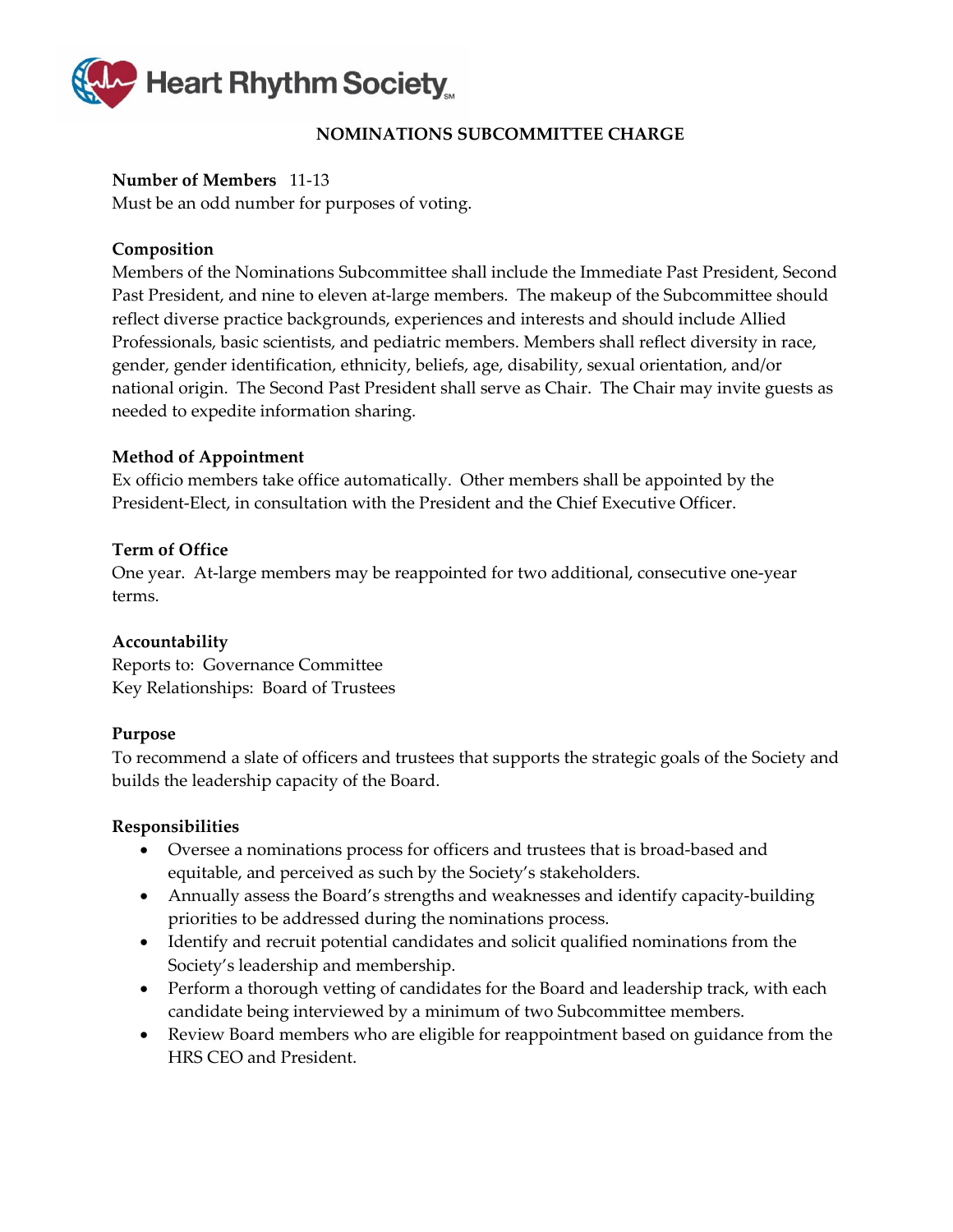- Closely scrutinize nominees' disclosure forms and resolve any existing or potential conflicts, particularly for the nominee for 2nd Vice President (the starting point of the presidential track).
- Recommend a slate of nominees to the Governance Committee for approval.
- Periodically review and assess nominating procedures and practices, and recommend changes to the full Governance Committee.

Establish the subcommittee's procedures. Make recommendations to the Governance Committee.

#### **Limitations**

- At-large members of the Nominations Subcommittee are ineligible to be nominated for elected office while serving on the Nominations Subcommittee.
- Members of the Nominations Subcommittee cannot nominate officers and trustees while serving on the Nominations Subcommittee.

# **Meeting Frequency**

One face-to-face meeting annually. Additional meetings as needed.

# **Estimated Time Commitment**

6 hours, prior to and during the Nominations Subcommittee meeting

*Scheduled* Interviews with potential candidates Teleconference to slate candidates (Fall)

*Ad Hoc* Committee Conference Calls (as needed)

*Busiest Times of the Year* Prior to slating of candidates (Fall)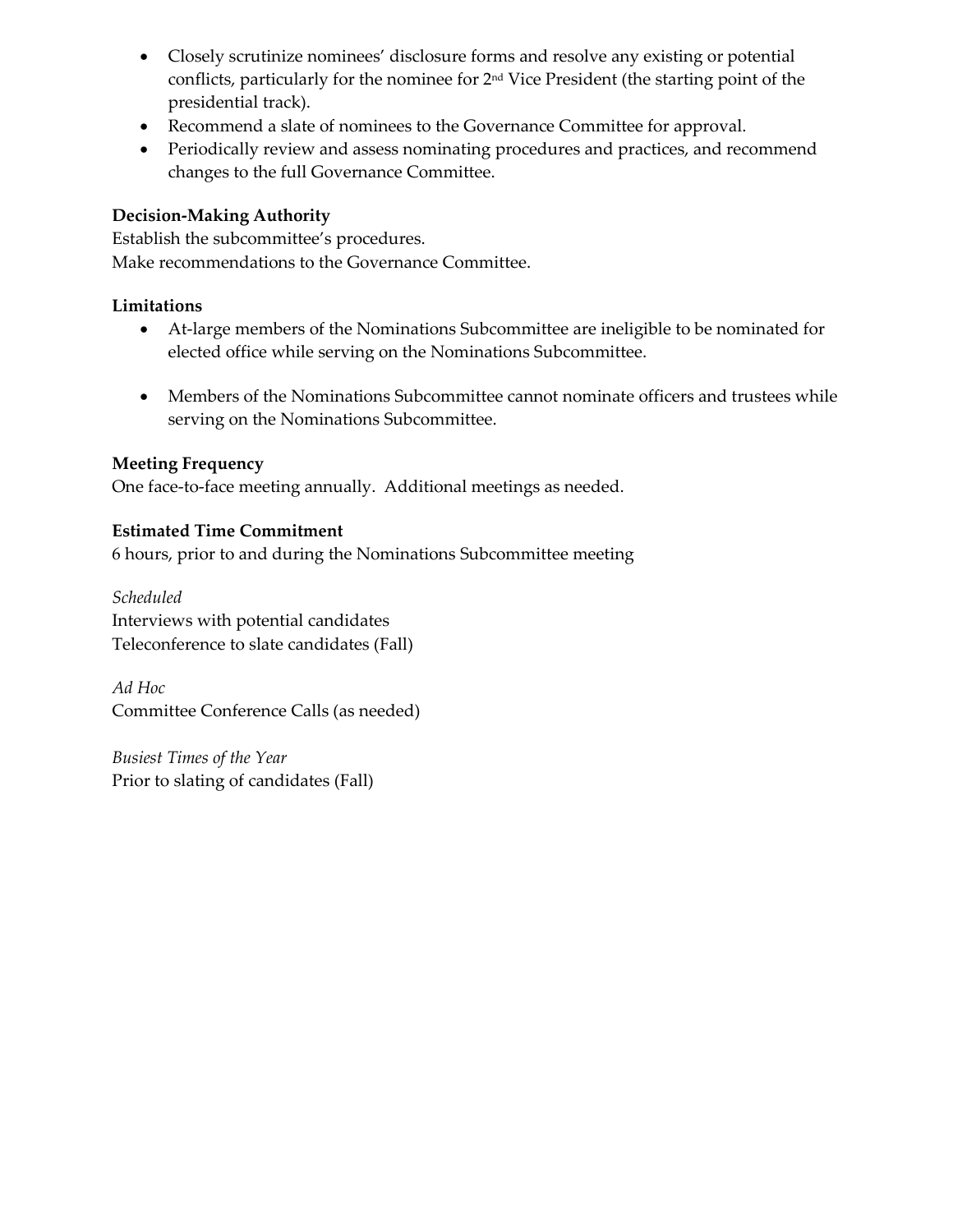

# **HEALTH POLICY AND REGULATORY AFFAiRs COMMITTEE (HPRAC) CHARGE**

# <span id="page-38-0"></span>**Number of Members** 12-16

#### **Composition**

Members shall include the Chair and a Vice Chair, up to 8 ex officio members as described below, and 1-5 additional members. The Chair may invite guests as needed to expedite information sharing.

Ex officio members serve automatically. Ex-officio members will include

- President
- President-elect
- Up to 2 AMA RUC Advisors
- Up to 2 AMA CPT Advisors
- Up to 2 AMA HOD Delegates

Up to five at large members also will be appointed.

#### **Method of Appointment**

The Committee Chair and Vice-Chair and at-large members shall be appointed by the President-Elect, in consultation with the President and the Chief Executive Officer.

# **Term of Office**

At-large members shall serve a term of one year, with reappointment possible of two additional, consecutive one-year terms.

#### **Accountability**

Reports to: Board of Trustees Key Relationships: Executive Committee, Scientific and Clinical Documents Committee, Quality Improvement Committee

#### **Purpose**

To promote high quality patient care and represent the legal, advocacy, regulatory, and clinical goals of heart rhythm specialists.

- Set annual objectives and deliverables.
- Ensure accountability to the Board and meet the Committee's priorities and timelines.
- Maintain open communications with stakeholders, including providing regular reports to the Board and Executive Committee.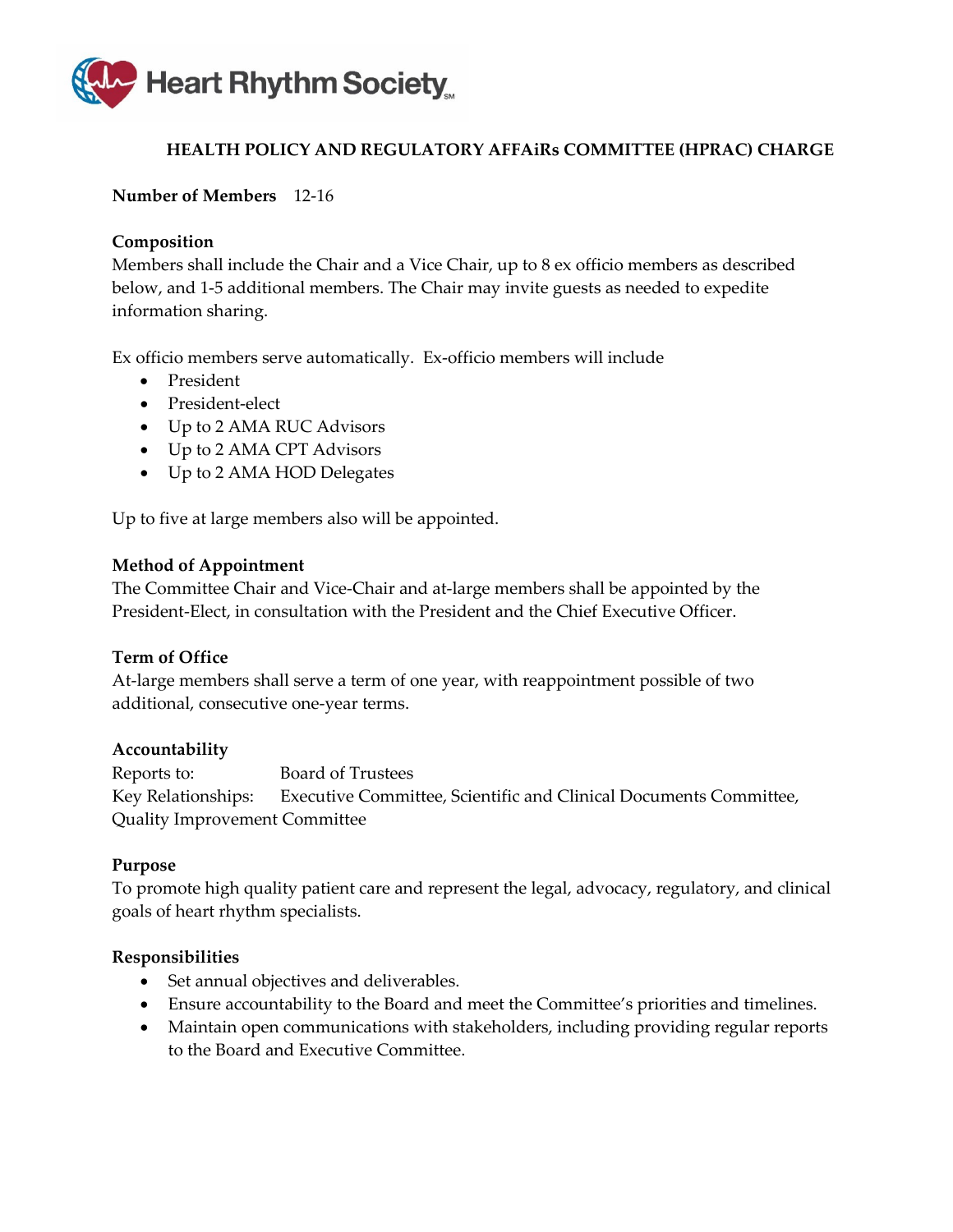- Refer matters to the Board or Executive Committee for approval when required by the bylaws, Board policies, or in instances when the Health Policy Committee is unable to reach consensus on an issue.
- Train members to ensure the committee has access to the expertise it needs and identify emerging leaders to ensure a strong succession.

# *Related to Committee-Specific Functions*

- Develop and implement an advocacy strategy to promote optimal policies and standards for the study, treatment, management, and appropriate physician reimbursement of treatments for cardiac rhythm disorders.
- Communicate the Society's positions to the relevant federal agencies including the Centers for Medicare and Medicaid Services (CMS), the Food and Drug Administration (FDA), the National Institutes of Health (NIH), the U.S Congress, private research organizations, and other interested parties with guidance on important questions in coverage, reimbursement, patient safety and advocacy issues.
- Represent membership interests with industry, third-party payers and other entities with whom the membership has critical relationships.
- Communicate with public and government entities to improve their understanding of issues related to heart rhythm disorders.
- Collaborate with relevant stakeholder organizations, professional societies, and federal agencies to promote optimal patient care through research, training, education and advocacy.
- Monitor government actions and manage issues proactively, including communicating regularly to members.
- Assume other duties at the direction of the Board

# **Decision-Making Authority**

- Set the Society's health policy and advocacy strategy.
- Establish the committee's procedures.
- Refer unresolved issues to the Board or Executive Committee for decision.

#### **Meeting Frequency**

Seven-to-ten conference calls per year. Additional meetings as needed.

# **Estimated Time Commitment**

2 hours per month for members 6-8 hours per month for Chair

*Scheduled* Monthly Committee Conference Calls

#### *Busiest Times of the Year*

The Health Policy and Regulatory Affairs Committee's activity level is dependent on the work related to the CPT and RUC calendars, and CMS annual physician payment policy regulatory policy update schedule.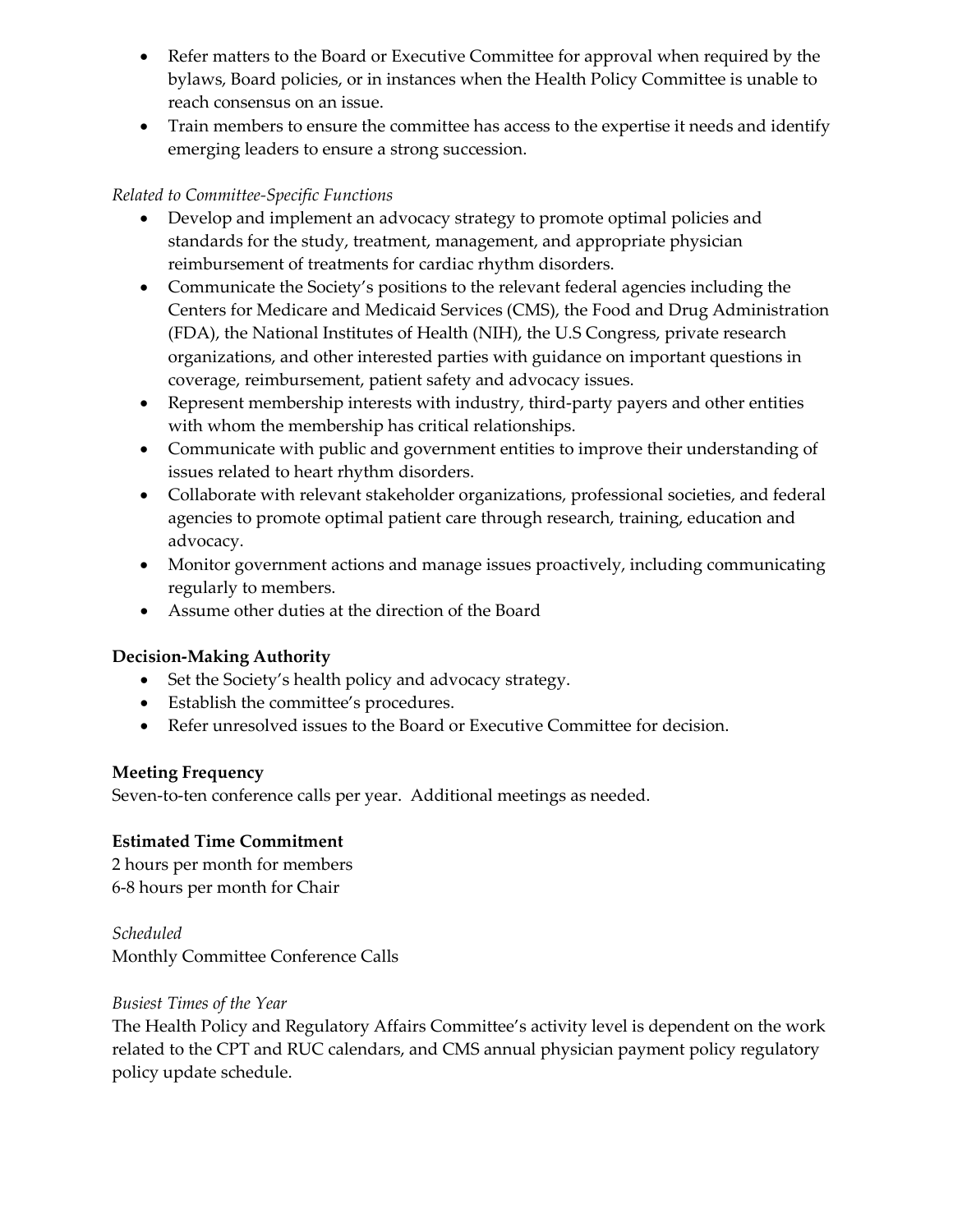### *Other*

The Health Policy and Regulatory Affairs Committee requires rapid response to provide the Society's position on health policy and advocacy issues, especially for the Chair who initiates member notifications of industry safety alerts.

# **Conflicts of Interest (COI)**

The Health Policy and Regulatory Affairs Committee receives confidential information about emerging technologies, and frequently advocates for coding and coverage policies that impact new or emerging EP services. This information has the potential to move markets and thus preference will be given to appointing members with limited relationships with industry (RWIs).

The Chair must have no financial relationships with industry, excluding institutional research and fellowship support. The policies regarding income and consulting relationships as applied to the President and President-Elect of the Society (described below), shall apply to the Chair of the Committee.

# **President and President-Elect**

The Society's President and President-Elect shall be prohibited from receiving income from commercial entities which have the potential for conflict of interest, during the year(s) in which they hold the position.

Continued participation in industry sponsored clinical trials, steering committees and data safety monitoring boards without remuneration are allowed, as well as continued participation as an expert witness on behalf of device or pharmaceutical companies if these relationships were established prior to assuming the HRS role.

Consulting relationships, with or without remuneration from companies with financial interest in heart rhythm management, are not permitted. In addition, the individual must not own stock or stock options or have ownership, royalty income, partnership, licensing or principal interests in a heart rhythm related enterprise (including a start-up company), excluding mutual funds that may hold such stock in its portfolio.

Permitted Industry-Funded Travel: Industry funds to support travel, food and beverage are permitted only for meetings pertaining to multi-center clinical trials or other preexisting research commitments where attendance is deemed critical by the Ethics Committee.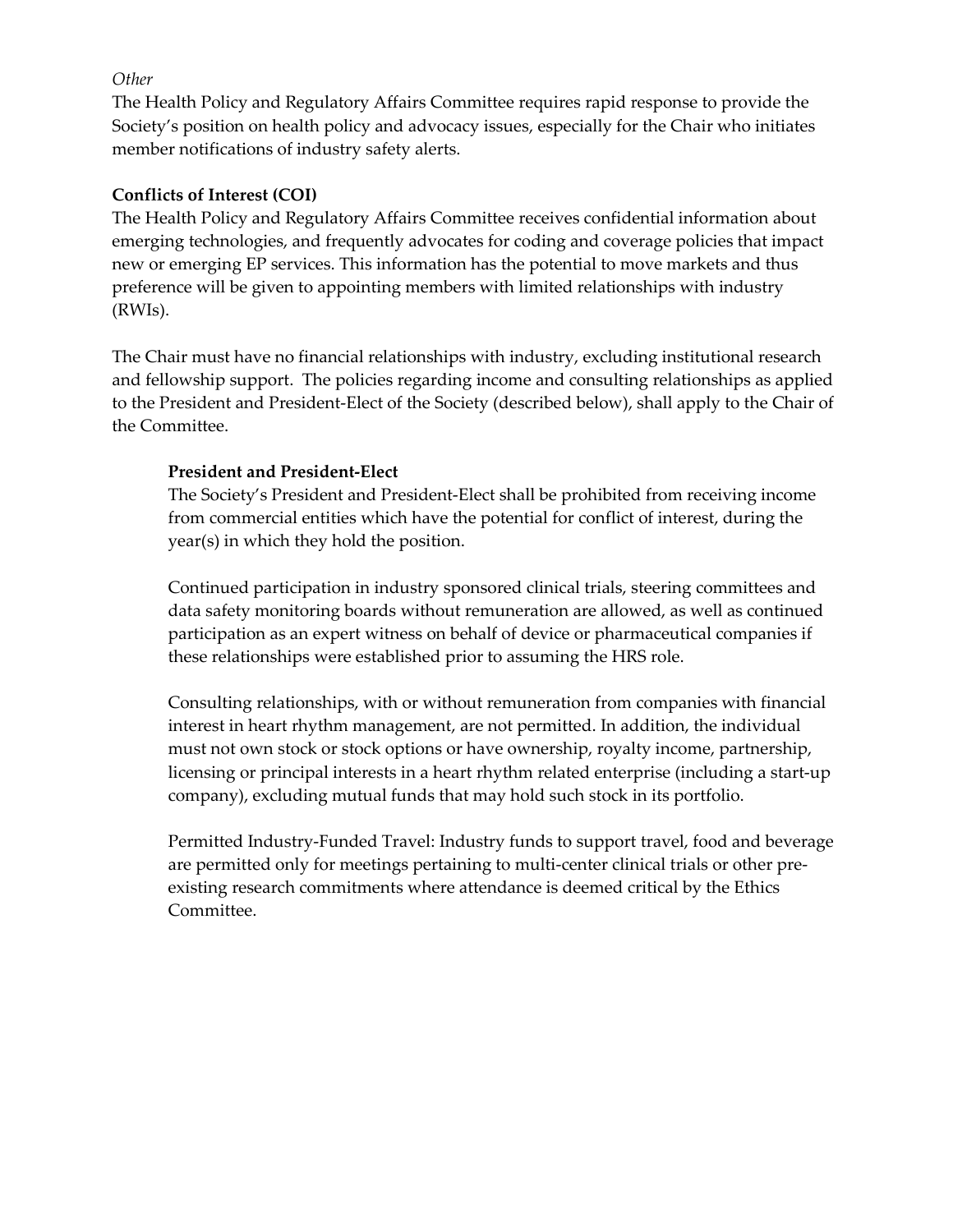

# **HEART RHYTHM PROGRAM COMMITTEE CHARGE**

#### <span id="page-41-0"></span>**Number of Members** Up to a maximum of 35

### **Composition**

Members shall include the President-Elect, 1st Vice President, 2nd Vice President, and up to 32 at-large members with a diverse mix of expertise and backgrounds, the Digital Health and Quality Improvement Committee Chairs, and an early career member on each team, as appropriate. The Chairs of the Accreditation and Assessment Committee and Health Policy and Regulatory Affairs Committee participate on an ad hoc basis as non-voting members, as does a member from the Cardiac Electrophysiology Society. The Committee Chair may invite guests as needed to expedite information sharing.

# **Method of Appointment**

The 1st Vice President shall serve as the Chair. The 2nd Vice President shall serve as the Abstract Chair. Committee members shall be appointed by the President-Elect, in consultation with the President and the Chief Executive Officer.

# **Term of Office**

One year. Reappointment for three additional consecutive terms of one year is permissible, except early career members who serve a maximum of two years, unless assigned a permanent position to a non-early career role.

#### **Accountability**

Reports to: Board of Trustees

Key Relationships: Education Council, Membership Committee, Communications Committee, Young Investigator Awards Subcommittee

#### **Purpose**

To ensure the quality of the Society's annual meeting as the leading worldwide source of information on heart rhythm disorders.

- Develop the meeting format, including coordinating the needs of internal committees and interest groups and designing the scientific program.
- Regularly assess the state of knowledge in the field of electrophysiology, review gaps in knowledge and develop strategies to address unmet needs.
- Regularly evaluate the effectiveness of the annual meeting for physicians, scientists and allied professionals.
- Identify, select and recruit faculty members.
- Review and select abstracts to be presented.
- Oversee preparation and dissemination of the preliminary and final programs.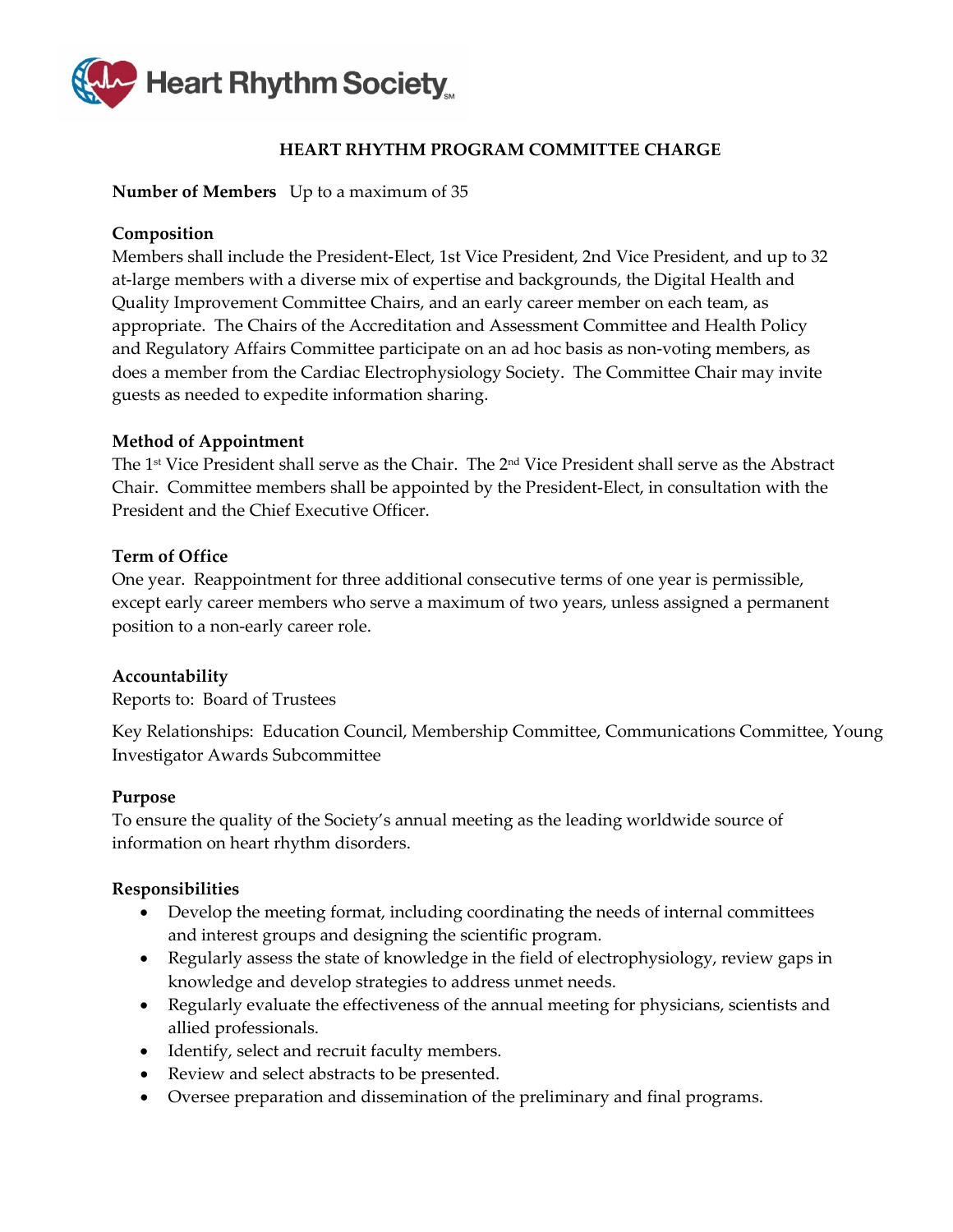- Oversee all activities related to the annual meeting.
- Annually evaluate the meeting's effectiveness and economics, and recommend future enhancements to the following year's committee.
- Safeguard the Society's reputation as an ethical and scientific leader.
- Comply with the educational standards as set by accrediting bodies.
- Ensure fiscal responsibility within approved budgets and for new enhancements or programs within the annual meeting.

- Establish the committee's procedures.
- Set the annual program.
- Select the faculty, abstract presenters and other speakers.
- Approve the preliminary and final programs.
- Recommend enhancements or changes to the Board.

#### **Meeting Frequency**

Three to four meetings annually, by teleconference or face-to-face. Additional meetings as needed.

#### **Estimated Time Commitment**

0 – 20 hours per month

*Busiest Times of the Year*

Prior to committee conference call meetings Program build (June 15 - August 15) Abstract review and session build (December 15 - February 1) Late-breaking clinical trial review and selection (March 15 - April 1) Budget preparation cycle (June - August)

#### *Scheduled*

Committee Conference Calls (June 15 – 30 and as needed) In-Person Meetings (at ACC annual meeting and HRS annual meeting)

#### *Ad Hoc*

Chair & Co-Chair Conference Calls (weekly with staff liaisons)

#### **Limitations**

Owners and employees of ineligible companies\* may have no role in the planning or implementation of accredited education and therefore are not eligible to serve on this committee.

\* as defined by ACCME as organizations whose primary business is producing, marketing, selling, re-selling, or distributing healthcare products used by or on patients.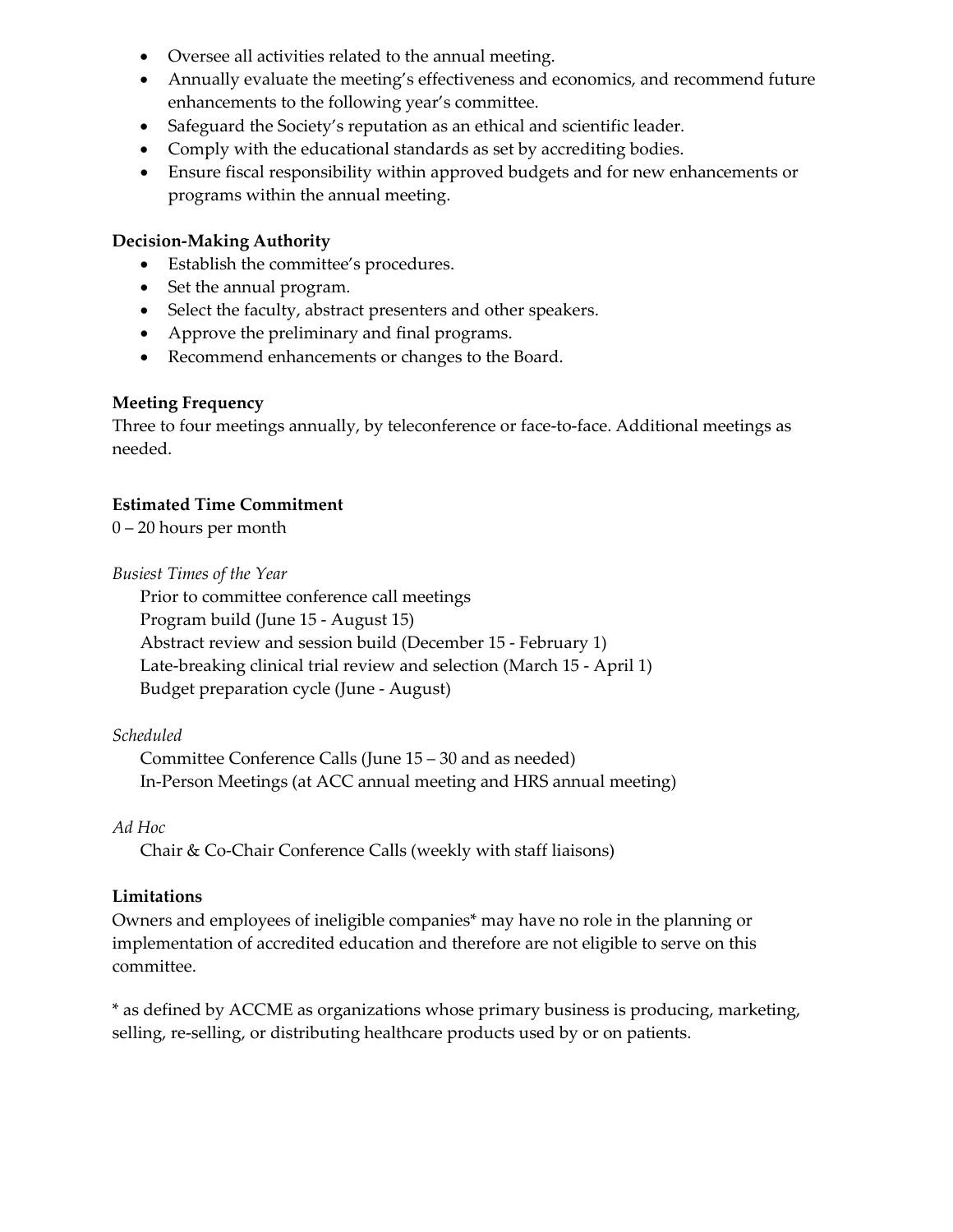

# **YOUNG INVESTIGATOR AWARDS SUBCOMMITTEE CHARGE**

# <span id="page-43-0"></span>**Number of Members** 8

### **Composition**

Members shall consist of a Chair and a Vice Chair, one of whom shall be a basic scientist and the other shall be a clinical scientist, and three judges in the clinical category, three judges in the basic science category. The Chair may invite guests as needed to expedite information sharing.

#### **Method of Appointment**

The Subcommittee Chair, Vice Chair and members shall be appointed by the President-Elect, in consultation with the President and the Chief Executive Officer.

#### **Term of Office**

One year. Reappointment for two additional consecutive terms of one year is permissible.

#### **Key Relationships**

Reports to: Heart Rhythm Program Committee

#### **Purpose**

To recognize outstanding young investigators for their contributions and potential in the field.

- Work collaboratively with the Heart Rhythm Program Committee Chair and the committee staff liaison to set the subcommittee's annual work plan, timeline, budget (if any) and meeting schedule consistent with the Committee's overall priorities and agenda.
- Maintain open communications with the Heart Rhythm Program Committee via regular reports and two-way communications on issues of mutual interest.
- Refer matters to the Heart Rhythm Program Committee for approval when required by the subcommittee's or the Committee's policies or charge.
- Set criteria for awards.
- Review all abstracts and manuscripts submitted by young investigators for presentation at the HRS annual meeting.
- Select three finalists in the clinical and basic science categories, respectively, to present their work at the Young Investigator Award competition at Heart Rhythm.
- Attend the competition to judge the quality of the presentations.
- Following the competition, select one award recipient in each category.
- Participate in the recognition event.
- Recommend manuscript revisions to the Heart*Rhythm* journal editors as needed.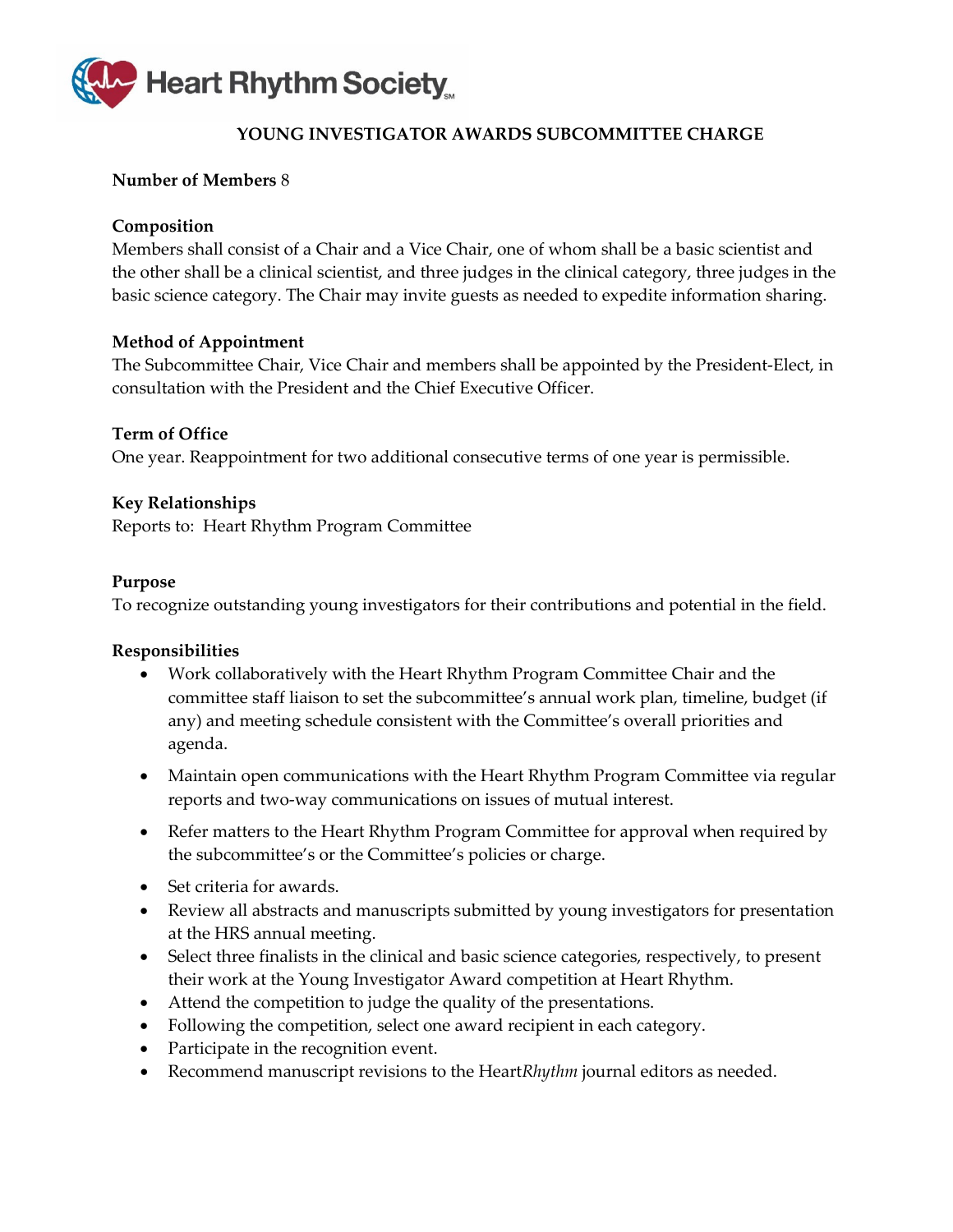- Establish award criteria
- Select finalists and award recipients
- Recommend manuscript revisions

# **Limitations**

Owners and employees of ineligible companies\* may have no role in the planning or implementation of accredited education and therefore are not eligible to serve on this committee.

\* as defined by ACCME as organizations whose primary business is producing, marketing, selling, re-selling, or distributing healthcare products used by or on patients.

Additionally, members of the YIA Subcommittee are ineligible to be nominated for Young Investigator Awards while serving on the subcommittee. Members are prohibited from viewing or scoring submissions from young investigators in whose work they are involved in any way. In the event the submission is selected as a finalist in the YIA Competition, the member shall recuse her- or himself from the remainder of the selection process.

In the event that the involved member is the subcommittee Chair, the Vice Chair shall review the scores and approve the list of finalists. In the event the submission is selected as a finalist, the Chair shall recuse her- or himself from the selection process entirely, and the Vice Chair shall serve as Acting Chair of the Subcommittee for the remainder of that year's competition.

#### **Meeting Frequency**

At least two meetings annually, by teleconference or face-to-face. Face-to-face meetings occur at Heart Rhythm. Additional meetings as needed.

#### **Estimated Time Commitment**

Up to 15 hours per month (January and March)

#### *Scheduled*

In-Person Meetings (Two in-person meetings in May, at Heart Rhythm)

*Busiest Times of the Year* Submission review (March)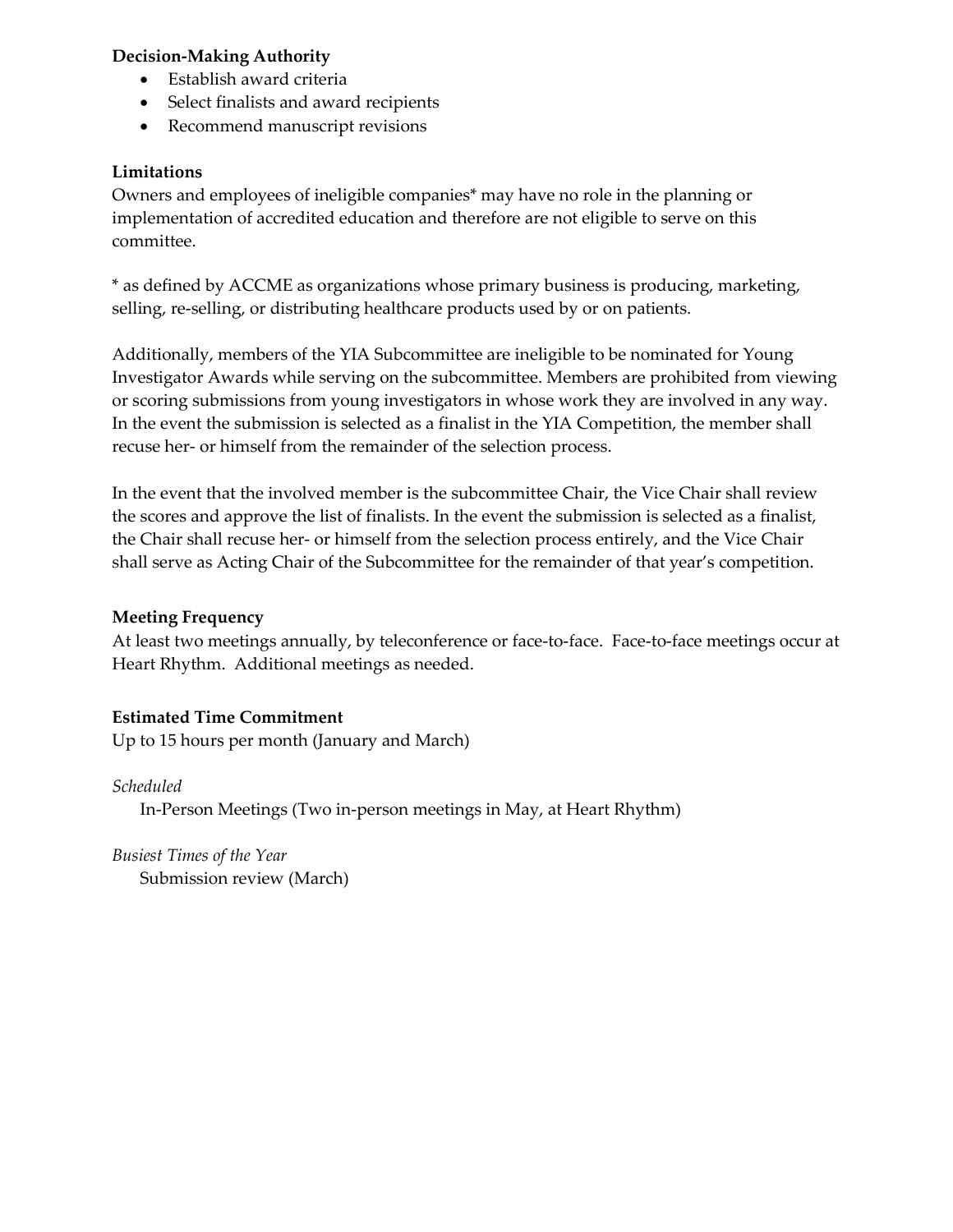

# **MEMBERSHIP COMMITTEE CHARGE**

#### <span id="page-45-0"></span>**Number of Members:** 10-13

#### **Composition**

Members shall include a Chair, Vice Chair, Member Engagement Subcommittee Chair, and a diverse mix of members reflecting the Society's membership, including Allieds and an Early Career Professional. The Chair may invite guests as needed to expedite information sharing.

#### **Method of Appointment**

The Chair, Vice Chair and members shall be appointed by the President-Elect, in consultation with the President and the Chief Executive Officer.

#### **Term of Office**

One year. Reappointment for two additional consecutive terms of one year is permissible.

#### **Accountability**

Reports to: Board of Trustees

Key relationships:HRS Communities, Education Council, Heart Rhythm Program Committee, Health Policy Committee, Governance Committee, Finance Committee

#### **Purpose**

To ensure that the Society creates and sustains member value, and to recruit, engage and retain members.

- Oversee development and implementation of an effective membership marketing strategy.
- Recommend policies regarding membership categories, dues and benefits that support strategic plan objectives.
- Monitor members' professional needs and satisfaction, and recommend enhancements or corrective actions.
- Monitor member benefits and services, and make recommendations for new or modified benefits and services to the Board, or the relevant operating committees.
- Monitor membership retention levels and recommend corrective actions as needed.
- Oversee recruitment of Society members, including early-career and international members.
- Oversee and coordinate support for HRS Communities and act as a conduit of information to committees, subcommittees, task forces and staff liaisons about HRS Community needs and suggestions.
- Monitor the effectiveness of HRS Communities and recommend enhancements or corrective actions.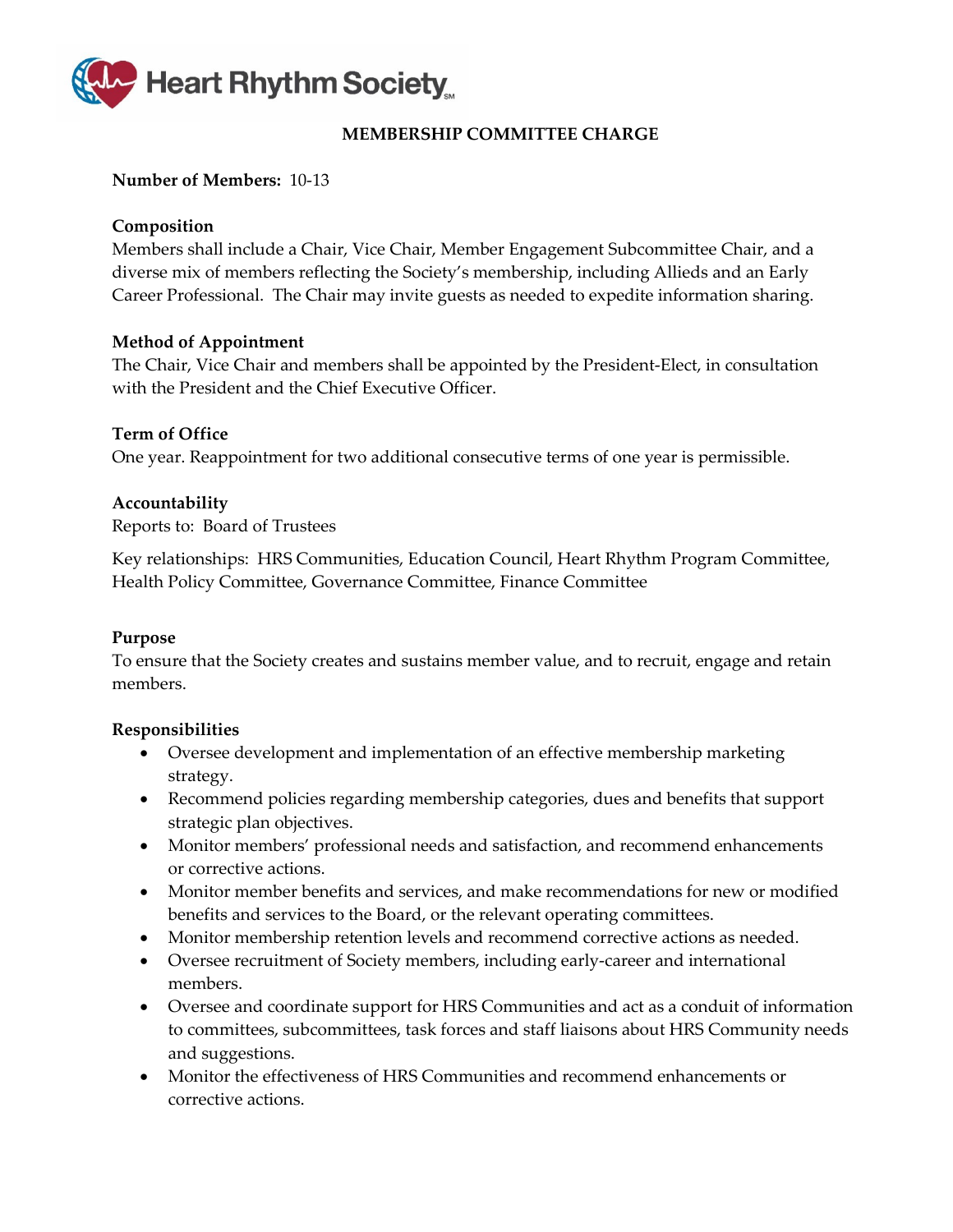• Review and approve applications for membership, including for Fellow of the Heart Rhythm Society (FHRS).

# **Decision-Making Authority**

• Make recommendations to the Board.

# **Meeting Frequency**

Quarterly meetings, by teleconference or face-to-face. Additional meetings, as necessary.

### **Estimated Time Commitment**

3 hours per month

# *Scheduled*

Committee Conference Calls (quarterly) In-Person Meeting (May, at Heart Rhythm)

# *Other*

Review of FHRS applications

o FHRS applications require review and vote by each committee member. Turnaround times are one to two weeks for each batch of applications that is sent for review.

*Busiest Times of the Year*

January-end of March, to review FHRS applications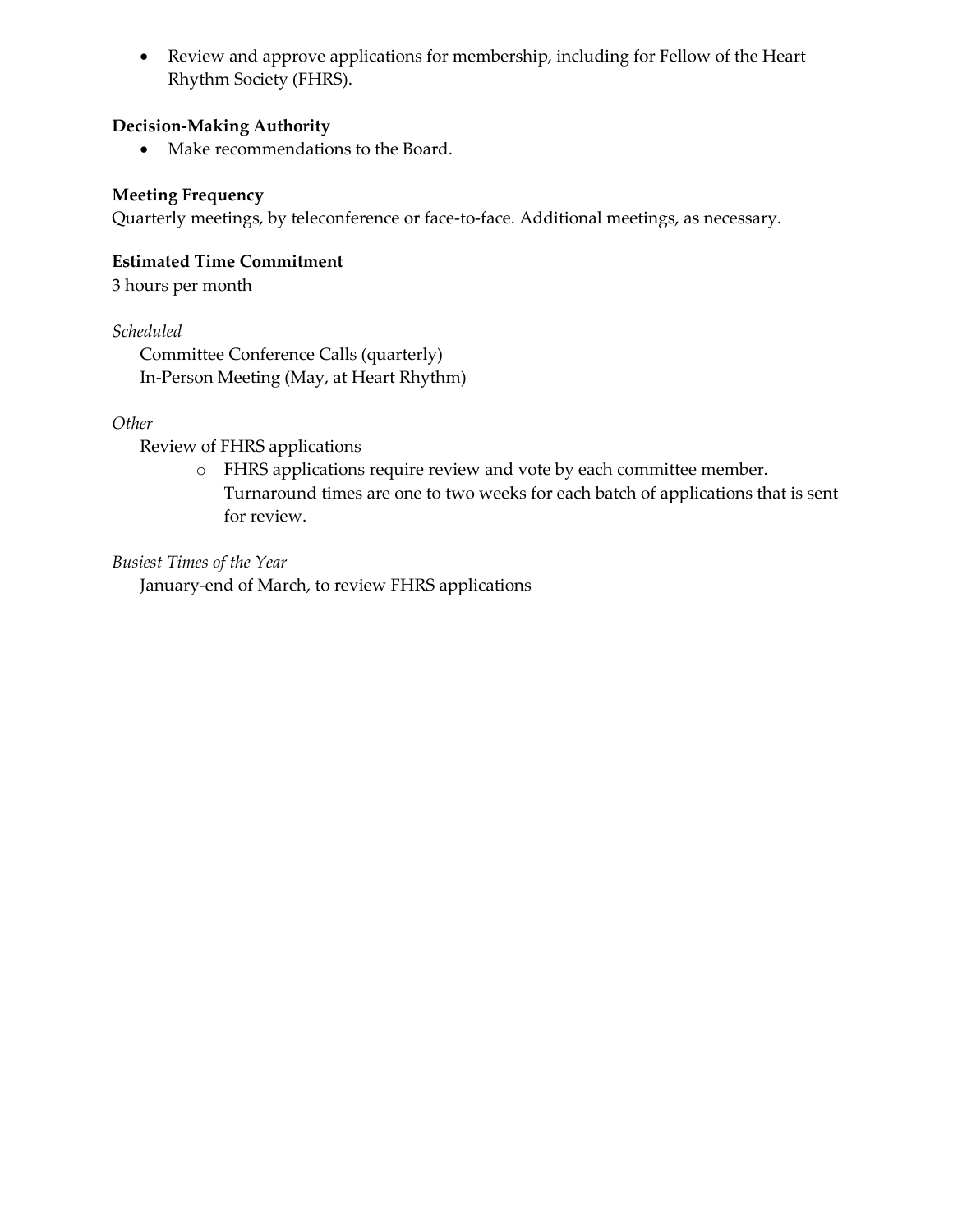

# **MEMBER ENGAGEMENT SUBCOMMITTEE Charge**

#### <span id="page-47-0"></span>**Number of Members:** 10-12

#### **Composition**

Members shall include a Chair, Vice Chair, and a diverse mix of members reflecting the Society's membership.

#### **Method of Appointment**

The Subcommittee Chair and members shall be appointed by the President-Elect, in consultation with the President and the Chief Executive Officer.

#### **Term of Office**

One year. Reappointment for two additional consecutive one-year terms is permissible.

#### **Accountability**

Reports to: Membership Committee

#### **Purpose**

- To involve members in high impact opportunities that enrich their experience and deepen their commitment, while increasing the Society's reach and advancing its mission.
- To develop a short and long-term plan that provides opportunities for every member of the Heart Rhythm Society who desires to be engaged with the Society the opportunity to do so.

#### **Responsibilities**

- Ensure optimal member engagement.
- Provide member engagement strategic oversight for member satisfaction, value and loyalty as well as recruiting and identifying potential candidates for leadership and other key roles for the Society.
- Monitor and report engagement trends, performance and opportunities.
- Provide oversight and strategic direction for Communities of Practice, identify and recommend key communities for the Society to prioritize and sponsor.
- Maintain a program that acknowledges and recognizes volunteer service.

#### **Decision-Making Authority**

• Make recommendations to the Membership Committee

#### **Meeting Frequency**

• Bi-monthly, or monthly as needed.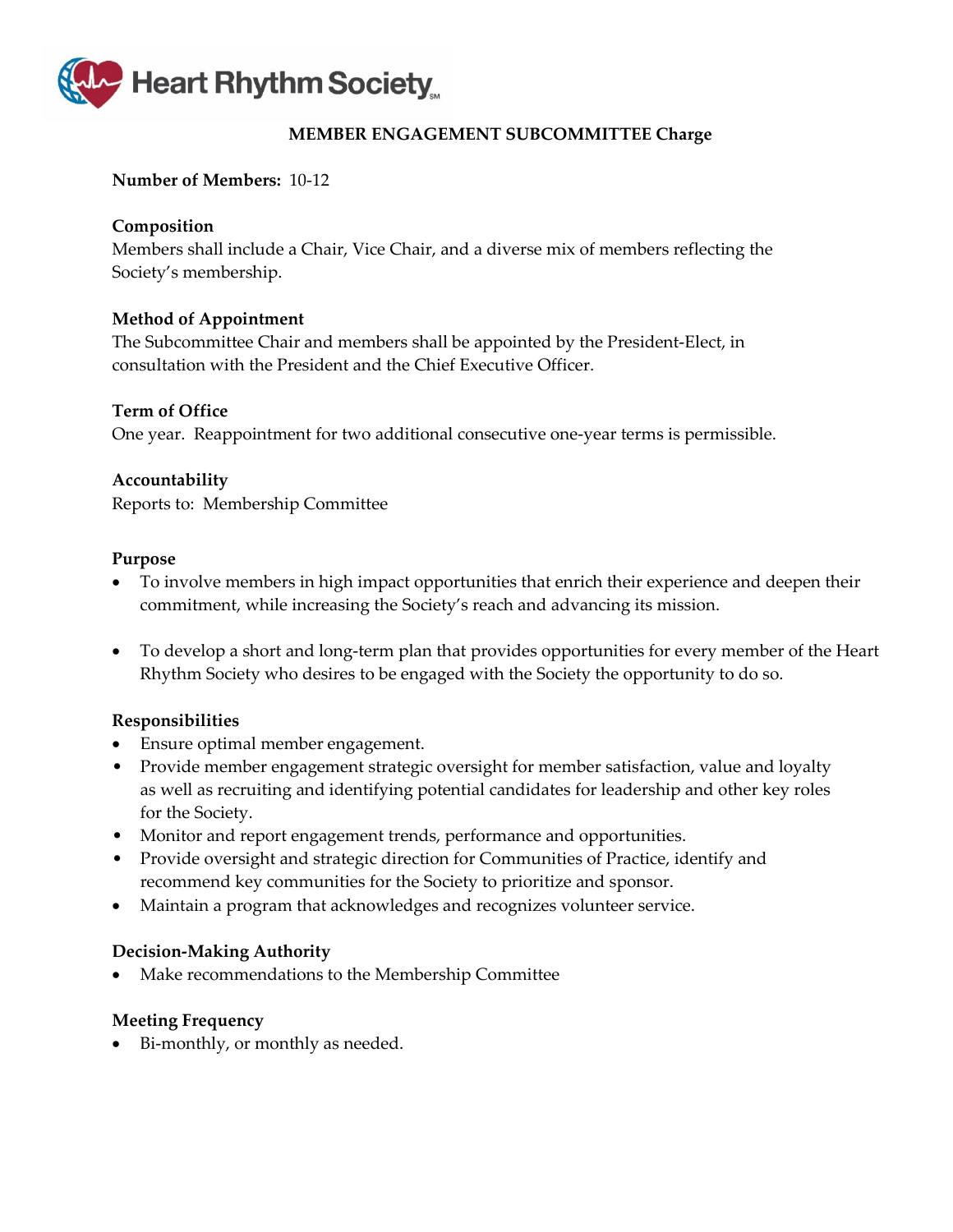

# **PATIENT AND CAREGIVERS COMMITTEE CHARGE**

### <span id="page-48-0"></span>**Number of Members** 7 - 9

# **Composition**

Members shall consist of a Chair and a Vice Chair, one of whom shall be an electrophysiologist and one will be an Allied Professional, and between 4-6 at-large members, including at least one Allied Professional, one Early Career member, one pediatric member, one patient and one patient-caregiver. For specific meetings or projects, the Chair may invite volunteer HRS members (both physicians and allied professionals), international HRS members, members of appropriate patient advocacy groups, and additional patients or patient caregivers. Working groups will be assembled as needed to engage in specific projects.

# **Method of Appointment**

The Committee Chair, Vice Chair and members shall be appointed by the President-Elect in consultation with the President and Chief Executive Officer.

# **Term of Office**

One year for HRS members. Reappointment for two additional consecutive one-year terms is permissible. Non-HRS member terms are not limited and will be determined annually.

#### **Accountability**

Reports to: Board of Trustees

Key Relationships: Education Council and Committees, Allied Professional Council, Health Policy Committee, Communications Committee, Heart Rhythm Program Committee, Membership Committee, and HRS Communities.

#### **Purpose**

To drive the Society's patient-centered initiatives as the leading source of information on heart rhythm disorders for patients and their lay caregivers, including parents and other family members or nonprofessional caregivers.

- Work collaboratively with the Patient and Caregivers Committee staff liaison to set the Committee's annual work plan, timeline, budget (if any) and meeting schedule consistent with the Committee's overall priorities and agenda.
- Work closely with key Board Liaisons (Patient and Caregivers, Education and Allied Professional Council) to ensure alignment of proposed projects with the Strategic Plan.
- Maintain open communications with Key Relationship committees on projects/issues of mutual interest via regular reports and two-way communications.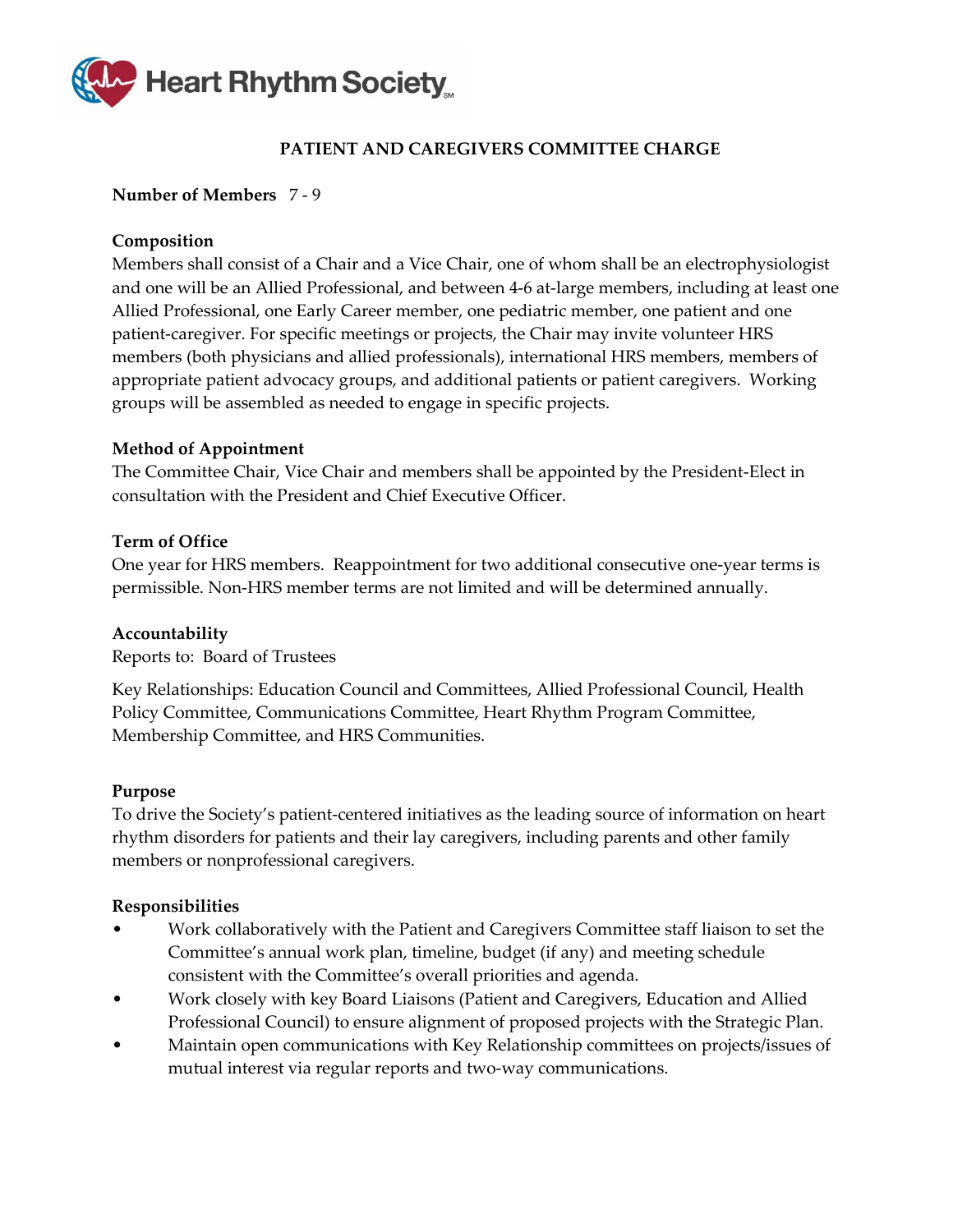- Plan, execute and oversee the development and implementation of the Society's patientcentered programs and activities, including culturally sensitive patient education materials and programs, with a focus on awareness, diagnosis and treatment of AF and SCA.
- Seek patient and caregiver input to develop patient-centered programs and activities, including projects/activities addressing patient health-care advocacy.
- Explore opportunities to collaborate with other professional health care organizations, to design, develop and execute programs for the non-EP community (primary care and general cardiologists), to help improve referral protocols, patient care and outcomes.
- Explore opportunities to collaborate with patient heath care advocacy organizations, to design, develop and execute programs for patients and their caregivers, to improve patient awareness, and health outcomes.
- Oversee the relationship between the Society and external patient groups.
- Periodically assess members' needs for patient and caregiver information, and evaluate their satisfaction with the Society's patient-centered content and activities.
- Work collaboratively with the Education Council staff to incubate ideas for potential funding, in alignment with the Strategic Plan and annual Board priorities.
- Act as a resource to the Communications Committee for educating media professionals about heart rhythm disorders and care.
- Review external sponsor proposals involving patient and patient caregiver education and offer recommendations to the Education Council
- Explore opportunities to partner with international members/non-members to identify educational and/or advocacy needs for patients with heart rhythm disorders that cross national, racial, social, and economic borders.
- Seek specific opportunities to develop publications, media-products for patients and patient care givers.
- Ensure fiscal responsibility within approved budgets and for new program and services development.

- Establish Committee procedures.
- Develop strategy and decision criteria for internal patient initiatives, in alignment with the Strategic Plan and the Board's priorities.
- Make recommendations to the Board of Trustees.
- Build collaborative relationships with possible partner organizations and sponsors.

Work with key Board Liaisons.

# **Meeting Frequency**

Quarterly meetings by teleconference or face-to-face. Additional proposed meetings include:

- Annual patient advocacy group. In addition to the members of the Patient and Caregivers Committee, an additional 5-7 invited patient and caregiver participants and/or members of appropriate patient advocacy groups and key HRS staff will be invited.
	- o The focus of this group will be to gain insight into patient, caregiver and health care provider concerns regarding education in order to develop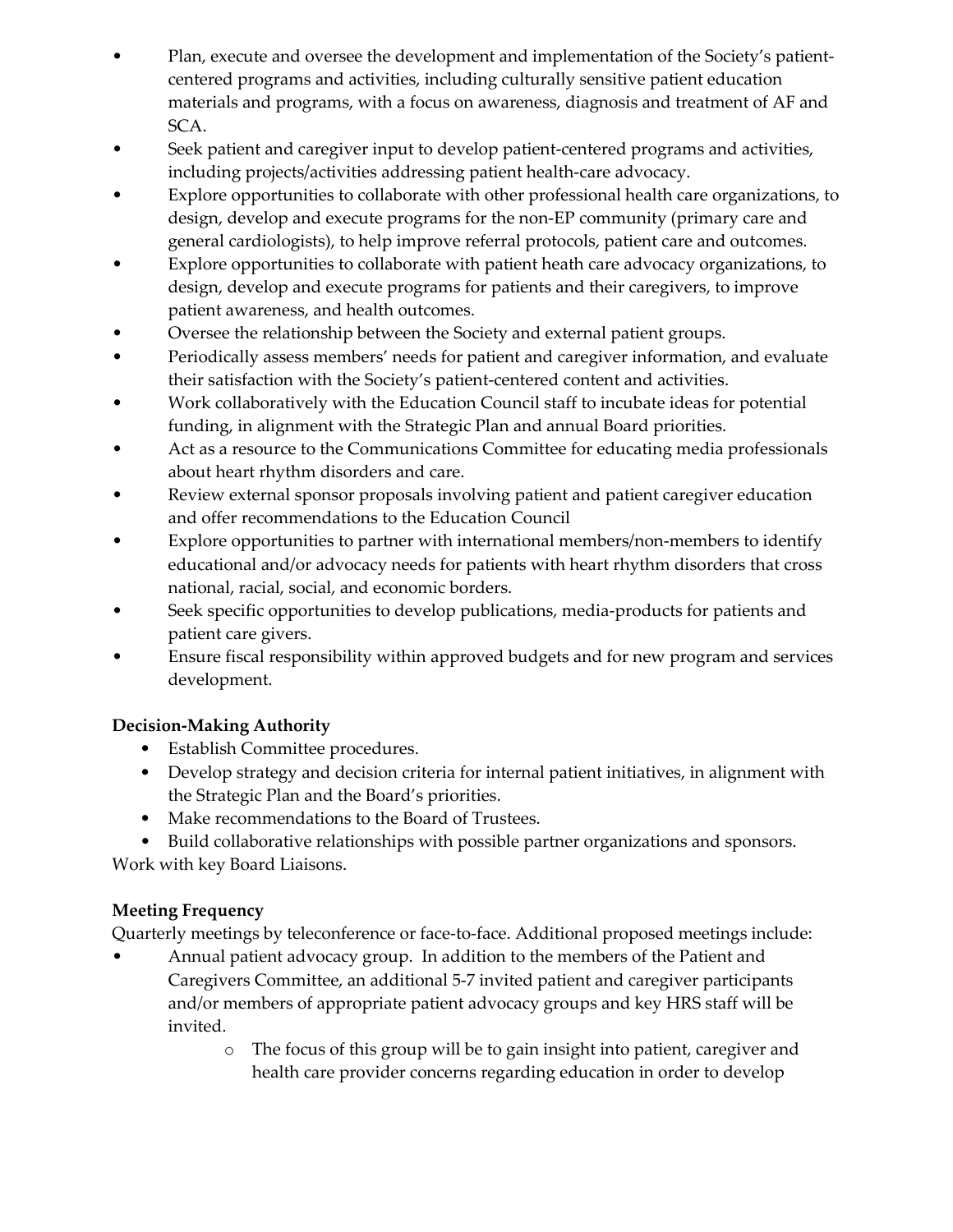meaningful products and initiatives. Appropriateness of pursuing donor and sponsor funding will be considered following these meetings.

- A Generative Idea meeting to be held at the annual Heart Rhythm This group would be formed of 8-10 additional ad hoc HRS member volunteers, in addition to the members of the Patient and Caregivers Committee.
	- o The purpose of this group is to identify potential ideas that could be pursued over the following year using working groups. Projects of minimal financial commitment would be identified and opportunities to pursue potential grant funding.

### **Estimated Time Commitment**

Varies depending on project/program assignments. Estimate 4 hours per month.

#### *Scheduled*

Chair and Vice Chair Conference Calls (every 4-6 weeks) In-Person Meetings annually at Heart Rhythm Full Patient and Caregivers Committee Quarterly meetings via Conference Calls or inperson Patient Advocacy meeting annually Generative Idea meeting annually

# *Ad Hoc*

Committee Conference Calls and meetings (as needed)

# *Busiest Times of the Year*

Budget preparation cycle (July - August)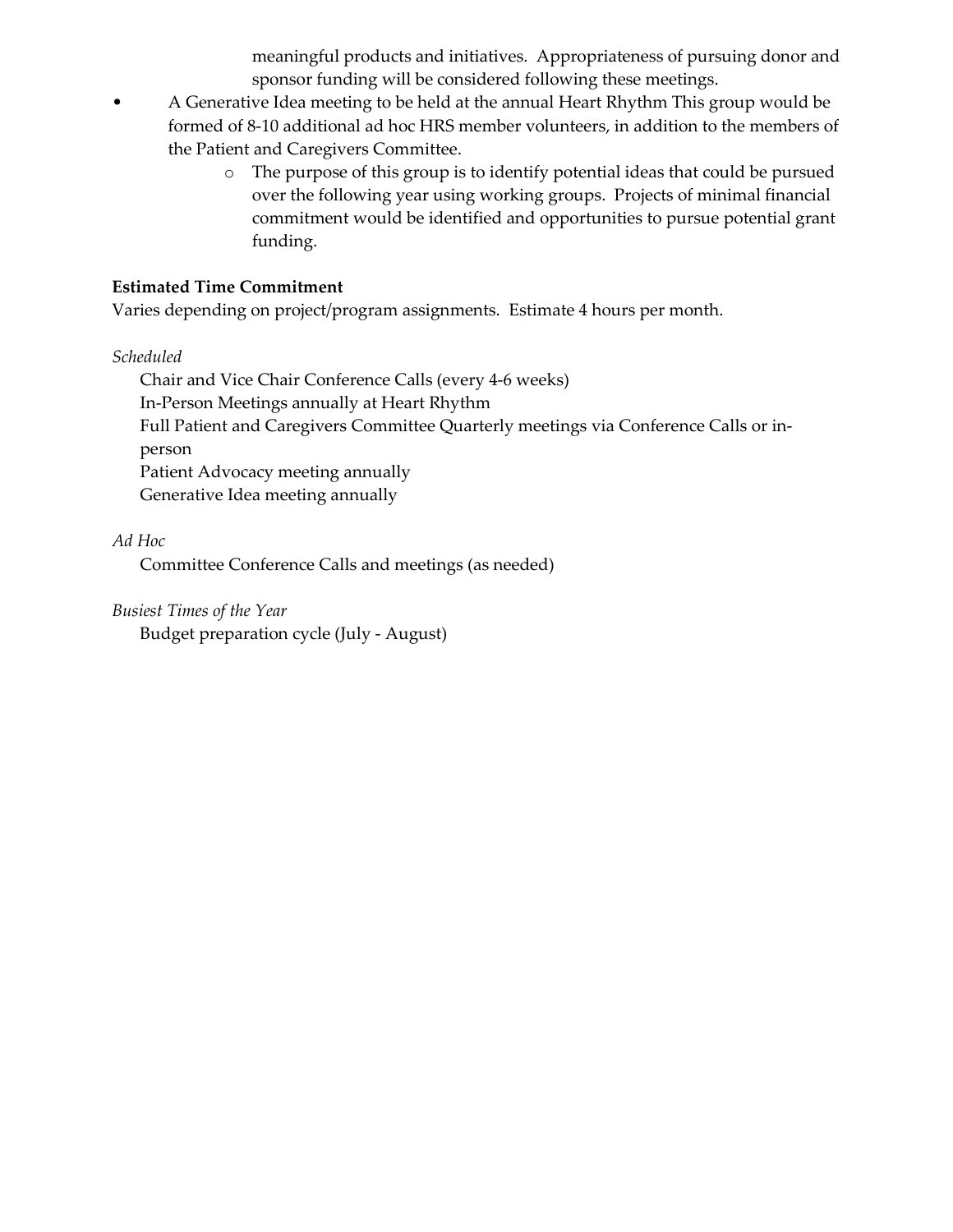

# **QUALITY IMPROVEMENT (QI) COMMITTEE CHARGE**

#### <span id="page-51-0"></span>**Number of Members:** 8 – 14

#### **Composition**

Members shall have knowledge and interest in healthcare QI and include a physician Chair and Vice Chair, other physicians from diverse healthcare environments, QI experts/administrators from hospitals or health systems, a payer representative, an Allied professional, and a Fellowin-training or emerging leader. The Chair may invite guests as needed to expedite information sharing.

#### **Method of Appointment**

The Committee Chair, Vice Chair and members shall be appointed by the President-Elect, in consultation with the President and the Chief Executive Officer.

#### **Term of Office**

One year. Reappointment for two additional consecutive one-year terms is permissible.

#### **Accountability**

Reports to: Board of Trustees

Key Relationships: Education Council; Heart Rhythm Program Committee; Health Policy Committee and Regulatory Affairs Subcommittee; Scientific and Clinical Documents Committee

#### **Purpose**

To shape the Society's quality improvement activities in order to accomplish the following goals:

- Foster a culture of quality improvement with a global network of heart rhythm *quality champions* and the delivery of QI education and training opportunities related to heart rhythm disorders;
- Identify and evaluate systems-based methods to improve experience and outcomes for patients with heart rhythm disorders;
- Increase the awareness, acceptance, adoption and adherence to clinical guidelines and best practices by healthcare professionals who treat patients with heart rhythm disorders;
- Address gaps that result in population disparities in care and outcomes for those with heart rhythm disorders;
- Expand the availability and use of tools to measure performance and outcomes, control variability, reduce cost and improve efficiency in the care of patients with heart rhythm disorders;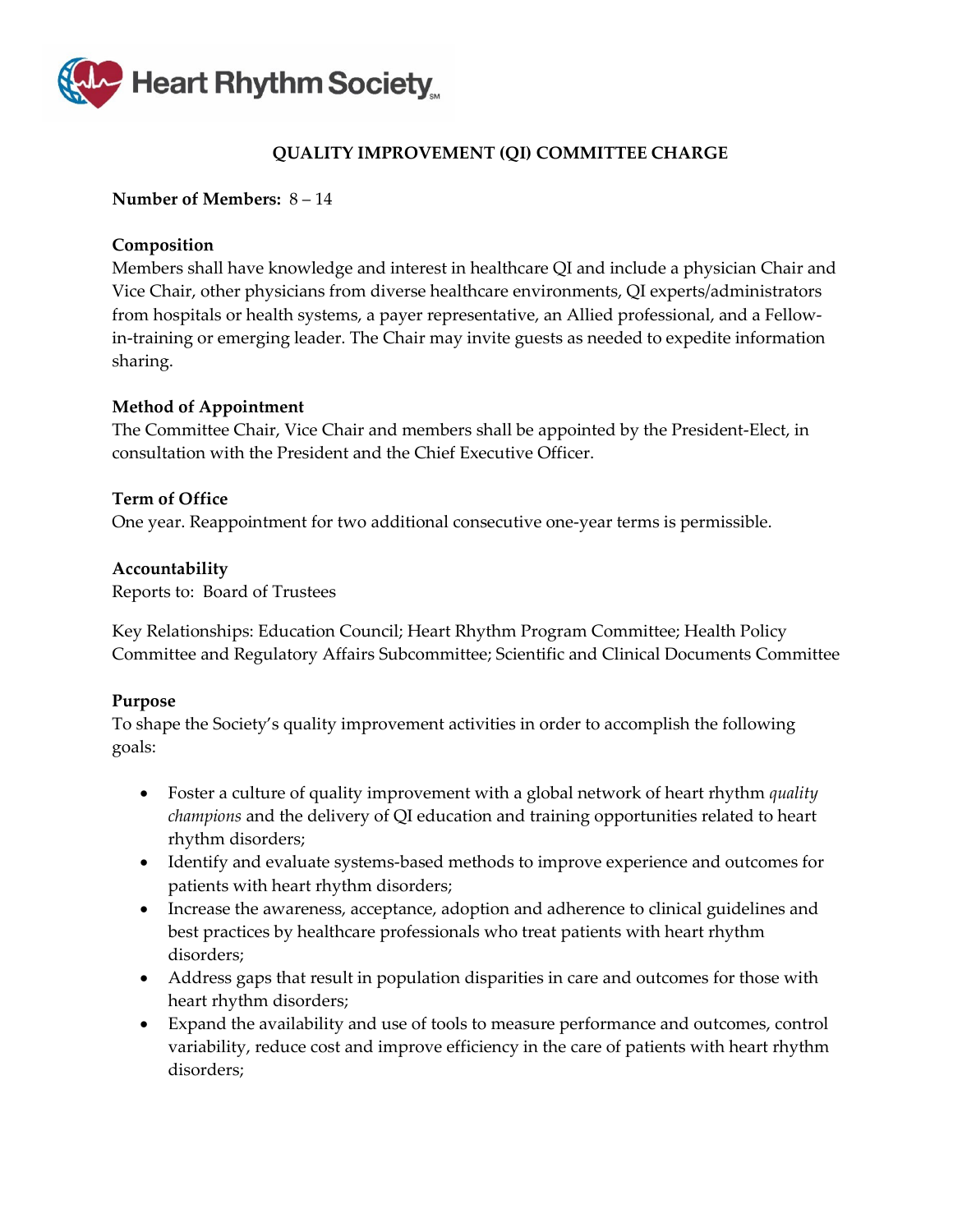- Ease the burden for heart rhythm professionals in meeting regulatory and credentialing requirements and transitioning to the constantly evolving environment of healthcare payment reform;
- Identify sustainable business models for continued HRS QI education.

# **Responsibilities**

- Strategize and design a plan, timeline, and budget to meet the goals listed above;
- Share expertise and guidance in regular communications, primarily via email, phone and online meetings with occasional in-person meetings held in conjunction with HRS events;
- Review plans, proposals, meeting summaries and reports and offer feedback as requested;

# **Decision-Making Authority**

- Establish QI education plans
- Recommend QI champions
- Recommend education, training and tools to appropriate HRS committees

# **Meeting Frequency**

- Quarterly conference calls
- Annual in-person meeting held in May during Heart Rhythm

# **Estimated Time Commitment**

2 hours per month

# *Scheduled*

Committee Conference Calls (once per quarter) In-Person Meeting (May, during Heart Rhythm)

*Ad Hoc* 

Committee Conference Calls (as needed)

*Busiest Times of the Year* Prior to conference calls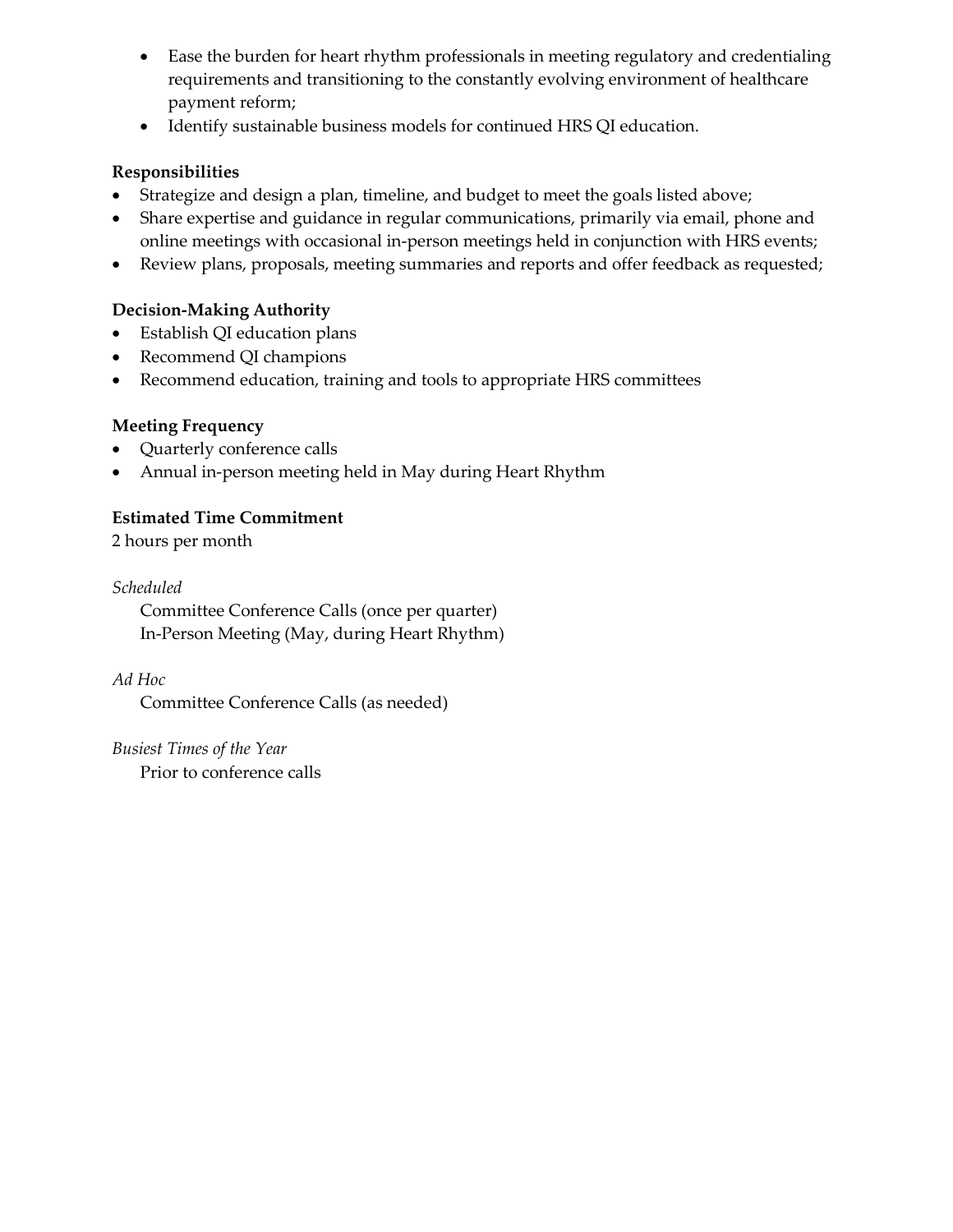

# **RESEARCH COMMITTEE CHARGE**

#### <span id="page-53-0"></span>**Number of Members** 9-11

#### **Composition**

Members shall have diverse research experience or interests, and shall include a Chair, Vice Chair, Chair of the Research Fellowship Awards Subcommittee, Early Career member, and one representative from an external organization such as NIH or NHLBI. To ensure diversity, the membership shall include expertise in basic, translational, clinical, outcomes, and population science. The Chair may invite guests as needed to expedite information sharing.

#### **Method of Appointment**

The Committee Chair, Vice Chair and members shall be appointed by the President-Elect, in consultation with the President and the Chief Executive Officer. The ex officio member serves automatically.

#### **Term of Office**

One year. Reappointment for two additional consecutive one-year terms is permissible

#### **Key Relationships**

Reports to: Board of Trustees

Key Relationships: Research Fellowship Awards Subcommittee, Heart Rhythm Program Committee; partnering organizations

#### **Purpose**

To foster, facilitate, and promote scientific investigation and collaboration within the HRS community and to serve the needs of the HRS membership participating in research.

- Direct, oversee and coordinate the subcommittee's work to ensure accountability to the Board and the Committee's priorities and timelines.
- Maintain open communications with stakeholders, including keeping the Board and Executive Committee informed via regular reports, and maintaining two-way communications on issues of mutual interest.
- Oversee the research fellowship application process to ensure broad-based representation.
- Refer matters to the Board or Executive Committee for approval when required by the Bylaws, Board policies or committee charter.
- Develop subcommittee members to ensure the committee has access to the expertise it needs, and identify emerging leaders to ensure a strong succession.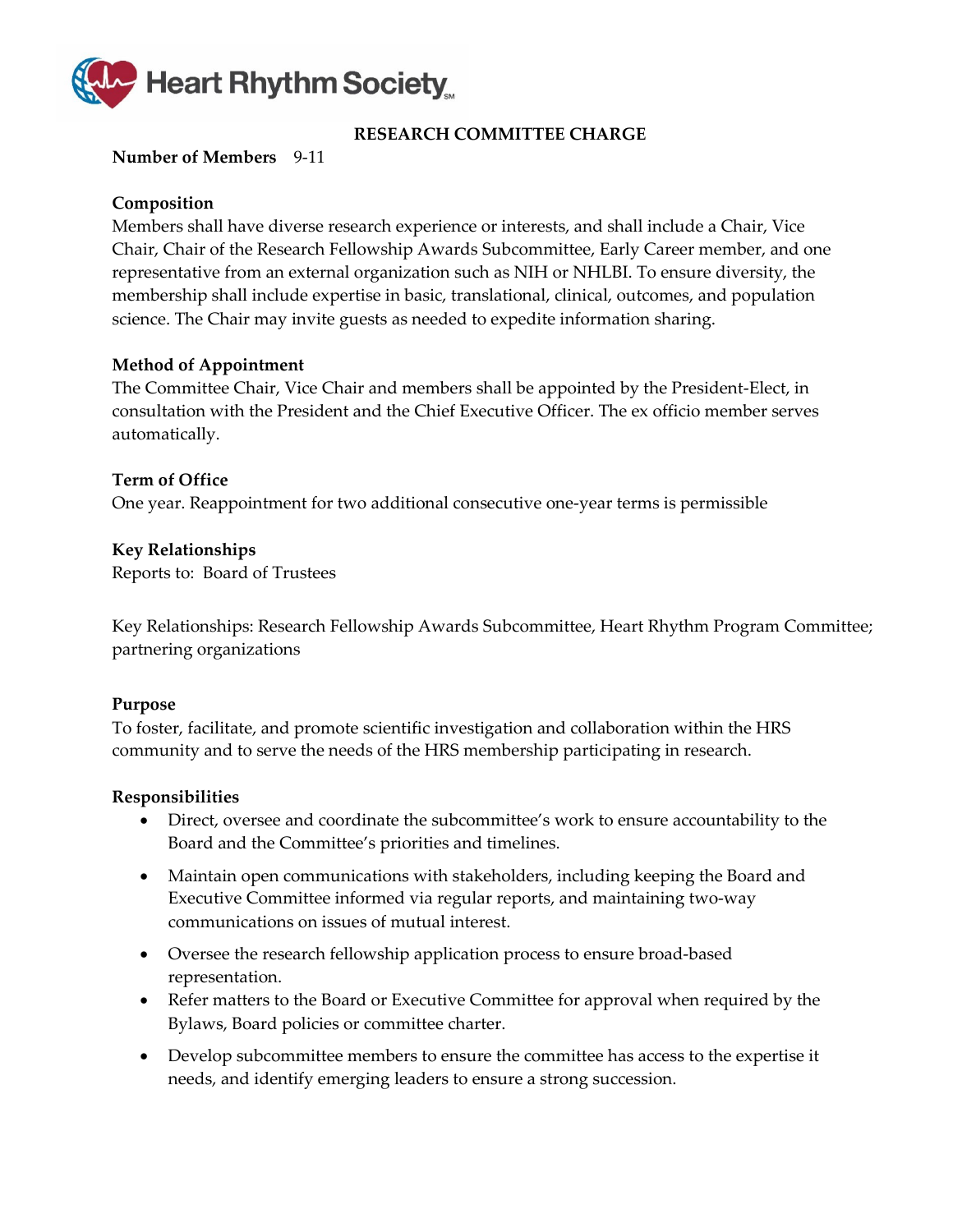- Design mentorship and peer support initiatives for members of the HRS research community at all stages of career development.
- Incentivize and reward research activities within the HRS community by promoting and highlighting findings and accomplishments to the broad HRS membership, external funding agencies and the public.
- Advance and support career development of early stage investigators through educational content and initiatives.
- Establish relationships with external stakeholders and funding agencies, inclusive of National Institutes of Health, foundations, and industry, to pursue joint initiatives and advocacy for heart rhythm research.

- Establish priorities and goals for subcommittees.
- Establish the subcommittee structure in consultation with the Governance Committee, consistent with charges and guiding principles approved by the Board.
- Establish procedures for coordinating subcommittee work.
- Act on the recommendations of its subcommittee.
- Approve recipients of research awards.
- Make recommendations to the Board.

#### **Meeting Frequency**

A minimum of three conference calls annually, with the possibility of one face-to-face meeting. Additional meetings as needed.

#### **Estimated Time Commitment**

Up to 2 hours per month

*Busiest Times of the Year* Prior to committee meetings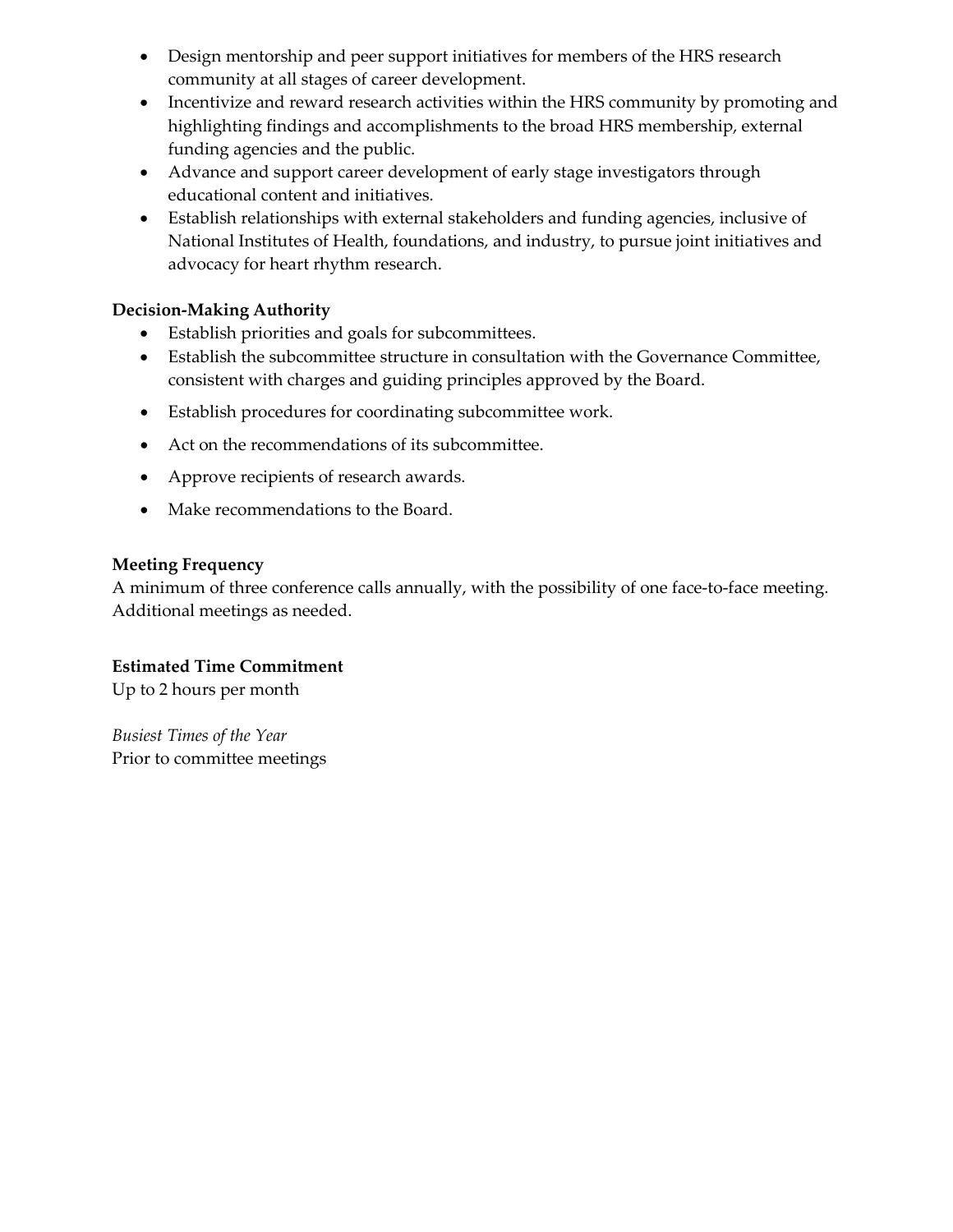

# **RESEARCH FELLOWSHIP AWARDS SUBCOMMITTEE CHARGE**

### <span id="page-55-0"></span>**Number of Members** 9-11

Must be an odd number for the purposes of voting.

# **Composition**

Members shall be a diverse mix of basic and clinical scientists that is proportionate to the prior 2-3 years' applicant pool and shall reflect the Society's diverse membership. Members may include previous award recipients who have achieved successful academic careers after 5-10 years post-award. Members shall include a Chair and a Vice Chair, one of whom shall be a clinical scientist and the other a basic scientist. The Chair may recruit additional ad-hoc committee members if the number of applications in any given year exceeds the review capacity of the committee. The Chair may invite guests as needed to expedite information sharing who shall also reflect the Society's diverse membership.

# **Method of Appointment**

The Subcommittee Chair, Vice Chair and members shall be appointed by the President-Elect, in consultation with the President and the Chief Executive Officer.

# **Term of Office**

One year. Reappointment for two additional consecutive term of one year is permissible.

#### **Key Relationships**

Reports to: Research Committee Key relationships: n/a

#### **Purpose**

To oversee the Society's program of full-year clinical and basic research awards.

- Work collaboratively with the Research Committee Chair and the committee staff liaison to set the subcommittee's annual work plan, timeline, budget (if any) and meeting schedule consistent with the Committee's overall priorities and agenda.
- Maintain open communications with the Research Committee via regular reports and two-way communications on issues of mutual interest.
- Refer matters to the Research Committee for approval when required by the subcommittee's or the Committee's policies or charge.
- Set criteria for fellowship awards.
- Review applications for full-year industry-funded and other research fellowships.
- Select award recipients for recommendation to the Research Committee.
- Sponsor the Research Fellowship Scholarship Presentations and Awards session during Heart Rhythm.
- Participate in the awards event during Heart Rhythm.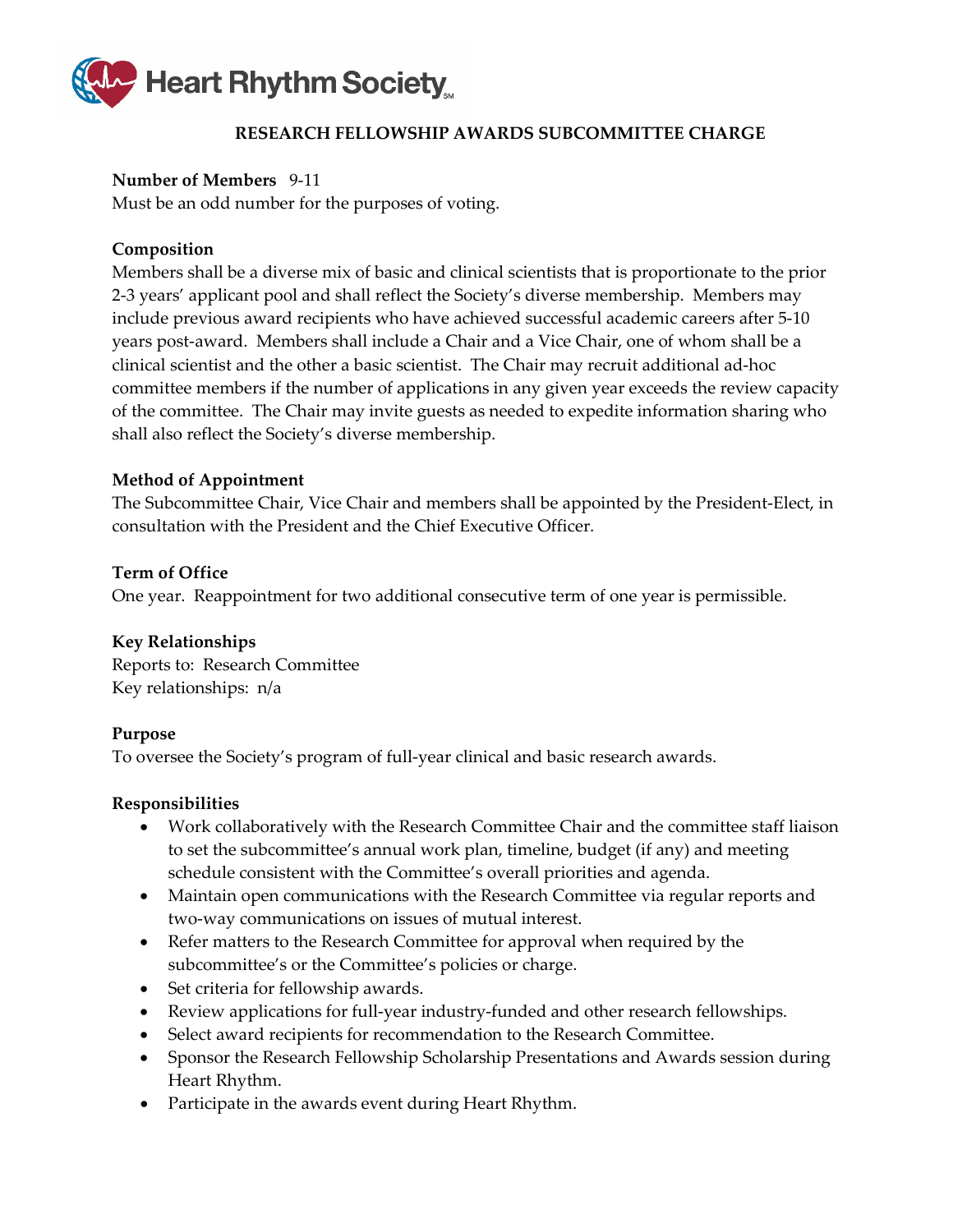- Advise and participate in efforts to generate award revenue for the Society.
- Develop an educational program for Heart Rhythm that promotes the role of basic and clinical research within the Society.

- Establish award criteria.
- Nominate award recipients.
- Recommend award recipients to the Research Committee.

# **Limitations**

Members of the Research Fellowship Awards Subcommittee are prohibited from viewing or scoring applications from individuals in whose work they are involved in any way. The member shall recuse her- or himself from the remainder of the selection process.

In the event that the involved member is the subcommittee chair, she or he shall select an individual to review the scores and approve the list of finalists. In the event the application is selected as a finalist, the Chair shall recuse her- or himself from the selection process entirely, and the Chair of Research Committee shall appoint an Acting Chair of the Subcommittee for the remainder of that year's competition.

Awarding the Research Fellowship Awards is contingent upon grant support to fund the scholarships.

# **Meeting Frequency**

Two meetings annually, one face-to-face meeting at the annual Heart Rhythm and one teleconference for final scoring. Additional meetings as needed.

# **Estimated Time Commitment**

4 hours per month

*Scheduled* Committee Conference Calls (quarterly) In-Person Meetings (May, at Heart Rhythm)

*Ad Hoc* Committee Conference Calls (as needed)

*Busiest Times of the Year* January and February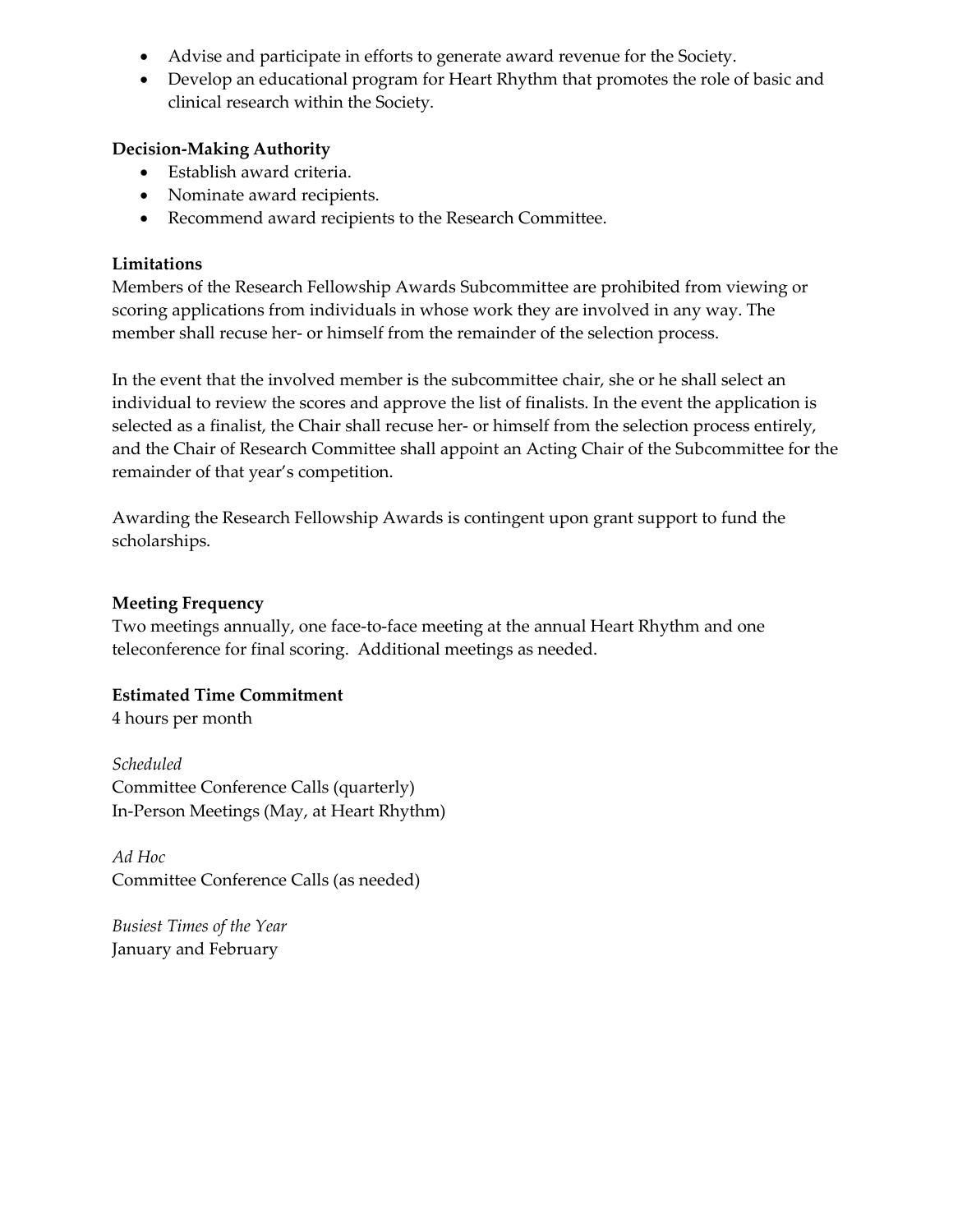

# **SCIENTIFIC AND CLINICAL DOCUMENTS COMMITTEE CHARGE**

#### <span id="page-57-0"></span>**Number of Members** 15-18

#### **Composition**

Members shall consist of a Chair, a Vice Chair, physicians, and Allied Professionals from diverse healthcare environments, including the consideration of an international member and an Early Career Professional, with a comprehensive knowledge and interest in clinical documents. Consideration is also made for members with experience in a variety of related fields such as pharmacology, regulatory health, health policy, or research science. The Chair may invite guests as needed to expedite information sharing, such as a representative from a collaborative document or other committees.

#### **Method of Appointment**

The Committee Chair, Vice Chair, and members shall be appointed by the President-Elect, in consultation with the President and the Chief Executive Officer.

#### **Term of Office**

One year. Reappointment for three additional consecutive terms of one year is permissible.

#### **Key Relationships**

Reports to: Board of Trustees

Key relationships: Executive Committee, Education Council, Health Policy and Regulatory Affairs Committee, Heart Rhythm Program Committee, Communications Committee, Ethics Committee, Chairs of document writing groups.

#### **Purpose**

To oversee the development and endorsement of clinical documents relevant to the needs of heart rhythm professionals.

- Utilize needs assessment and other data resources to identify and prioritize topics for future clinical documents and document updates.
- Facilitate the initial development, revision, and/or endorsement of clinical documents, including maintaining and enhancing effective operating procedures.
- Maintain proactive communications with relevant committees about in-process and planned documents to provide sufficient time for planning, collaboration, and leveraging of documents for maximum impact.
- Review requests for document collaboration/participation submitted by external organizations and make recommendations to the Executive Committee and Board.
- Recommend individuals for appointment to writing groups for Society and external entities' documents.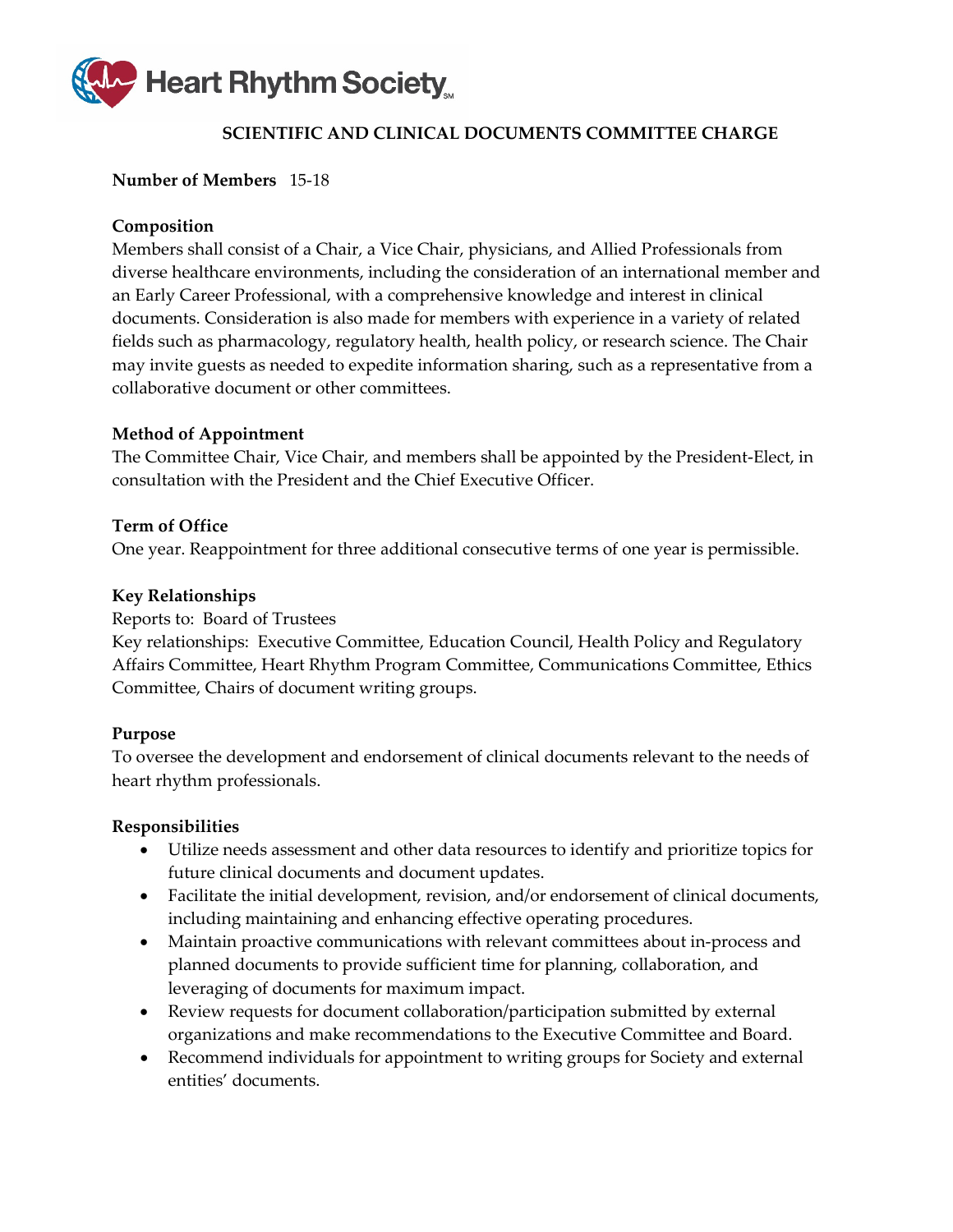- Review and make endorsement decisions on external entities' documents and communicate endorsements to the Board.
- Collaborate with the Education Council to develop tools to promote knowledge and implementation of HRS consensus documents.

- Establish committee procedures.
- Recommend document topics to the Executive Committee and Board.
- Recommend document chairs to the Executive Committee and Board.
- Recommend writing group members to the Executive Committee and Board.
- Recommend action on external organizations' collaboration requests to the Executive Committee and Board.
- Make document endorsement decisions on external entities' documents and communicate endorsements to the Board.

# **Meeting Frequency**

One annual face-to-face meeting at Heart Rhythm, monthly teleconferences and additional meetings as needed.

# **Estimated Time Commitment**

Up to 5 hours per month

# *Busiest Times of the Year*

The estimated time commitment is greater when clinical document topics are identified and prioritized; published documents (5 years post-publication) undergo currency review, and internal/external documents are submitted for peer review/endorsement.

# *Other*

The SCDC plays an integral role in the HRS clinical document development process. SCDC members are expected to respond in a timely manner to requests for review and when asked for recommendations.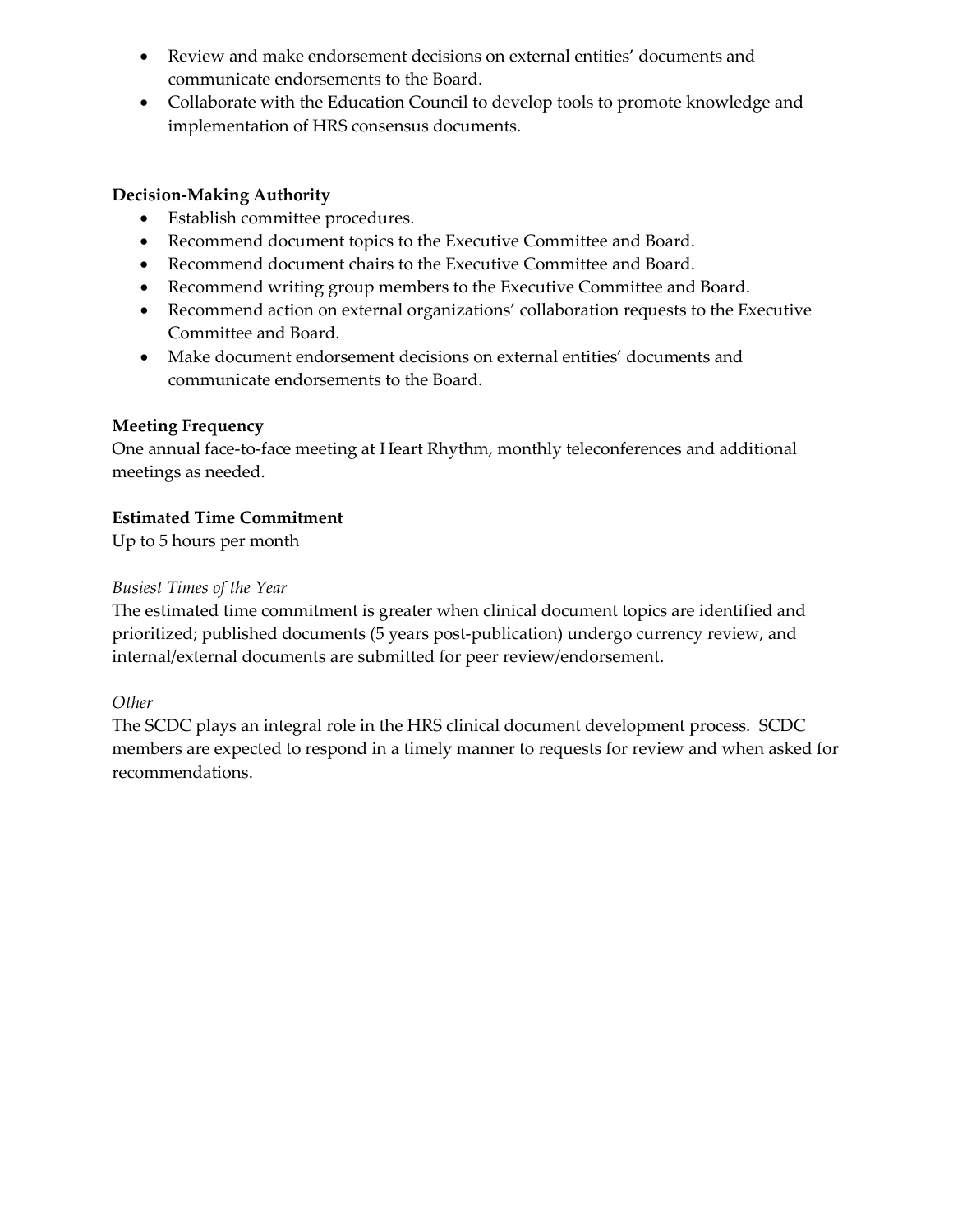

# **ALLIED PROFESSIONAL COUNCIL CHARGE**

# <span id="page-59-0"></span>**Number of Members**

Determined by the number of Allied Professionals serving on committees and subcommittees, working groups, and task forces, and three to five at-large members.

# **Composition**

Members shall include a Chair and Vice Chair, members of current committees, working groups, task forces, and three to five at-large members, including members from the Allied Professionals Community Planning Team, to ensure representation of all Allied Professionals, including nurse practitioners, physician assistants, registered nurses, medical assistants, technicians, technologists, genetic counselors, psychologists, PharmDs, and CRNAs. The senior Allied Professional Trustee shall serve as the Board Liaison.

# **Method of Appointment**

Ex-officio members serve automatically. The Chair and Vice Chair and at-large members shall be appointed by the President-Elect, in consultation with the President and the Chief Executive Officer, from recommendations from Allied members of the HRS Board of Trustees.

#### **Term of Office**

Ex-officio terms coincide with their term on a committee, working group or task force. The term of at-large members shall be one year, with reappointment possible to a maximum of two additional, consecutive one-year terms.

# **Accountability**

Reports to: Board of Trustees

Key Relationships: All governance groups that have Allied Professional members.

#### **Purpose**

To identify areas whereby the Heart Rhythm Society can coordinate the talents and strengths of Allied Professionals to better meet the needs of the Society's Strategic Plan, as well as the needs of Allied Professional members.

To allow Allied Professional Trustees and committee members to organize, communicate, network and mentor potential Allied Professional leadership.

To serve as the central resource to HRS leadership to identify Allied Professional members with the knowledge and skills to best contribute to emerging initiatives.

#### **Responsibilities**

• **Create a process to identify and mentor upcoming Allied Professional leadership.**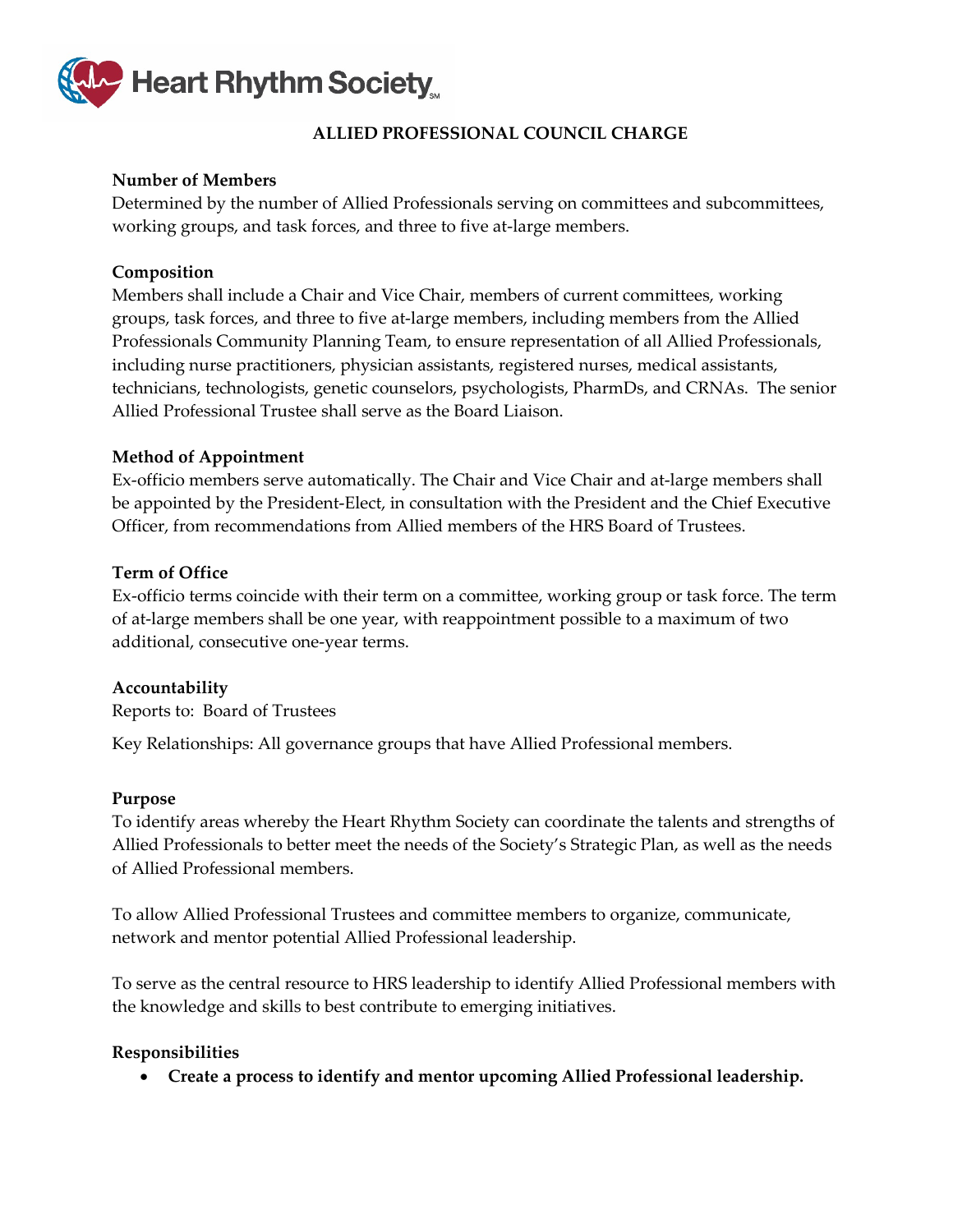- o Establish criteria for developing leadership for Governance Committee and Board approval.
- o Create a pipeline for future HRS Allied Professional volunteer leadership to contribute at every level of the HRS governance structure.
- o Promote mentorship of more experienced Allied Professionals to emerging Allied Professionals, to include professional development, research, and advocacy skills for participation in committee, chair and other work.

# • **Develop strategies to recruit and retain Allied Professional members.**

- o Coordinate with staff to develop and maintain Allied Professional member records to include the identification of strengths and skills to draw on specific roles and tasks of any HRS governance group initiative.
- o Survey Allied Professional constituents to understand what they value and strategize to meet their needs of the diverse members in areas of education, patient and caregiver support, health policy, research and fiscal management.
- **Recommend appropriate Allied Professional members for committees, working groups, and task forces**
	- o Identify and recommend volunteers to serve on HRS committees, working groups, and task forces.
	- o Consult on new initiatives to coordinate Allied Professional representation.
	- o Identify methods to involve increased numbers of Allied Professional members into the Society's work through the use of additional ad hoc working groups; mentor and support scientific session faculty; promote Allied Professional member research and publication; and encourage participation in emerging HRS initiatives.

# • **Facilitate communication between Allied Professionals serving on committees**

- o Coordinate Allied Professional efforts on individual committees and across all governance groups to economize effort, limit redundancy, communicate ideation, promote communication and assure the goals of the Strategic Plan.
- With approval from the Board of Trustees, form strategic alliances with non-physician professional groups for education and advocacy opportunities.

# **Decision-Making Authority**

Provide recommendations to the Board of Trustees.

# **Meeting Frequency**

- Quarterly via conference call
- In-person meeting during the Heart Rhythm

# **Estimated Time Commitment**

*Scheduled*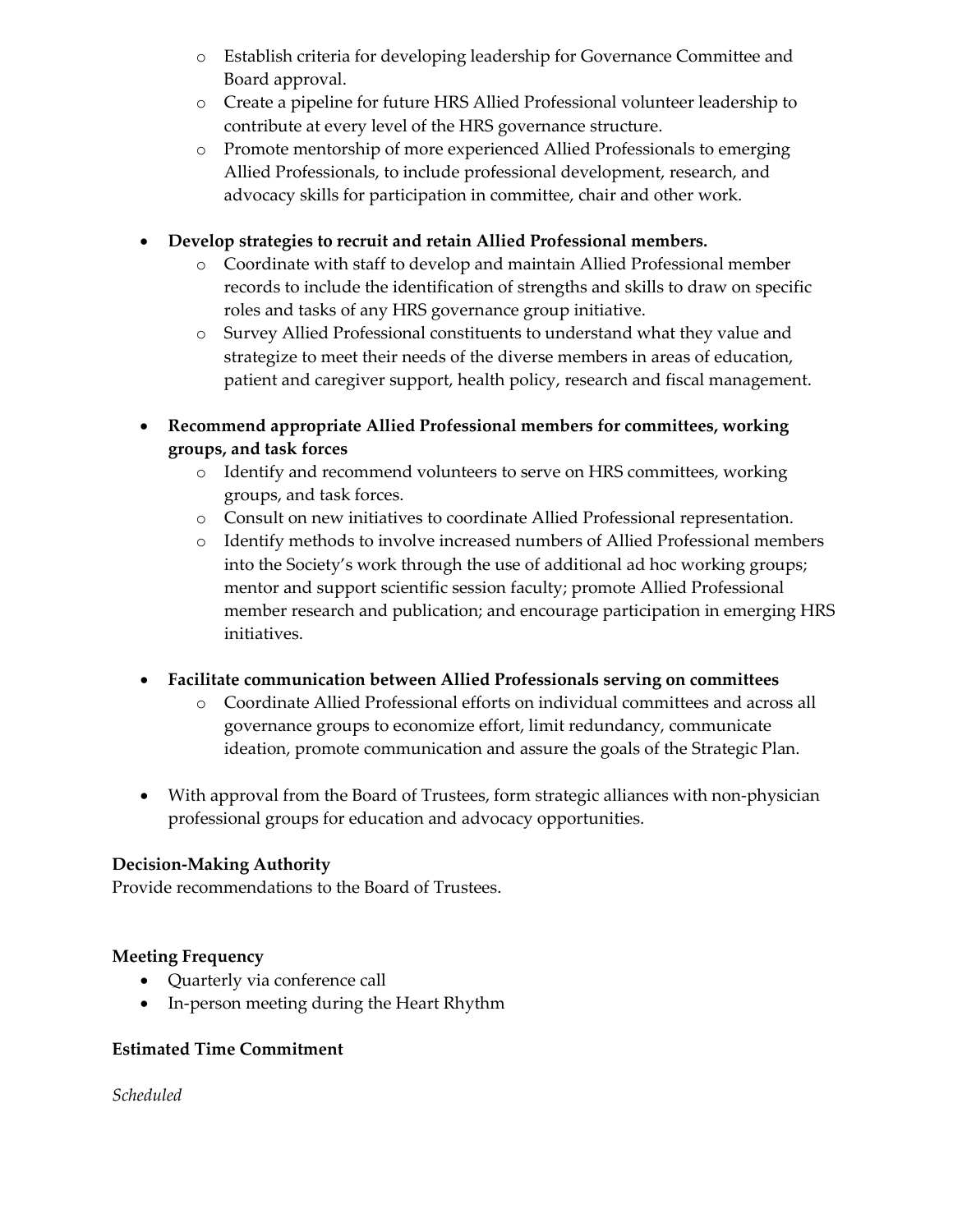Committee Conference Calls (Quarterly) In-Person Meeting (May)

# *Ad Hoc*

Committee Conference Calls (as needed)

*Busiest Times of the Year*

Budget preparation cycle (June - September) During the Committee Appointment Process (November-January) Prior to Heart Rhythm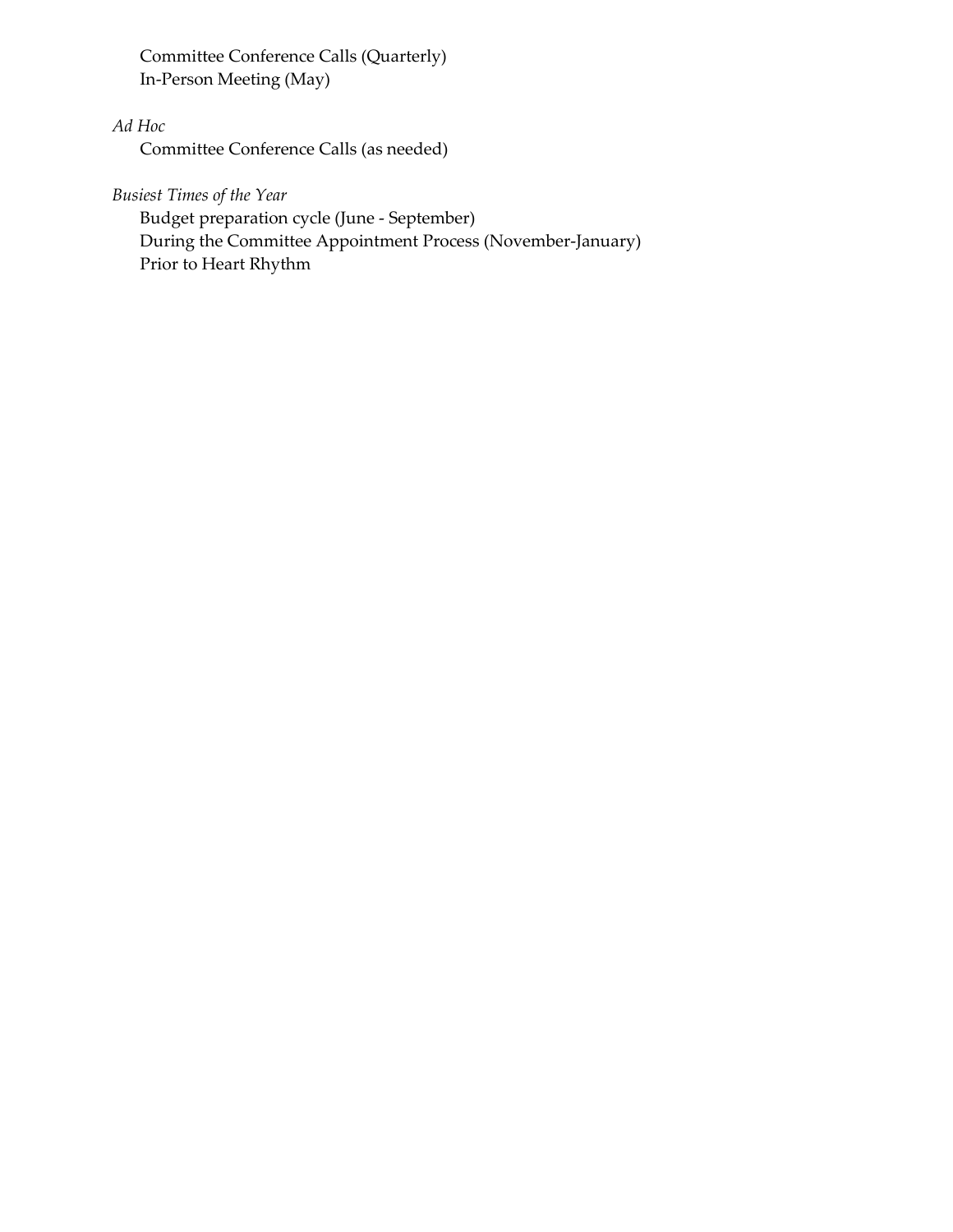

# **DIVERSITY, EQUITY, INCLUSION COUNCIL CHARGE**

# <span id="page-62-0"></span>**Number of Members** 12-14

### **Composition**

Members shall consist of **a** Chair, Vice Chair and members interested in representing the Society in its diversity, equity and inclusion efforts.

#### **Method of Appointment**

The Chair, Vice Chair and members shall be appointed by the President in consultation with the Chief Executive Officer.

# **Term of Office**

One year, with reappointment possible to a maximum of two additional, consecutive one-year terms.

# **Accountability**

Reports to: Board of Trustees

Staff Liaison: Pat Blake, CEO

#### **Purpose**

The Council's Mission and Vision are as follows:

Mission: To improve the care of all heart rhythm disorder patients by promoting diversity reflective of society and exercising equity and inclusion in patient care, research, education, and healthcare policies.

Vision: To build an inclusive and diverse Society which addresses heart rhythm disorders in all communities with the goal to end death and suffering related to these disorders and promote comprehensive education and diverse policies.

The Heart Rhythm Society Statement of Diversity, Equity and Inclusion states that HRS stakeholders share a common passion for accomplishing our mission to end death and suffering from heart rhythm disorders.

We believe our diverse backgrounds, experiences and interests are assets in reaching that goal, and we are committed to providing an inclusive environment in all our activities, where everyone feels valued, respected, and welcome.

We strive to have organizational leaders who represent all aspects of our diversity and who promote the diversity, equity, and inclusion that are essential to our success. To ensure diversity, equity and inclusion are considered in all Society activities.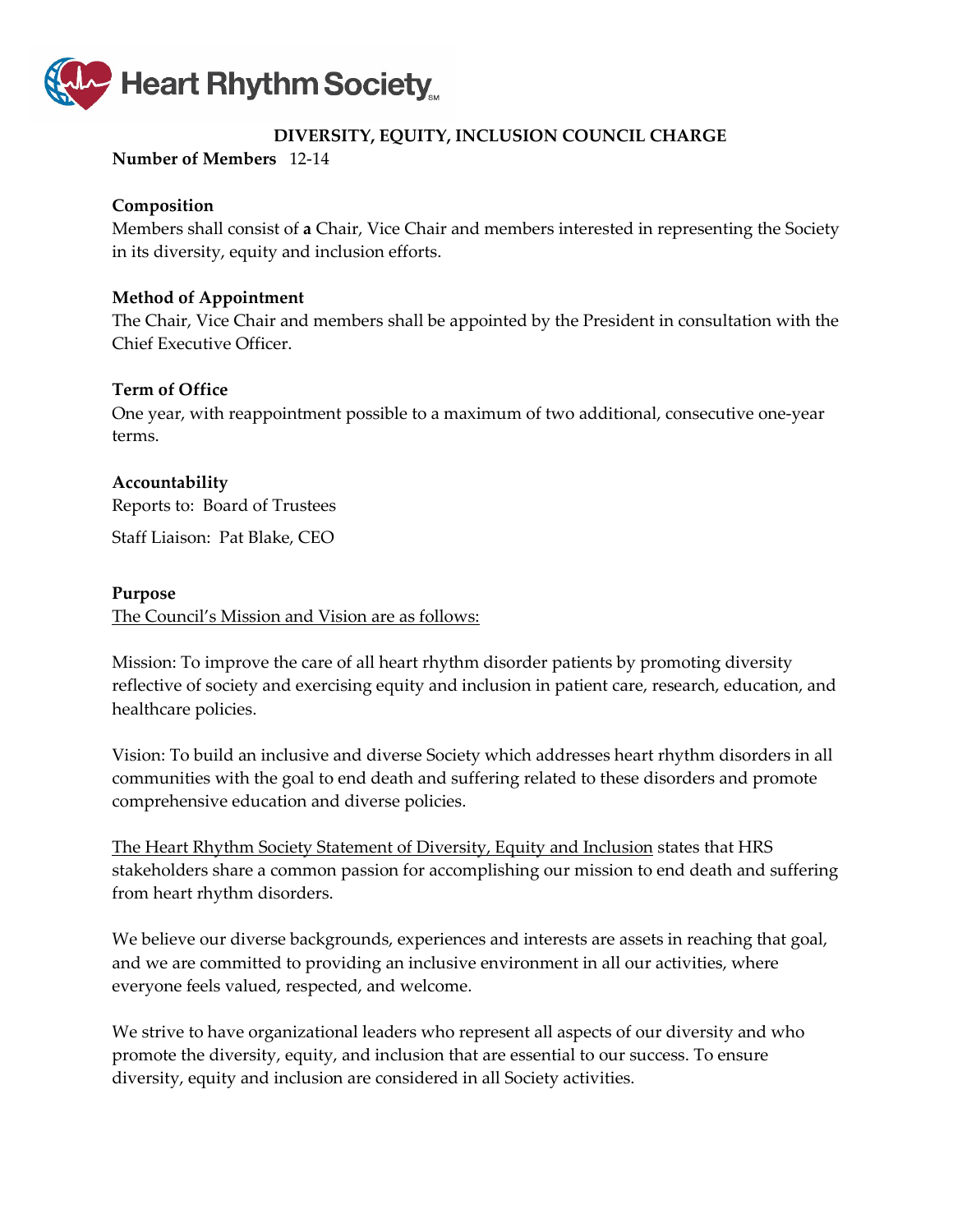The Council's purpose is to create policies and mechanisms for ensuring that all Society activities abide by the above Statement of Diversity, Equity and Inclusion.

# **Responsibilities**

- Develop resources for ensuring a diverse, equitable and inclusive culture within the Society and its community.
- Create mechanisms to hold the Society accountable for these initiatives.

# **Decision-Making Authority**

Make a recommendation to the Board of Trustees for a diverse, equitable, inclusive culture that applies to all Society activities.

# **Meeting Frequency**

- Regularly scheduled calls
- Occasional in person meetings

# **Estimated Time Commitment**

2-3 hours per month during the months the Council meets.

*Ad Hoc*

Conference Calls (as needed)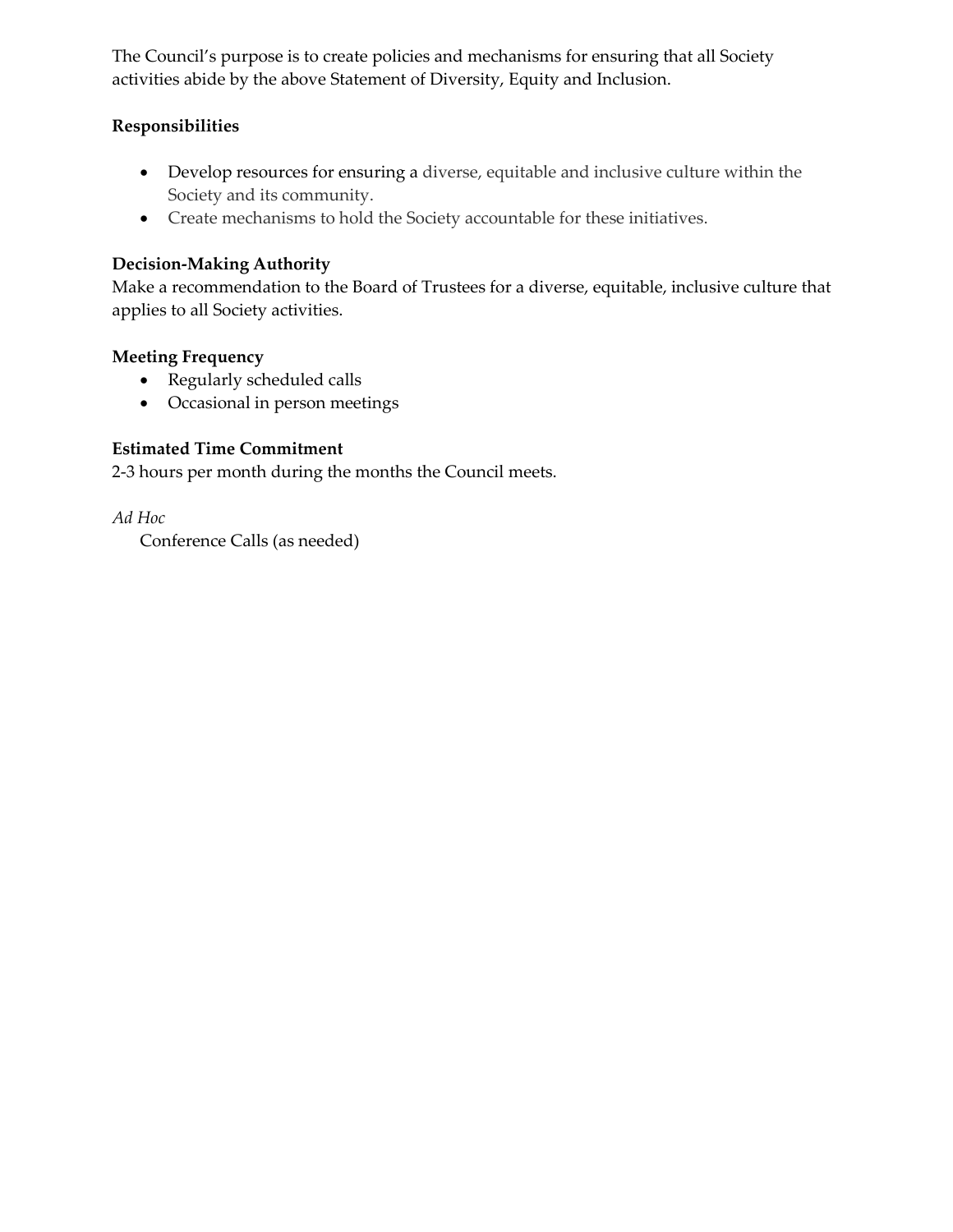

# **EDUCATION COUNCIL CHARGE**

#### <span id="page-64-0"></span>**Number of Members:** 21+

#### **Composition**

Members shall include the Chair and Vice Chair Chair of the Accreditation & Assessment Committee, Chair of the Digital Education Committee, Chair of the Core Concepts in EP Committee, and Chair of the CCEP Program Directors Committee. 4-5 At-Large members

#### **Representatives from Key Committees**

Program Chair and Abstract Chair of the Annual Meeting Program Committee Co-chairs (Producers) of the HRX Planning Committee Representative from the Quality Improvement Committee Representative from the Health Policy and Regulatory Affairs Committee Representative from the Research Committee Representative from the Digital Health Committee Representative from the Patients & Caregivers Committee Representative from the Scientific & Clinical Documents Committee Representative from the Global Relations Committee Representative from the Commmunications Committee Representative from the Heart Rhythm TV Subcommittee Chair of the Journal Subcommittee Journal Editors

The Chair may invite guests as needed to expedite the work of the Education Council.

#### **Method of Appointment**

The Committee Chair, Vice Chair and at-large members shall be appointed by the President-Elect, in consultation with the President and the Chief Executive Officer.

#### **Term of Office**

The term for the Education Council Chair, Vice Chair, and at-large members shall be one year. Reappointment for two additional consecutive one-year terms is permissible.

The Chair of the Accreditation & Assessment Committee, the Chair of the Digital Education Committee, the Core Concepts in EP Committee, and the CCEP Program Directors Committee shall serve during their term.

Ex officio members serve during their term in accordance with the representative committee.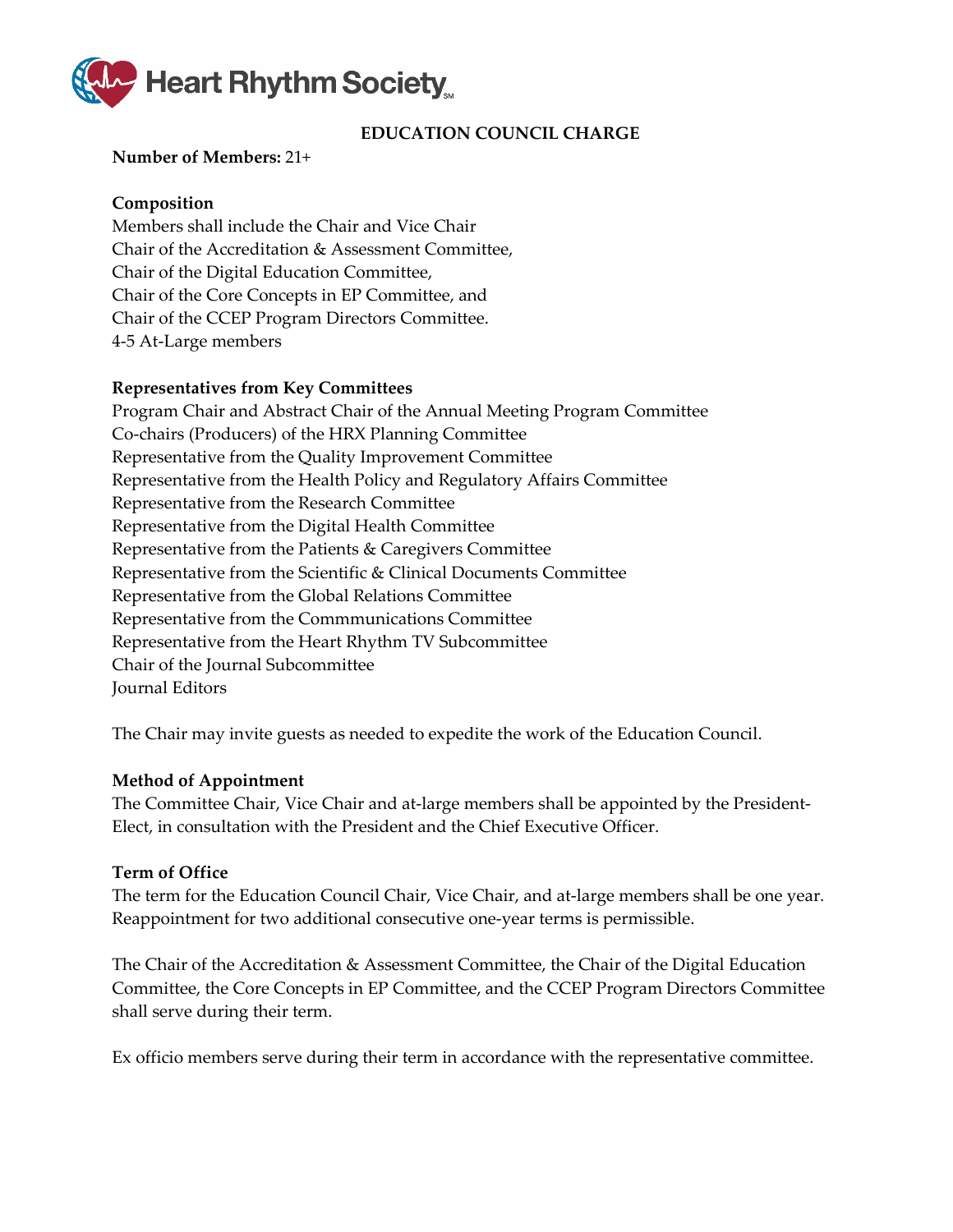# **Accountability**

Key Relationships: Board of Trustees, Accreditation & Assessment Committee, Digital Education Committee, Core Concepts in EP Committee, CCEP Program Directors Committee, Annual Program Committee, Quality Improvement Committee, Health Policy and Regulatory Affairs Committee, Research Committee, Digital Health Committee, Patients & Caregivers Committee, Scientific and Clinical Documents Committee, HRX Planning Committee, Journal Subcommittee, Journal Editors, Global Relations Committee, and Heart Rhythm TV Subcommittee.

# **Purpose**

To strengthen the coordination of education-related activities across all content development groups of HRS, support the intentional review of the HRS education offerings at the enterprise level, and provide a collaborative forum for the development of educational curriculum strategy.

To ensure that the Society's educational activities meet the current and future needs of its members and the field by providing oversight to the design, direction, and coordination of the Society's content development groups.

To support of the Society's education strategy and the overarching organizational strategic plan.

# **Responsibilities**

Related to Education Council

- Develop and coordinate the implementation of the HRS annual educational curriculum strategy.
- Develop the HRS educational curriculum strategy in increments of 12, 18, and 24 months.
- Support the consistent planning and instructional design of education activities for continuing professional development.
- Provide direction for all Society ACCME and non-ACCME educational programs and services.
- Coordinate education curriculum development, including developing overall learning objectives and outcome measurements for all of the Society's educational offerings.
- Regularly assess the state of knowledge in the field of electrophysiology, review gaps in knowledge and develop strategies to address unmet needs.
- Regularly evaluate the effectiveness of the Society's programs for physicians and allied professionals, to include market assessment and profitability of current and any newly proposed programs or services.
- Monitor trends in education delivery.
- Develop the Education Council members to ensure the Committees have access to the expertise needed and identify and mentor emerging leaders to ensure a strong succession.
- Establish the Education Council's operational processes and procedures.
- In collaboration with the Committees comprising the Education Council, establish priorities and goals.